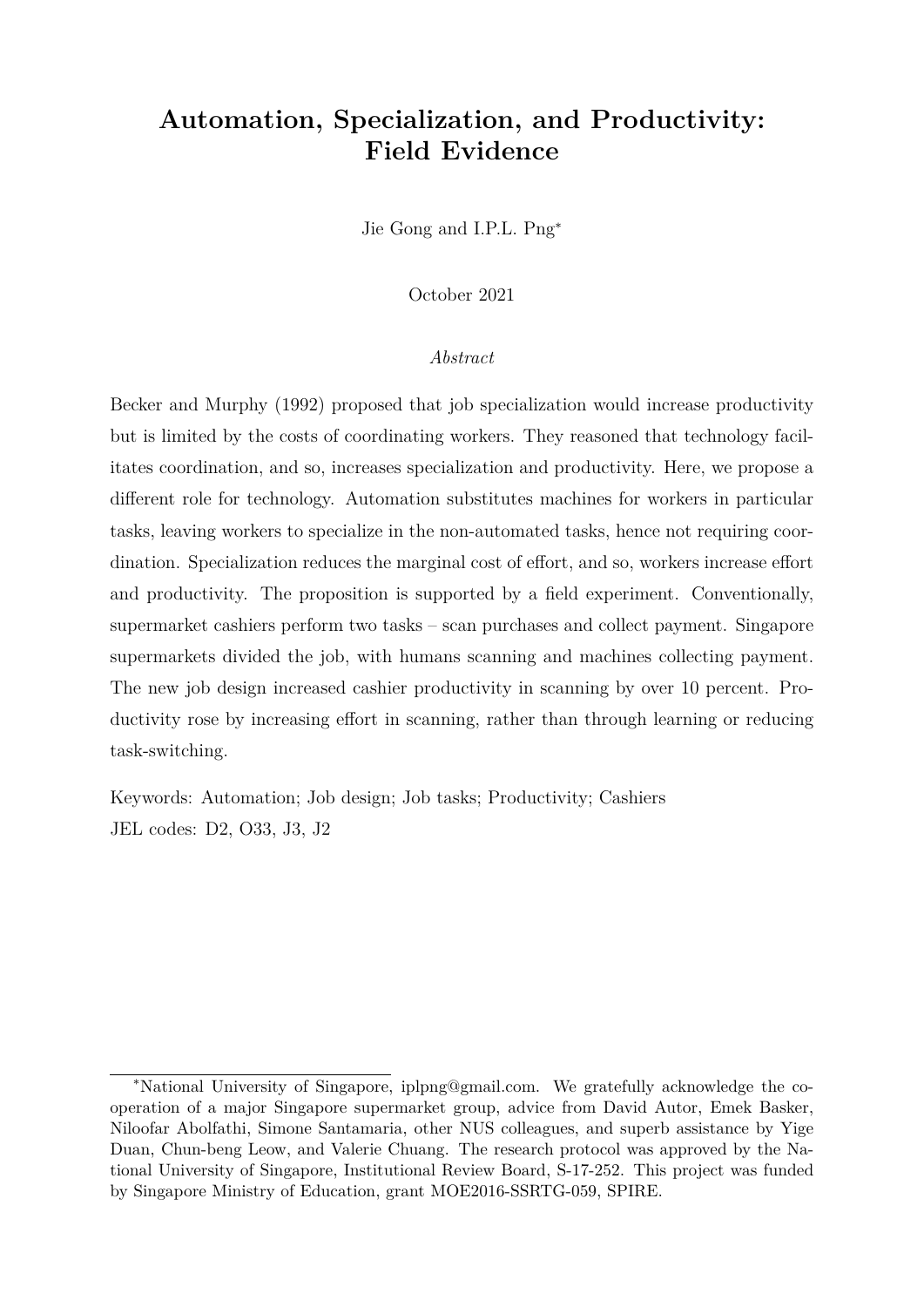## **1 Introduction**

In the *Wealth of Nations*, Adam Smith famously argued that specialization of work (division of labor) would increase productivity through worker learning, reduced task switching, and application of particular equipment (West, 1964; Chandra, 2004). Indeed, the core of the Industrial Revolution was to transform craft work (a skilled craftsman producing the entire item) to factory work (several workers, each specializing in a few tasks, jointly producing the item). If specialization increases productivity, what holds it back? A major reason is the extent of the market (Young, 1928; Chandra, 2004).

Becker and Murphy (1992) offered an alternative explanation. Specialization may be limited by the cost of coordinating between workers. Cashiers must scan items and collect payment; taxi drivers must navigate and drive; researchers must keep up with state of the art and do novel work; and doctors must examine patients, diagnose illnesses, and prescribe treatment. All of these jobs involve separate tasks. In principle, the tasks could be split among separate workers each specializing in one task, but coordination would be very costly, and hence, the tasks are integrated in one job. The costs of coordination may be due to asymmetric information, conflicts in incentives, idle time, or simply the physical cost of communication (Becker and Murphy, 1992; Batt et al., 2019; KC, 2020).

Becker and Murphy (1992) reasoned that technology reduces the cost of communication, and so, increases specialization. (By contrast, Dessein and Santos (2006) emphasized the exploitation of local information, and argued that technology reduces specialization.) Here, we propose a different role for technology. Automation substitutes machines for workers in particular tasks, leaving workers to specialize in the non-automated tasks. Then workers coordinate with machines rather than other workers. Cashiers work with customer self-payment machines, drivers work with navigation systems, researchers work with Google Scholar, and doctors work with UpToDate (a medical decision support system). Humans coordinate with machines at lower cost than with other humans.

Theoretically, we show that such automation increases productivity. Compared to the integrated job design, automation increases efficiency by enabling workers to specialize in the non-automated tasks without incurring costs of coordination. Specialization reduces the worker's total cost of effort and also reduces her marginal cost of effort in the nonautomated tasks, and so, increasing effort. Workers whose marginal cost of effort is higher without automation would increase their effort relatively more. Compared to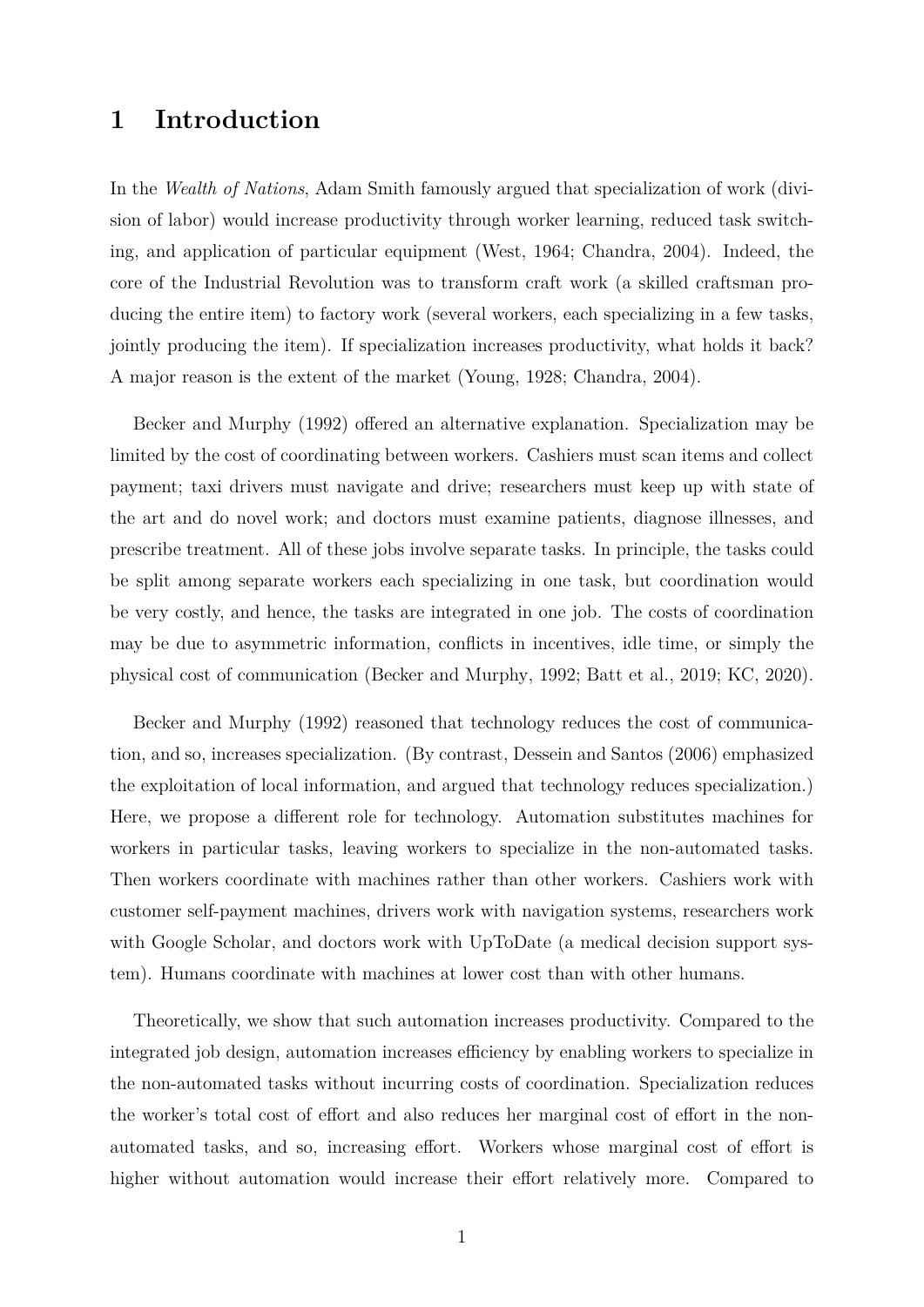non-automated division of labor, automation increases efficiency by enabling workers to specialize without costs of coordination.

The proposition that automation increases efficiency by increasing workers' efforts in non-automated tasks is consistent with empirical studies of automation in late 19th century U.S. manufacturing (Atack et al., 2017, 2019), airplane cockpits (Roscoe, 1993), and restaurants (Tan and Netessine, 2020). However, these empirical regularities can be explained in other ways. A more precise empirical test of our theory requires a causal experimental design and task-level data by worker. Accordingly, we carried out a field experiment in a Singapore supermarket chain.

Specifically, we examined the empirical effect of automation in a within-subjects design that observed each worker in both non-automated and automated work. Conventionally, the job of a supermarket cashier comprises two tasks – scanning and packing purchases and collecting payment. Collecting payment, especially cash, is cognitively demanding and stressful. It requires mental calculations, resolving short change with customers, and accounting to management for cash shortfalls (Png and Tan, 2021).

East Asian supermarkets have introduced a new "scan-only" checkout format. The scan-only format divides the cashier's job into two, with the human worker performing the scanning and packing, while a machine collects payment from the customer. Technology enabled the job redesign, and interestingly, machines took over the relatively high-skilled task of collecting payment (Acemoglu and Restrepo, 2018b). We carried out a field experiment in four outlets of a Singapore supermarket group that were, for administrative reasons, only partly reconfigured from the conventional to the scan-only checkout format. By arrangement with store managers, cashiers rotated among the checkout counters in a within-subjects experiment.

The new job design relieved cashiers of the task of collecting payment, and so, mechanically increased overall cashier productivity as measured by customer flow. Here, we focus on cashier productivity in the *non-automated task*, as measured by the rate at which they scanned customer purchases. Based on the preferred estimate, which controls for cashier, date, and hour fixed effects, cashiers scanned items 10.9 percent faster at scan-only than conventional counters.

The challenge to the interpretation of this estimate is that, while the assignment of checkout counter was experimentally manipulated, the flows of customers and items were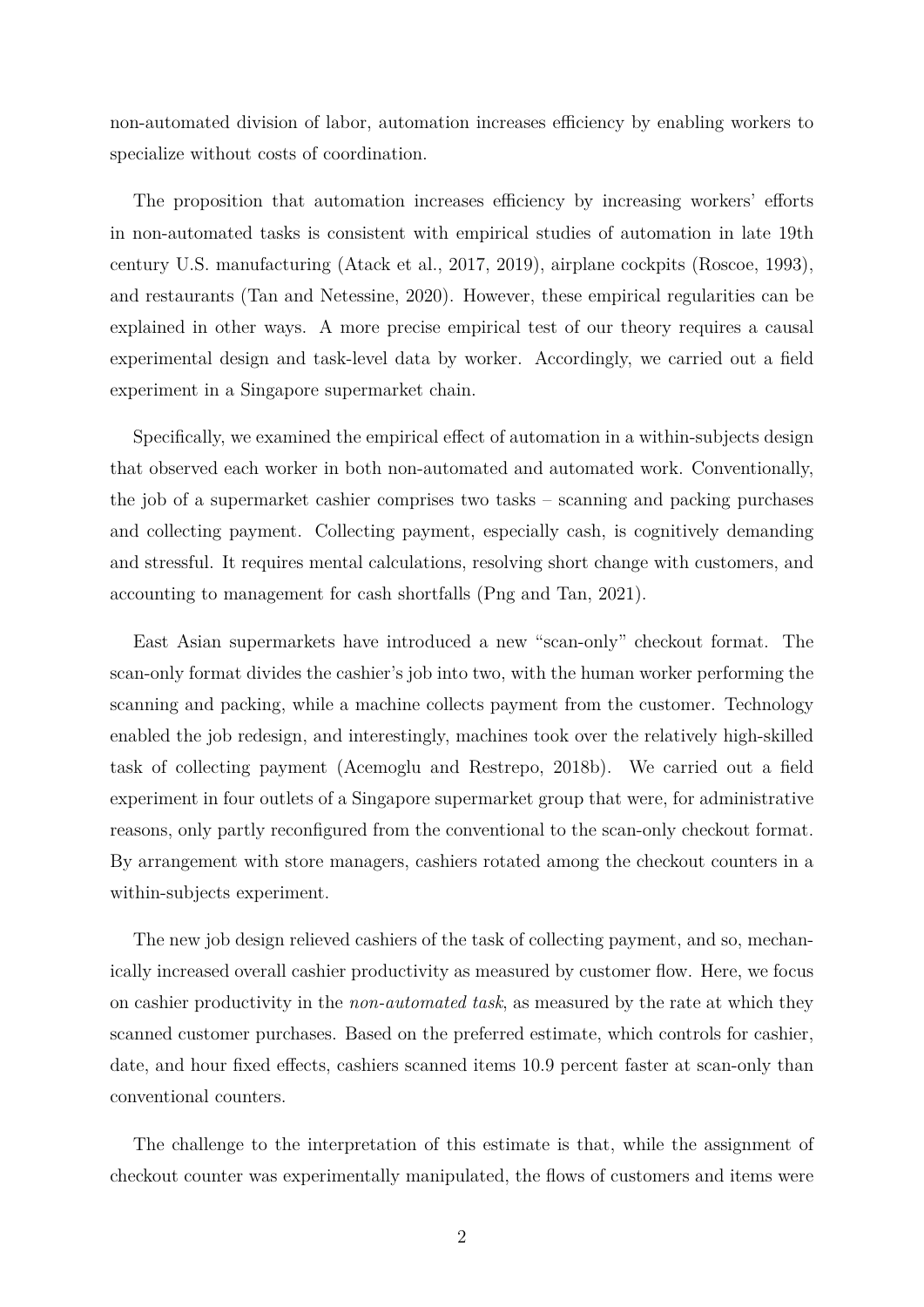not. Hence, the relation between cashier productivity and scan-only job design might be due to differences in customers, such as those who were slower in bringing goods to the counter also preferring the conventional checkout. Alternatively, work at scan-only counters suffered fewer interruptions or was less tiring. These alternative explanations were investigated and ruled out.

Apparently, the new job design, which specialized cashiers in the task of scanning, induced them to become more productive. How did the specialization in one task increase cashier productivity? The data rule out learning and reduction of task-switching (Staats and Gino, 2012; Coviello et al., 2015, 2019; Friebel and Yilmaz, 2016; Duan et al., 2021) as explanations. In a related study, Ong and Png (2020) found that, with no difference in wages, most cashiers preferred the scan-only job design, which rules out the increase in productivity as being due to work in the conventional job design being easier.

Rather, the increase in productivity is consistent with the automation of collecting payment reducing the cashier's marginal cost of effort in scanning. Using data from conventional checkout counters, we investigated the relation between the costs of effort in scanning and collecting payment. To account for possible endogeneity, the cashier's scanning speed was instrumented by the quantities of alcoholic beverages, floral items, prepaid cards, and (pre-packed) vegetables purchased. Cashiers scanned alcoholic beverages (need to check customer age) and floral items (fragile) relatively slowly, and prepaid cards and vegetables relatively more quickly. Yet, the quantities of these items would not affect the time needed to collect payment. When cashiers at conventional counters scanned 1 percent faster, they took about 0.4 percent longer to collect payment.

Our interpretation of the empirical relation between the scanning speed and time to collect payment is that the tasks of scanning and collecting payment both drew on cashiers' mental and physical resources. Hence, the marginal cost of effort in one task increased in the effort in the other task (equivalently, the cost of effort exhibited increasing differences in the two tasks). The scan-only job design specialized the cashier in the task of scanning, which reduced her marginal cost of effort, inducing her to work faster, and so, raised productivity. Importantly, consistent with the theory, the increase in scanning speed was more pronounced among cashiers who were relatively slower in the conventional job design.

The present research contributes to a better understanding of the effect of automa-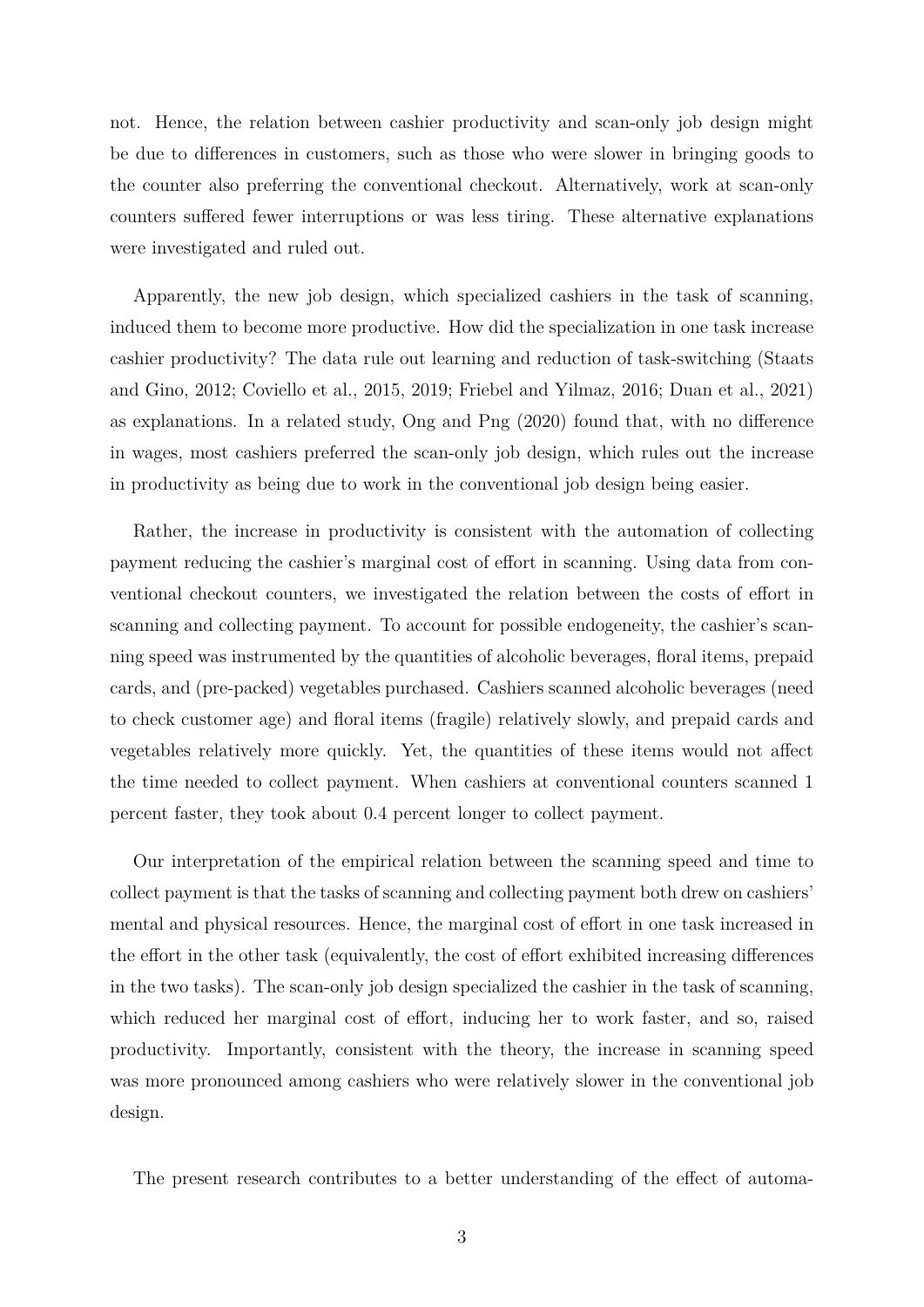tion on productivity. The proposition that automation of a task reduces the marginal cost of the non-automated tasks flows directly from the premise that conventionally designed jobs comprise multiple tasks in which the worker's cost of effort exhibits increasing differences. First elucidated by Holmstrom and Milgrom (1991), this premise underlies empirical studies of multi-tasking among factory workers, farm managers, physicians, and lawyers (Hong et al., 2018; Englmaier et al., 2017; Dumont et al., 2008; Bartel et al.,  $2017$ ).<sup>1</sup>

Automation splits the job into separate tasks, with a machine performing one task and the human performing the other. Unlike splitting the job among two humans, splitting the job between human and machine avoids any cost of coordination. So, automation raises productivity in the remaining, non-automated tasks and the job as a whole.

The research here also contributes to a more nuanced appreciation of the effect of automation on labor markets. Prior research shows that automation directly displaces workers by substituting machines for workers in particular tasks, while indirectly raising the demand for labor by increasing overall productivity (Autor and Salomons, 2018; Acemoglu and Restrepo, 2018b). Yet, most prior research implicitly assumed that task-level productivity (whether undertaken by machines or humans) is additively separable. By contrast, in our study, the substitution of machines for workers in one task raised labor productivity in the non-automated task. From a macroeconomic perspective, this would also increase the demand for labor, countervailing the depressing effect of displacement on the demand for labor.

The present research also contributes to understanding the division of labor between firm and customer, a dimension of the vertical organization of production which has gained interest (Xue et al., 2007; Buell et al., 2010; Xue et al., 2011; Field et al., 2012; Hui and Png, 2015; Basker et al., 2017; Tan and Netessine, 2020). Most previous scholarship on the effect of automation on vertical organization emphasized the upstream boundary of the firm (Baker and Hubbard, 2003; Rawley and Simcoe, 2013). The research here considers the downstream boundary between the firm and customer. By requiring the consumer to make payment to a machine instead of a human cashier, the supermarket is

<sup>1</sup>The multi-tasking here is the performance of *different* tasks at the same time or in close succession. By contrast, Lerner and Malmendier (2010), KC (2014), and Coviello et al. (2015, 2019) analyze a different type of multi-tasking – performance of multiple instances of the *same* task at the same time or in close succession, where automation of the task would amount to automation of the entire job.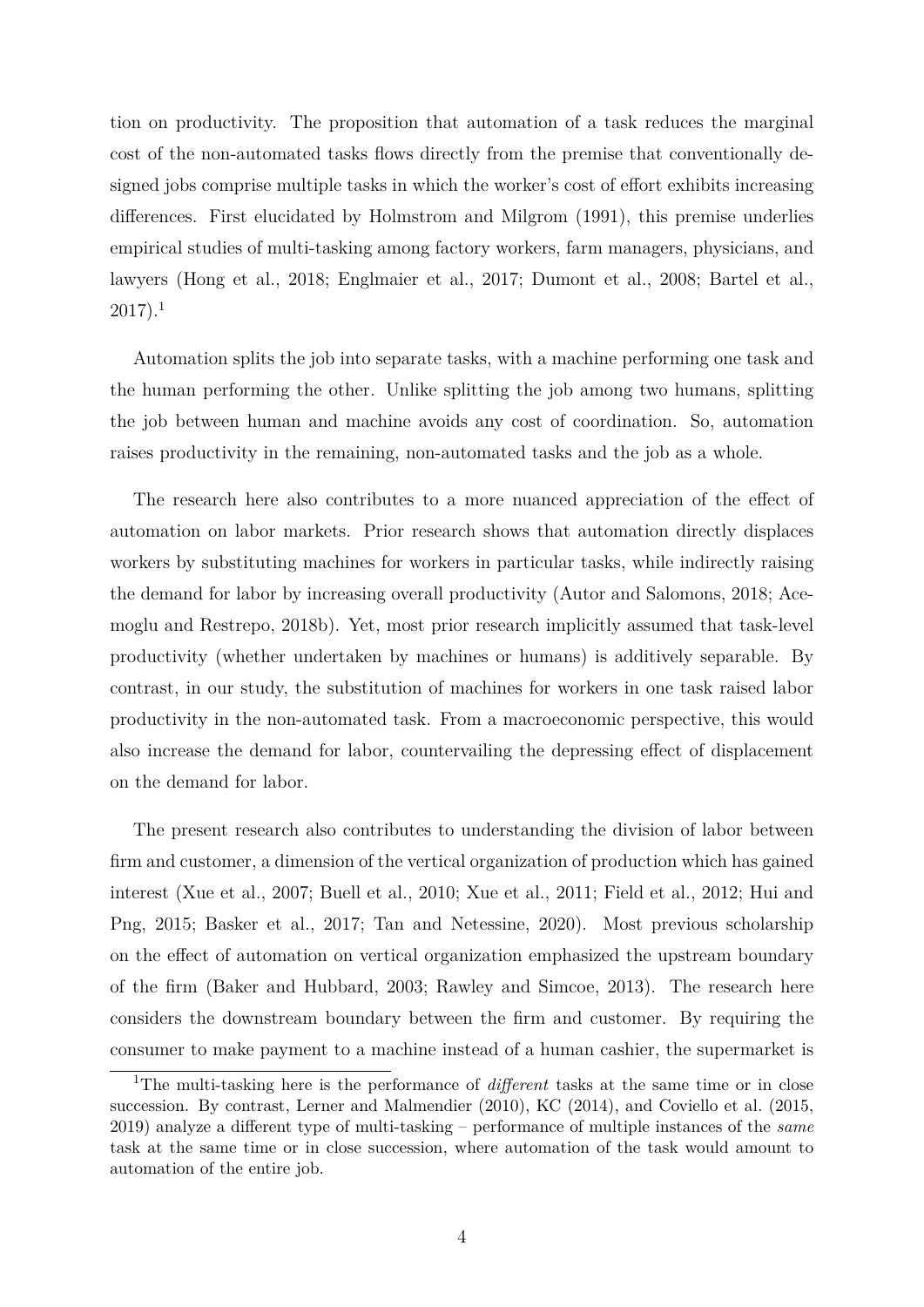outsourcing a part of the payment task to its customer. The gain from self-service is not merely the difference in productivity between employee and customer (with machine) in the automated task. Customer self-service may also induce the redesign of jobs, which possibly raises labor productivity in the remaining tasks. Recognizing this additional factor might influence the priority in which tasks should be switched to self-service.

The remainder of this paper is organized as follows. Section 2 presents a simple theoretical analysis of automation where the worker's cost of effort exhibits increasing differences in the separate tasks. Sections 3 and 4 introduce the context and describe the experimental design. Sections 5 and 6 present the data and estimates of the effect of the scan-only job design. Section 7 discusses the mechanism by which automation increased productivity. Section 8 concludes with policy and managerial implications, and directions for future research.

### **2 Theory**

To fix ideas, we present a simple model, following Becker and Murphy (1992), of the organization of work. Specialization increases productivity but division of labor requires costly coordination. Our model abstracts from issues of exploiting local information (Dessein and Santos, 2006).

Consider a job that comprises tasks 1 and 2. As a baseline, suppose that the job design is integrated with generalist workers performing both tasks. Efforts, *e*<sup>1</sup> and *e*2, in tasks 1 and 2 yield output,

$$
q(e_1, e_2), \tag{1}
$$

where  $\partial^2 q/\partial e_1^2 \geq 0$  and  $\partial^2 q/\partial e_2^2 \geq 0$  represent the returns to specialization in tasks. The worker incurs cost of effort

$$
C(e_1, e_2), \tag{2}
$$

where *∂* <sup>2</sup>*C/∂e*1*∂e*<sup>2</sup> *>* 0 due to increasing differences in the cost of effort. One possible reason for such increasing differences is costs of switching tasks.<sup>2</sup>

<sup>2</sup>Jobs which satisfy the condition of increasing differences include those of factory workers (Hong et al., 2018), farm managers (Englmaier et al., 2017), physicians (Dumont et al., 2008), and lawyers (Bartel et al., 2017).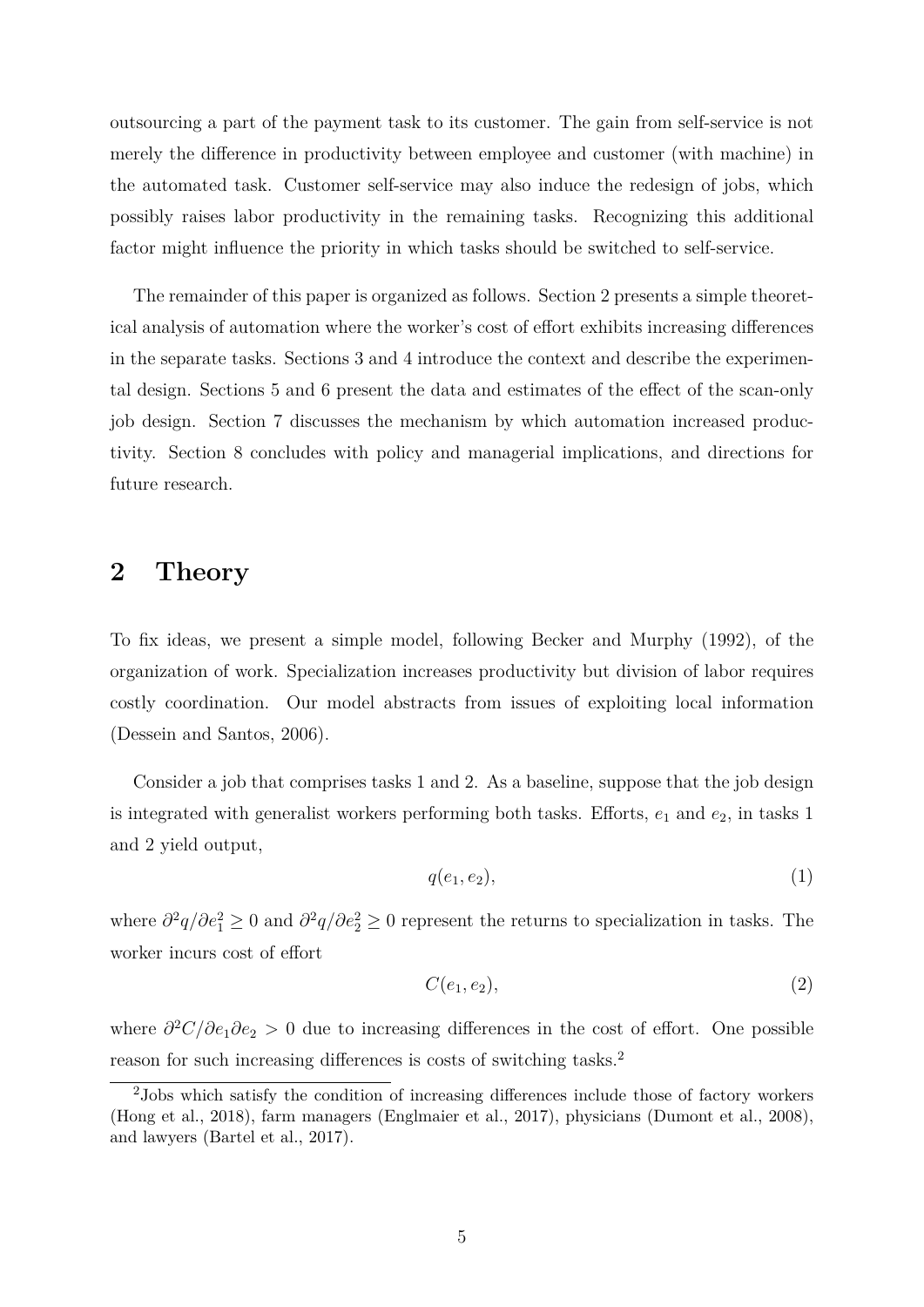Let efforts,  $e_1^G$  and  $e_2^G$ , maximize net product,

$$
q(e_1, e_2) - C(e_1, e_2). \tag{3}
$$

#### **Division of Labour**

Next, suppose that the job is divided among two workers, with workers 1 and 2 performing tasks 1 and 2. Each worker independently chooses effort in their task. The cost of effort to worker 1 is  $C(\kappa e_1, 0)$ , while that of worker 2 is  $C(0, \kappa e_2)$ , where the parameter,  $\kappa \geq 1$ , characterizes the increase in cost due to coordination with another worker. The workers jointly produce  $q(e_1, e_2)$ .

Let efforts,  $e_1^D$  and  $e_2^D$ , maximize net product,

$$
q(e_1, e_2) - C(\kappa e_1, 0) - C(0, \kappa e_2). \tag{4}
$$

Which is more efficient: the integrated job design or division of labor? The following proposition generalizes the main result of Becker and Murphy (1992) to account for the increasing differences in the cost of effort.

**Proposition 1** *The integrated job design is more efficient than division of labor if the increasing differences in the cost of effort are sufficiently large relative to the cost of coordination.*

Proof. Consider the integrated job design with efforts,  $e_1^G$  and  $e_2^G$ . This would produce output  $q(e_1^G, e_2^G)$  at cost  $C(e_1^G, e_2^G)$ . Suppose that, with division of labor, the two workers exert efforts,  $e_1^G$  and  $e_2^G$ , respectively. This would produce the same output,  $q(e_1^G, e_2^G)$  at  $\cot C(\kappa e_1^G, 0) + C(0, \kappa e_2^G).$ 

The difference in cost between the integrated job design and division of labor would be

$$
\Delta_C = C(e_1^G, e_2^G) - C(\kappa e_1^G, 0) - C(0, \kappa e_2^G)
$$
  
= 
$$
\left[C(e_1^G, e_2^G) - C(e_1^G, 0) - C(0, e_2^G)\right] - \left[C(\kappa e_1^G, 0) + C(0, \kappa e_2^G) - C(e_1^G, 0) - C(0, e_2^G)\right].
$$
  
(5)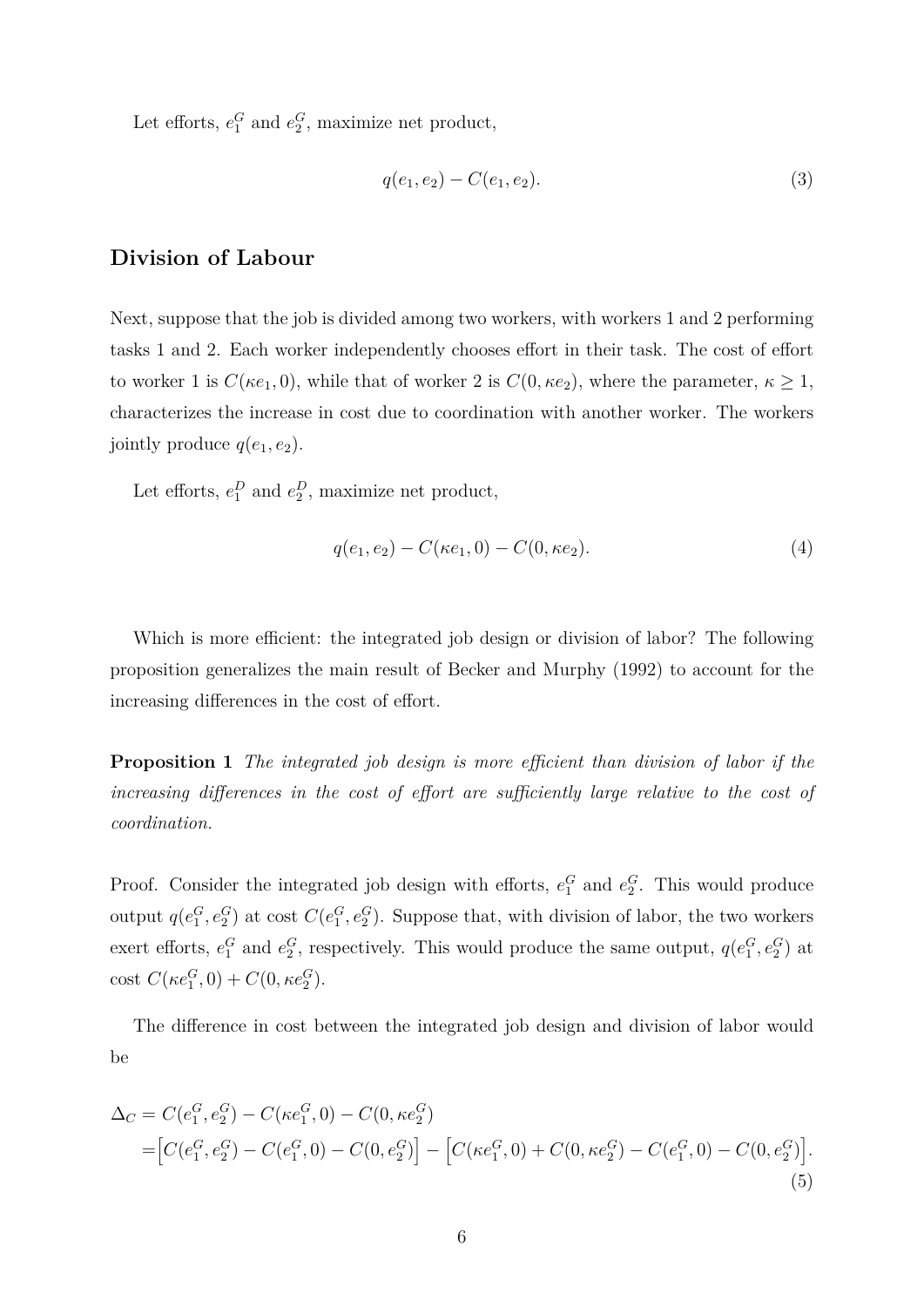If  $C(\cdot, \cdot)$  does not exhibit increasing differences and  $\kappa = 1$ , then  $\Delta_C = 0$ . Consider the two terms in brackets on the right-hand side of (5). Since  $C(\cdot, \cdot)$  exhibits increasing differences, the first term,  $C(e_1^G, e_2^G) - C(e_1^G, 0) - C(0, e_2^G) > 0$ , and increases in the extent of the increasing differences. Since  $\kappa \geq 1$ , the second term on the right-hand side,  $C(\kappa e_1^G, 0) + C(0, \kappa e_2^G) - C(e_1^G, 0) - C(0, e_2^G) \ge 0$ , and increases in  $\kappa$ .

Thus, if the increasing differences are sufficiently large relative to the cost of coordination,  $\kappa$ , then  $\Delta_C > 0$ . This implies that the integrated job design produces the same output at lower cost, and so, is more efficient. QED.

#### **Automation**

Now suppose that task 2 is automated such that a machine generates effort,  $e_2$ , at fixed cost, F, and variable cost,  $m(e_2) = me_2$ . The automated variable cost is (weakly) less than the human variable cost, i.e.,  $me_2 \leq C(0, e_2)$ . In the automated job design, workers specialize in task 1 at cost  $C(e_1, 0)$ , and together with the machine, produce  $q(e_1, e_2)$ .

Let efforts,  $e_1^A$  and  $e_2^A$ , maximize net product,

$$
q(e_1, e_2) - C(e_1, 0) - me_2 - F.
$$
\n<sup>(6)</sup>

The next two results present our main theoretical insights.

**Proposition 2** *Compared to the integrated job design, automation is more efficient and it would be optimal to increase the worker's effort to an extent increasing in the degree of increasing differences in the cost of effort.*

Proof. Consider the integrated job design with efforts,  $e_1^G$  and  $e_2^G$ . This would produce output  $q(e_1^G, e_2^G)$  at cost  $C(e_1^G, e_2^G)$ . Suppose that, with automation, the worker exerts effort,  $e_1^G$ , and the machine generates  $e_2^G$ . This would produce the same output,  $q(e_1^G, e_2^G)$ , at cost,  $C(e_1^G, 0) + me_2^G - F$ .

The difference in cost between the integrated job design and automation would be

$$
\Delta_{GA} = C(e_1^G, e_2^G) - C(e_1^G, 0) - me_2^G - F > C(e_1^G, e_2^G) - C(e_1^G, 0) - C(0, e_2^G) - F. \tag{7}
$$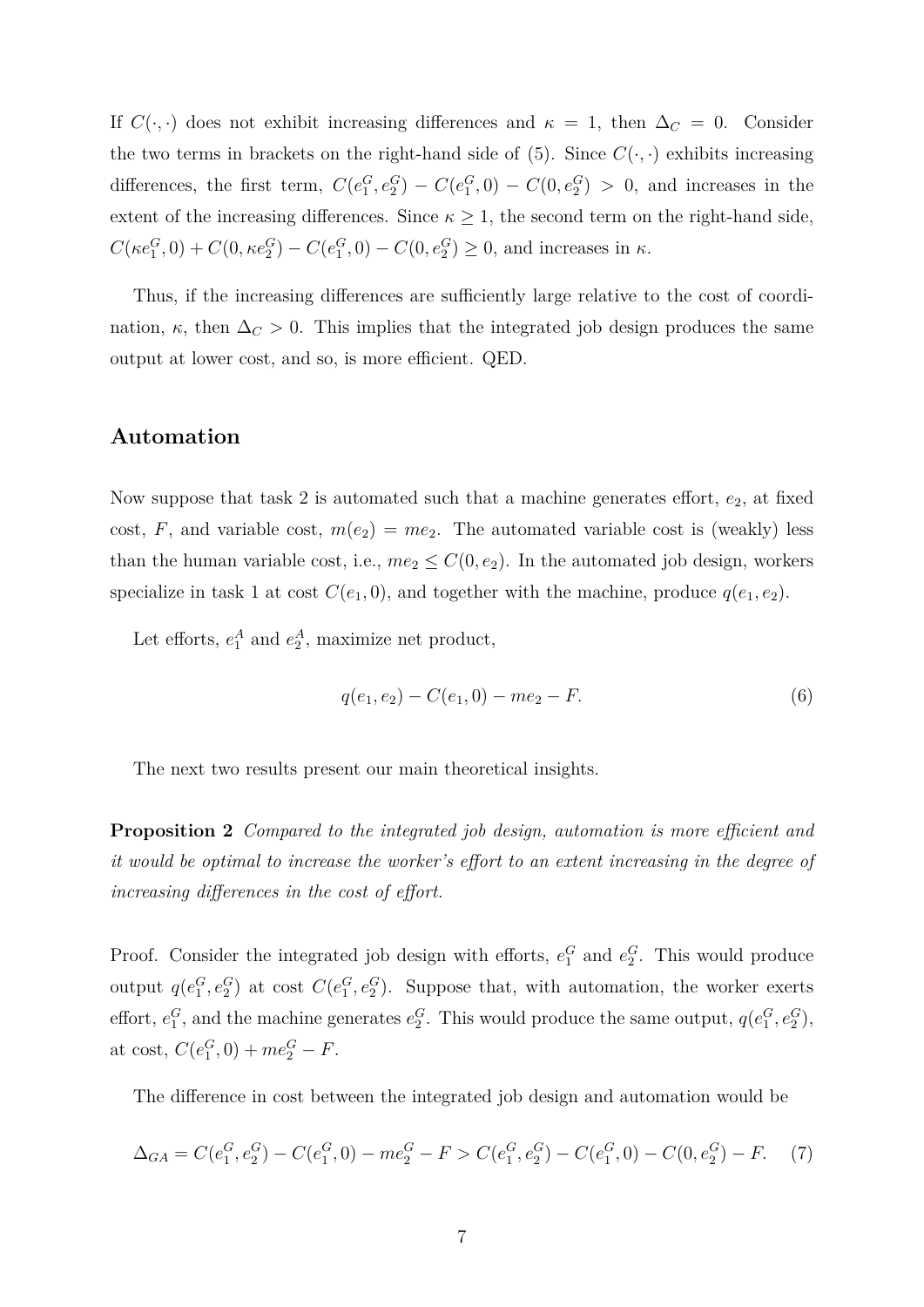$C(\cdot, \cdot)$  exhibits increasing differences, and so,  $\Delta_{GA} > 0$  if the increasing differences are sufficiently large and *F* is sufficiently small.

Under the integrated job design, the worker's marginal cost of effort in task 1 would be  $\frac{\partial C(e_1^G, e_2^G)}{\partial e_1}$  $\frac{e_1^G,e_2^G}{\partial e_1}$ . With automation, the marginal cost would be  $\frac{\partial C(e_1^G,0)}{\partial e_1}$  $\frac{\partial (e_1^{\tau},0)}{\partial e_1}$ . The difference in marginal cost

$$
\Delta_c = \frac{\partial C(e_1^G, e_2^G)}{\partial e_1} - \frac{\partial C(e_1^G, 0)}{\partial e_1} > 0,\tag{8}
$$

since  $C(\cdot, \cdot)$  exhibits increasing differences. QED.

Automation increases efficiency by allowing the worker to specialize in task 1, which reduces the cost of effort because the cost of effort increases in effort in task 2. The proof takes the worker's efforts as given and shows that automation reduces the cost of effort. Of course, automation can do even better. In particular, automation reduces the worker's marginal cost of effort in task 1, and so, it would be optimal to increase the worker's effort in task 1. Indeed, the larger is the degree of increasing differences in the cost of effort, the more should the worker increase her effort. Further, automation reduces the number of tasks that the worker performs and increases job specialization.

**Proposition 3** *Compared to division of labor, automation is more efficient and it would be optimal to increase the worker's effort to an extent increasing in coordination costs.*

Proof. Consider division of labor with efforts,  $e_1^D$  and  $e_2^D$ . This would produce output  $q(e_1^D, e_2^D)$  at cost  $C(e_1^D, 0) + C(0, e_2^D)$ . Suppose that, with automation, the worker exerts effort,  $e_1^D$ , and the machine generates  $e_2^D$ . This would produce the same output,  $q(e_1^D, e_2^D)$ , at cost,  $C(e_1^D, 0) + me_2^D - F$ .

The difference in cost between division of labor and automation would be

$$
\Delta_{DA} = C(\kappa e_1^D, 0) + C(0, \kappa e_2^D) - C(e_1^D, 0) - me_2^D - F
$$
  
\n
$$
\geq C(e_1^D, 0) + C(0, \kappa e_2^D) - C(e_1^D, 0) - me_2^D - F = C(0, \kappa e_2^D) - me_2^D - F.
$$
 (9)

Since  $me_2 \leq C(0, e_2) \leq C(0, \kappa e_2)$ , then  $\Delta_{DA} > 0$  if  $\kappa$  is sufficiently large and *F* is sufficiently small.

Under division of labor, the worker's marginal cost of effort in task 1 would be  $\frac{\partial C(\kappa e_1^D,0)}{\partial \epsilon_1}$  $\frac{\left(\kappa e_1^-,0\right)}{\partial e_1}$ .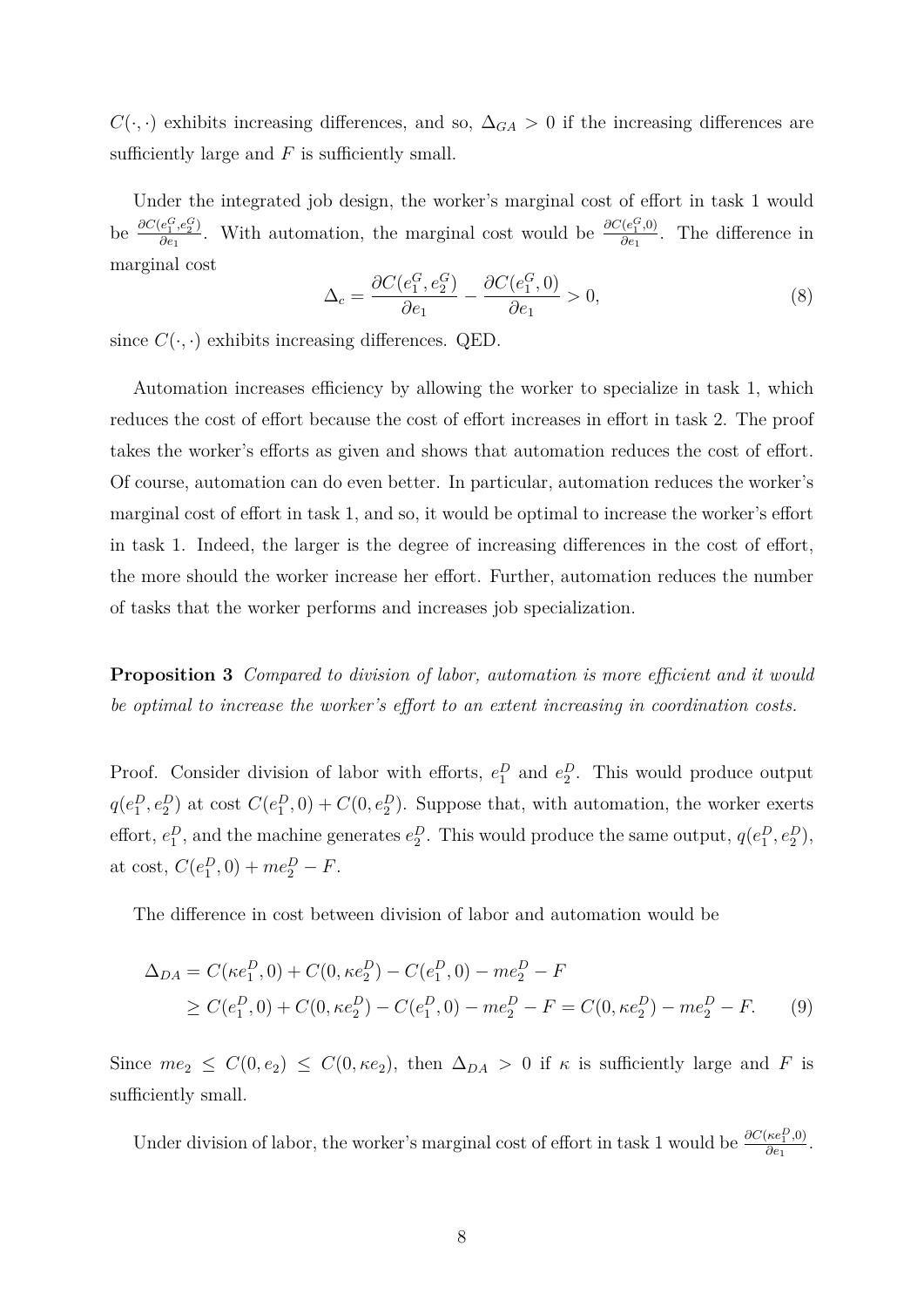With automation, the marginal cost would be  $\frac{\partial C(e_1^D,0)}{\partial e_1}$  $\frac{(e_1^2,0)}{\partial e_1}$ . The difference in marginal cost

$$
\Delta_c = \frac{\partial C(\kappa e_1^D, 0)}{\partial e_1} - \frac{\partial C(e_1^D, 0)}{\partial e_1} > 0,\tag{10}
$$

since  $\kappa \geq 1$ . QED.

Compared to division of labor, automation increases efficiency by avoiding the cost of coordination. Automation would reduce the number of jobs but not affect the degree of specialization.

Importantly, the conditions for automation to increase efficiency in Propositions 2 and 3 do not depend on the gain in productivity from specialization or synergies in production (i.e., *∂* 2 *q/∂e*1*∂e*2). By contrast, if the worker's cost of effort does not exhibit increasing differences, then, the right-hand sides of (7) and (8) would not be positive. Hence, automation would increase efficiency over the integrated job design (Proposition 2) only if the cost of effort exhibits increasing differences.

Further, automation could still increase efficiency even if the machine is not more efficient than the human worker. Suppose that  $me_2 = C(0, e_2)$ . Then (7) would simplify to

$$
\Delta_{GA} = C(e_1^G, e_2^G) - C(e_1^G, 0) - me_2^G - F = C(e_1^G, e_2^G) - C(e_1^G, 0) - C(0, e_2^G) - F \ge 0,
$$

if the increasing differences are sufficiently large and  $F$  is sufficiently small. Further,  $(9)$ would simplify to

$$
\Delta_{DA} = C(\kappa e_1^D, 0) + C(0, \kappa e_2^D) - C(e_1^D, 0) - me_2^D - F
$$
  
\n
$$
\geq C(e_1^D, 0) + C(0, \kappa e_2^D) - C(e_1^D, 0) - C(0, e_2) - F = C(0, \kappa e_2^D) - C(0, e_2) - F \geq 0,
$$

if  $\kappa$  is sufficiently large and  $F$  is sufficiently small.

## **3 Context**

Evidence from various empirical studies is consistent with Proposition 2. In late 19th century U.S. manufacturing, production that involved machines was more specialized and more productive than purely human work (Atack et al., 2017, 2019). Auto-pilot systems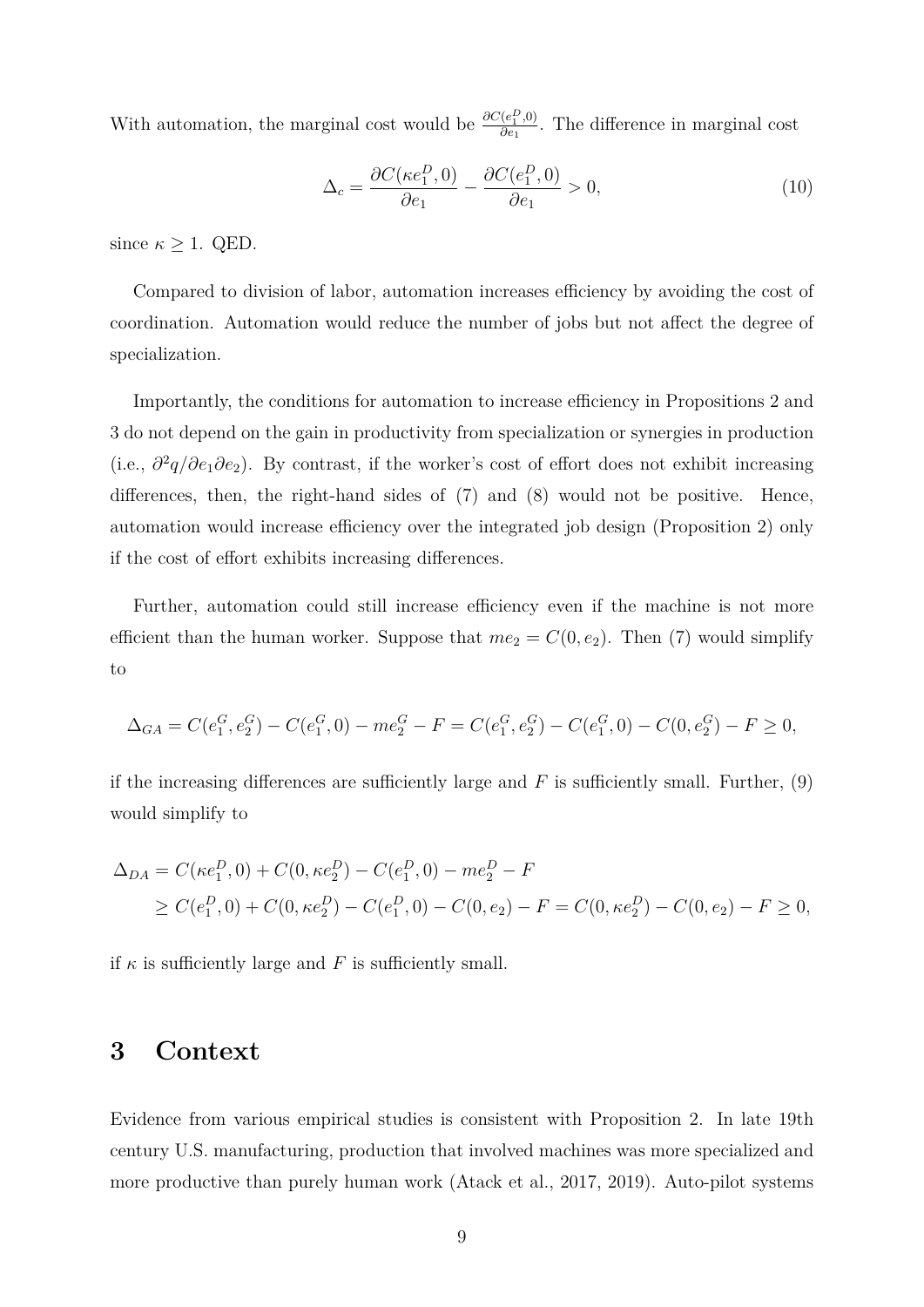reduced the workload of pilots and likely improved flight safety (Roscoe, 1993). A large U.S. restaurant chain which installed customer self-ordering systems increased sales and the speed of meals, and the effects were more pronounced among waiters who were ex-ante less productive (Tan and Netessine, 2020). While these empirical results are consistent with Proposition 2, they can be explained in other ways. A more compelling test requires a causal design as well as task-level data by worker. Accordingly, we carried out a field experiment in a Singapore supermarket chain.

Grocery retailing in Singapore, as elsewhere, is a labor-intensive industry. The setting of the present research is a major supermarket group in Singapore. As of December 2017, the group operated 44 stores with 404,000 square feet of retail space, yielding annual sales revenue of \$830 million (US\$621 million).

The supermarket group had employed foreign workers to the maximum allowed by government quota. However, beginning in 2010, the government reversed its previously liberal foreign worker policy. In 2015, to attract more locals to work as cashiers and increase productivity, the group introduced a new "scan-only/self-pay" job design. Conventionally, the job of supermarket cashier encompasses three tasks – scanning purchases, packing, and collecting payment. Supermarkets in Japan, China, and Singapore, including the subject of this study, have re-designed the job, with cashiers specializing in scanning and packing, and machines collecting payment (Jiang, 2017; Sankei News, 2020).

 $-$  Figure 1 –

Referring to Figure 1, in the new format, the cashier scans and packs the customer's purchases at the checkout counter, then directs the customer to a separate, designated kiosk which accepts payment in cash or by card. (Note that the scan-only format differs from the self-service checkout typical in Western countries, which requires the customer to both scan and make payment, and so, completely replaces the human cashier.) In a related study, Ong and Png (2020) show that the scan-only job design increased job quality and the supply of labor to the supermarket.

## **4 Experimental Design**

In the conventional job design, the cashier must perform three tasks – scan the customer's purchases, pack, and collect payment. By contrast, in the new job design, the cashier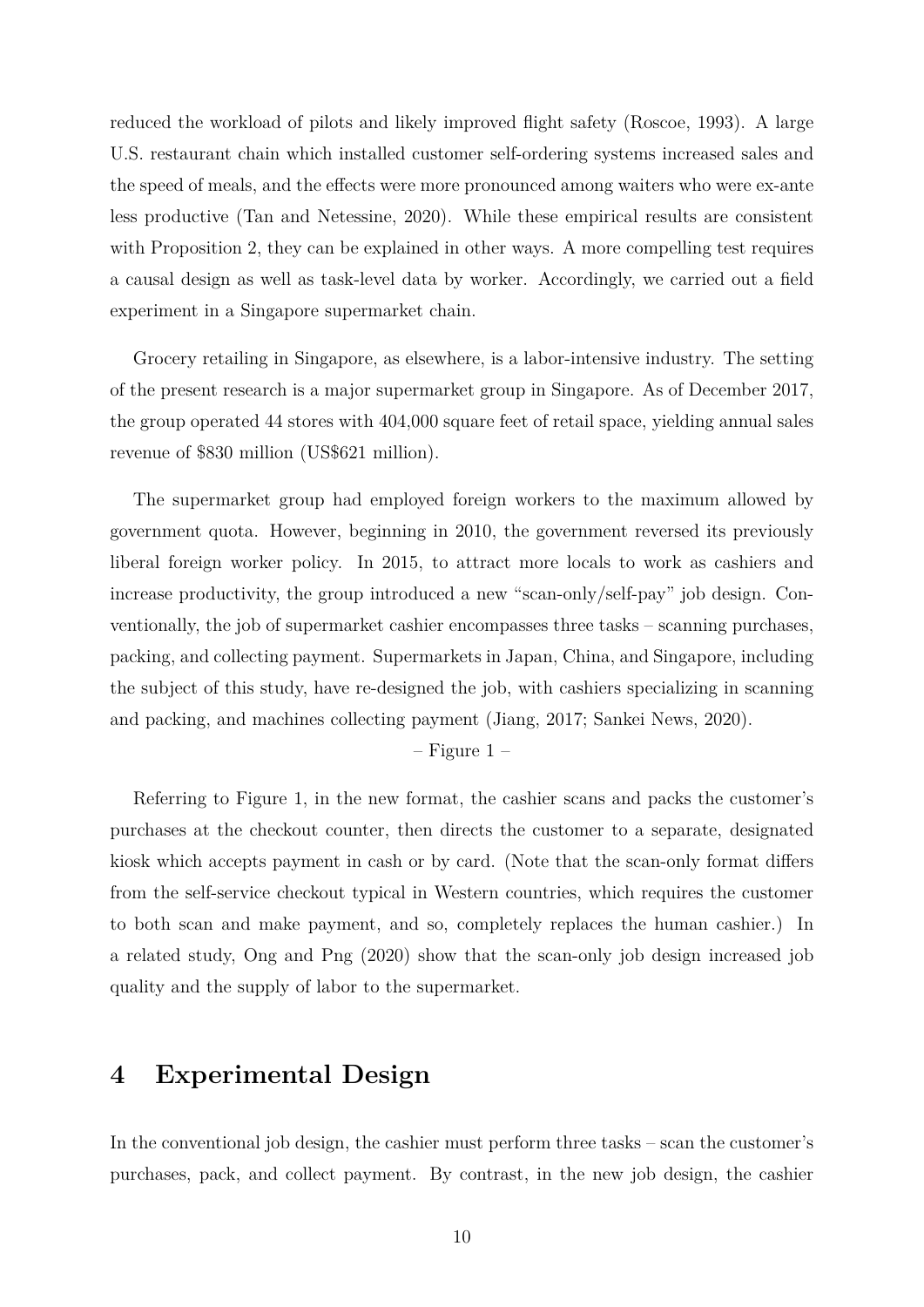specializes in the two tasks of scanning and packing, which, for brevity, will be called scanning.

To investigate the effect of the job redesign on cashier productivity, we conducted a field experiment at four stores which were (temporarily) equipped with both the conventional and scan-only checkout formats. The largest of the four stores was set up in a neighborhood where the group had no previous presence. Management was concerned that consumers in the area might not be familiar with the self-payment system. As a transitional measure, the group equipped the store with four scan-only checkout counters and four conventional counters. The next largest was spread over two floors. When building a new entrance on the upper floor, the group first converted the checkout counters on that level to scan-only. The other two stores were much smaller and were partly converted to scan-only owing to site constraints. Subsequently, all four stores were converted completely to scan-only.

Over 38 days in December 2017 and May 2018, we arranged with the store managers to rotate cashiers among the checkout counters on a daily basis. For instance, at the largest store, which was equipped with four conventional checkout counters, numbered 1 to 4, and four scan-only counters numbered, 5 to 8, a cashier would be assigned to counters 1 to 4 on Monday to Thursday respectively, and then counters 5 to 8 on Friday, Saturday, Monday, and Tuesday respectively (assuming that Sunday was her day off). By contrast, another cashier might be assigned to counters 7, 8, 1, and 2 on Monday to Thursday, and 3, 4, 5, and 6 on Saturday to Tuesday (assuming that Friday was her day off).

The experiment increased the frequency of rotation from the normal policy, which was to rotate the cashiers among the counters on a weekly basis. Thus, by design, this experiment identified the effect of the job redesign on cashier productivity within subjects, with each cashier providing her own control against which to measure the effect of the scan-only treatment.

Consider the following equation for the productivity of cashier *c* in store *s* handling transaction *i* at time *t*,

$$
\ln Y_{icst} = \beta_0 + \beta_1 \cdot \text{Scan-only}_{cst} + \gamma X_i + \gamma_c + \gamma_t + \epsilon_{icst}.\tag{11}
$$

In (11),  $Y_{icst}$  represents cashier productivity, Scan-only<sub>cst</sub> is an indicator which equals 1 when cashier *c* worked at a scan-only checkout counter, *X<sup>i</sup>* are characteristics of the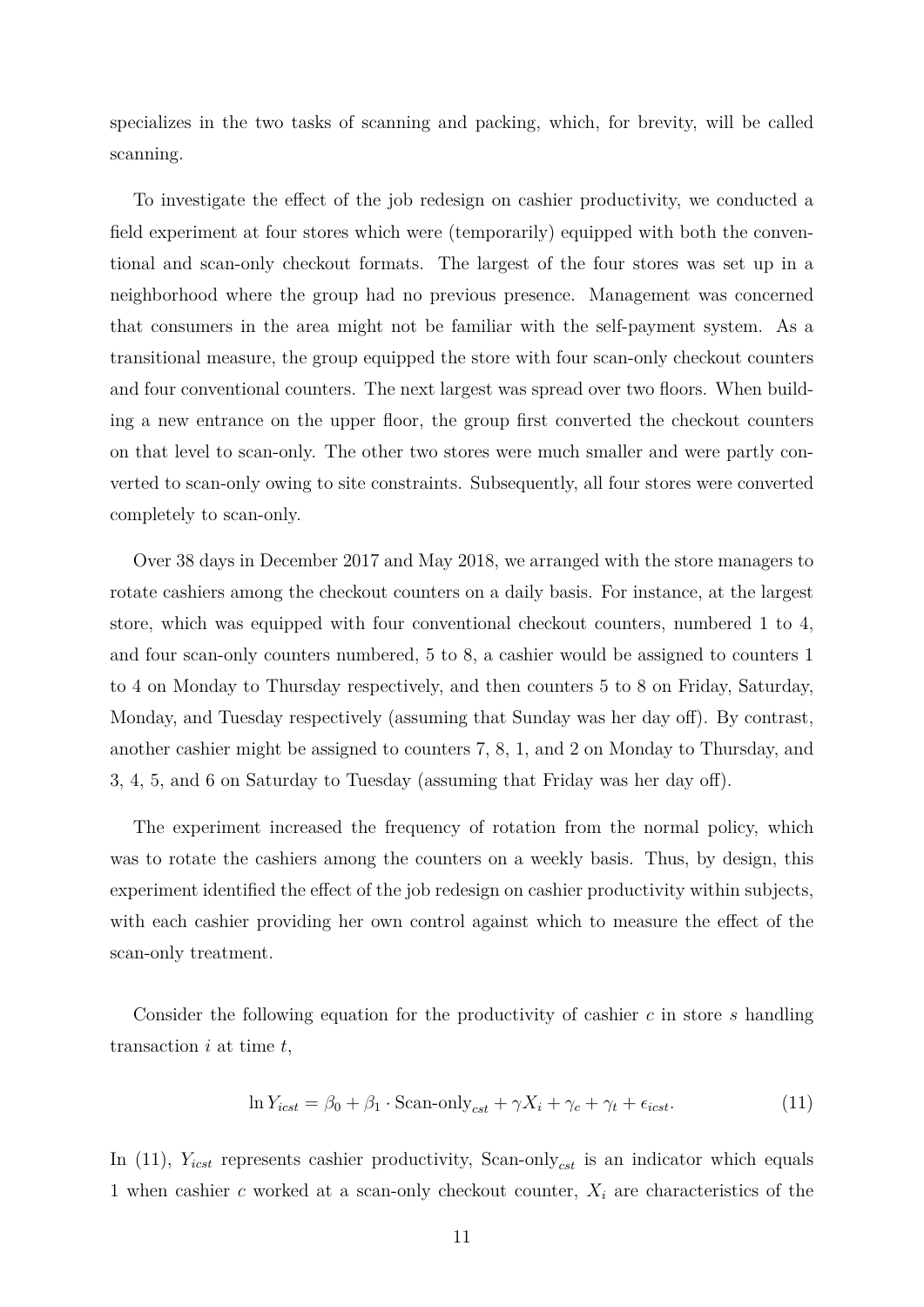transaction such as purchase categories and payment method,  $\gamma_c$  and  $\gamma_t$  are fixed effects for cashier and time, and  $\epsilon_{icst}$  is random error. Further, the parameters,  $\beta_0$ ,  $\beta_1$ , and  $\gamma$  are coefficients to be estimated, and the estimates are clustered by cashier.<sup>3</sup>

Referring to (11), the parameter of interest is the coefficient of Scan-only<sub>cst</sub>,  $\beta_1$ . This represents the difference in the productivity of cashiers between the scan-only and conventional job designs. Importantly, the rotation of cashiers between the two job designs abstracts the estimate of the coefficient from personal characteristics of cashiers and differences in purchases and payment method.

The most obvious threat to identification is that store managers might assign cashiers to scan-only vis-a-vis conventional counters according to their productivity. Cashiers did indeed vary considerably in their productivity as measured by scanning speed: the average scanning speed ranged from 9 to 22 items per minute, with mean of 13 and standard deviation of 3.2 items per minute. However, this concern is substantially mitigated by the experimental arrangement to rotate cashiers among the checkout counters. By design, each cashier was assigned to treatment and control regardless of their personal skill. In addition, the preferred estimate include fixed effects for cashiers.

A related, subtler issue is that store managers opened and closed counters selectively, according to the flow and ebb of customers. When not working at their assigned checkout counter, cashiers were deployed to pack at other counters or help with shelving. Store managers tended to open checkout counters in a particular order, some of which might be busier than others. Cashiers assigned to busier counters would be under more pressure to work fast. Again, this concern is also mitigated by the experimental arrangement to rotate cashiers among the checkout counters. By design, each cashier was rotated through all checkout counters.

Notwithstanding the experimental design, one concern is that, at times when both scan-only and conventional counters were open, customers could freely choose among counters. To the extent that different customers chose the scan-only as compared with the conventional counters, the cashier's work might have differed systematically between the two checkout formats. Yet, it is important to note that, at both scan-only and conventional counters, the cashier performed the tasks of scanning and packing. For the customer, the only difference was having to pay at a self-pay kiosk rather than to a

<sup>3</sup>To adjust for possible under-estimation of standard errors due to the small number of clusters, we apply the Wild cluster bootstrap (Roodman et al., 2019), and report the p-value.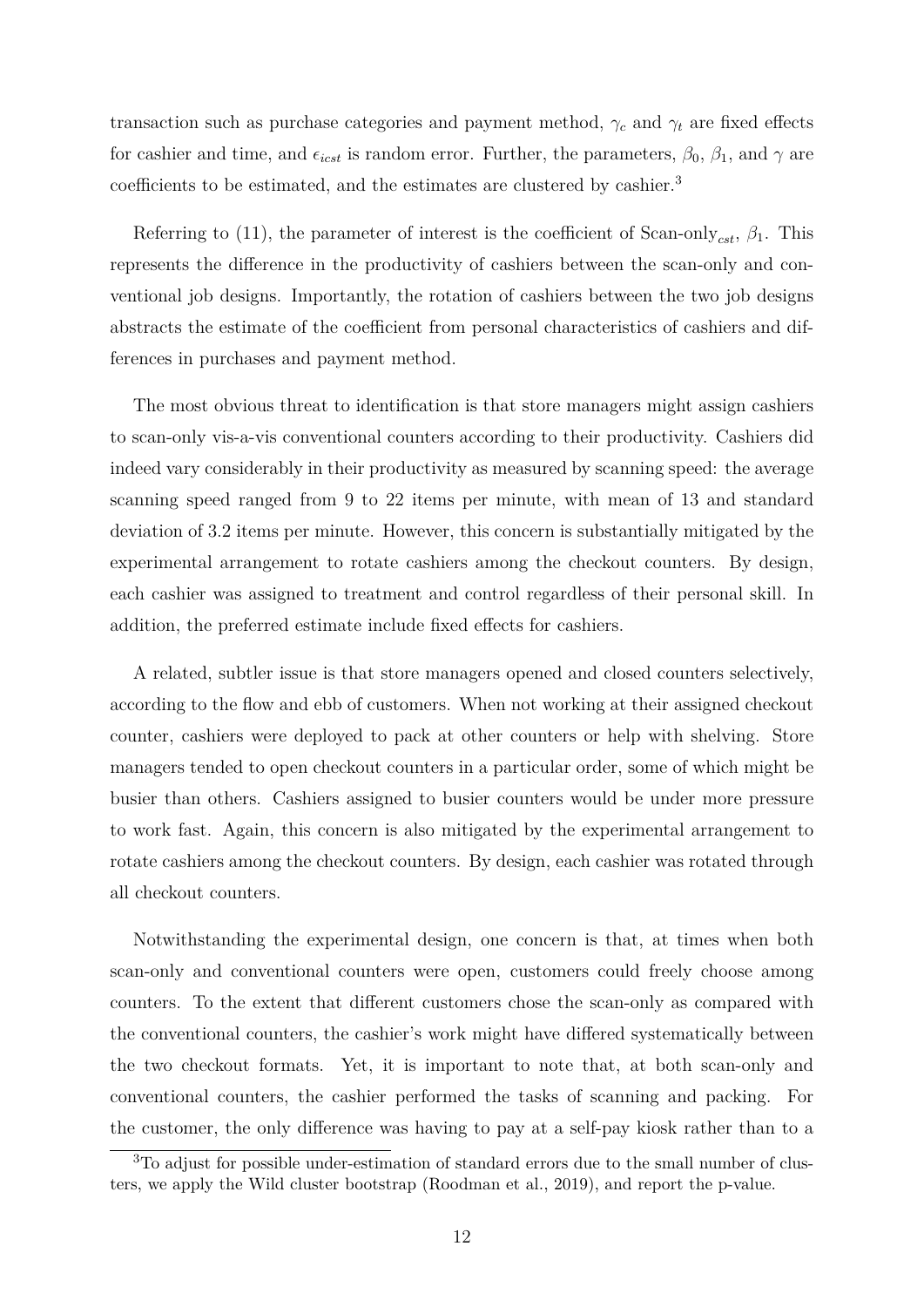human cashier. Nevertheless, to abstract from the effects of possible customer selection, a set of additional estimates included control for characteristics of the transaction such as purchase categories and payment method.

### **5 Data**

Owing to resource constraints, the period of study was not long enough to observe every cashier at both scan-only and conventional counters. Accordingly, the study was limited to cashiers who worked at both scan-only and conventional counters during the period. (A robustness test includes all cashiers including those who worked at only one format throughout.)

The experiment involved 38 cashiers processing over 152,000 transactions, of which 64.4 percent were served at scan-only checkout counters and 35.6 percent at conventional counters. Management provided records from the point-of-sales systems, and time logs of every counter (recorded by the millisecond). For each transaction, the sales records included a transaction identifier, the identity of the cashier, details of the purchases, classified into 19 categories and 41 subcategories, prices, and method of payment. For each counter, the time logs recorded the transaction identifier, the start and end times for scanning, and time at which payment was made.

The variables for this study were drawn or constructed from the point-of-sales records and time logs of counters. Possibly owing to gaps in the records and logs, and the merging of the datasets, some of the constructed data were implausibly large. Accordingly, the top 1 percent of all variables except scan-only, cash payment, proportion of closed counters, indicator of Wednesday and cumulative customers up to 30 minutes earlier were dropped, and in a robustness test, these were Winsorized rather than dropped.

An immediate issue was how to measure the productivity of cashiers. The metric should reveal the cashier's effort in the non-automated tasks, which are scanning and packing. The time logs accounted for the start and end of scanning, but did not track packing time. Accordingly, we focused on the rate of scanning as the measure of the cashier's productivity in the non-automated task, represented by *Yicst* in the regression equation, (11). The scanning speed was calculated as the number of items purchased (from pointof-sales record) divided by the elapsed time between start and end of scanning (from time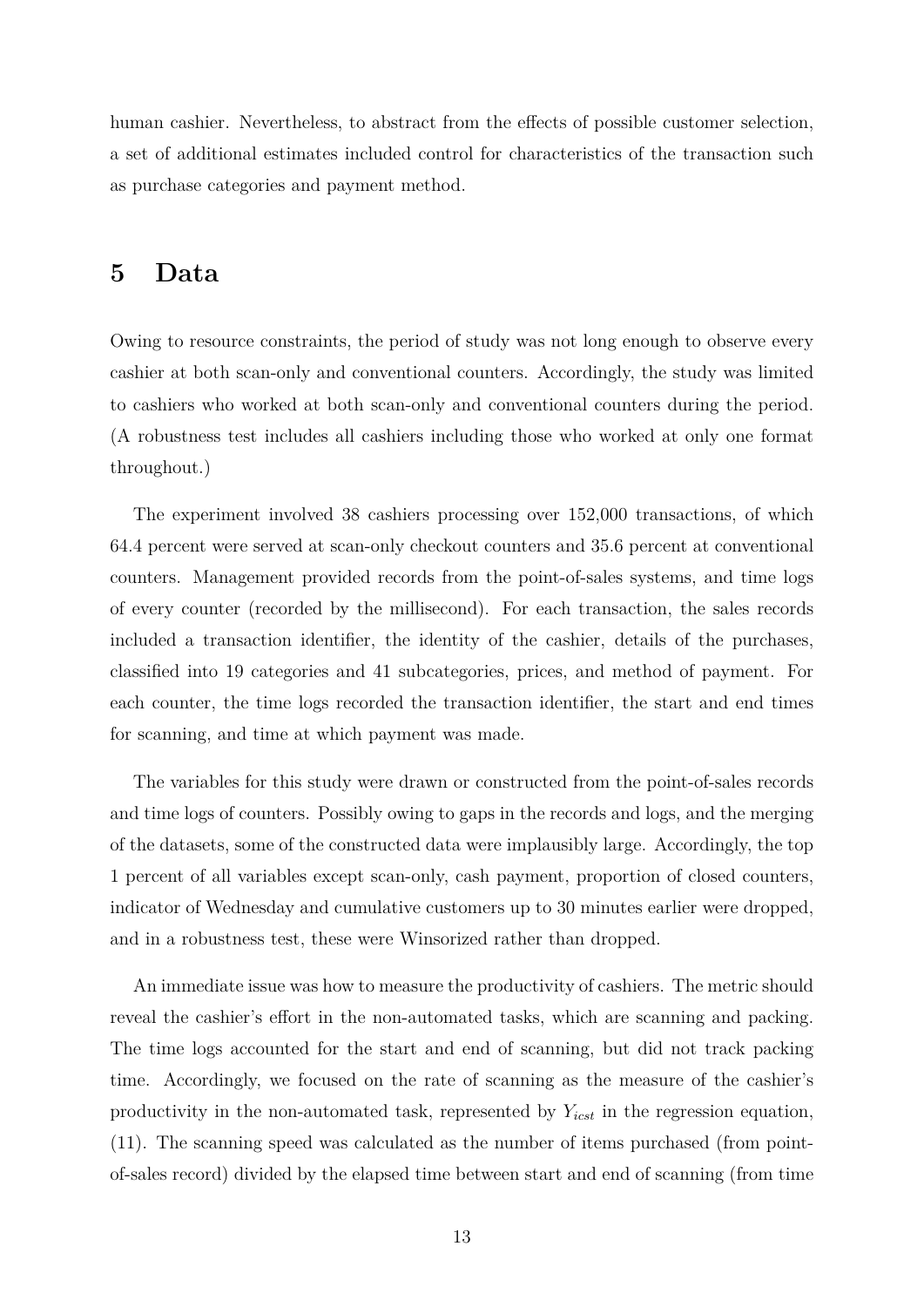log).

Table 1 reports summary statistics and Appendix Table A1 describes the construction of the variables. Owing to the opening and closing of counters according to customer demand, cashiers tended to work less time at scan-only than conventional counters. Yet they served the same number of customers in the course of their shift, likely because they did not have to collect payment.

#### – Table 1 –

As for the outcome of interest, cashiers scanned at an average speed of 14.02 items per minute (0.23 items per second) at scan-only counters and 14.70 items per minute (0.25 items per second) at conventional counters. The scanning speeds somewhat exceed the range of 0.16 to 0.20 item per second at a U.S. supermarket chain studied by Mas and Moretti (2009, Table 2). The apparent disparity might be due to the higher pressure of work in Singapore grocery retailing or differences in working practices (such as whether the cashier must weigh fruit and vegetables).

Seemingly, as measured by the raw scanning speed, cashiers scanned more slowly at scan-only than conventional counters. However, this difference is an artifact of outliers. A logarithmic transformation would mute the positive skew of the scanning speed distribution. With scanning speed specified in logarithm, cashiers scanned 6 percent faster at scan-only as compared with conventional counters.

When both scan-only and conventional counters were open, customers could freely choose among the two types of checkout. Apparently, consumer behavior differed significantly between scan-only and conventional counters. Referring to Table 1, the economically largest differences were in the mode of payment and Wednesday shopping. Roughly 68 percent of customers at scan-only counters paid in cash as contrasted with over 76 percent at conventional counters. Further, 15 percent of customers at scan-only counters were served on Wednesdays (when the supermarket gives a discount to senior citizens), as compared with 14 percent of customers at conventional counters.

Since the chief difference for customers between the two checkout formats was whether they made payment via a kiosk or to a cashier, it is intuitive that methods of payment differed considerably between the two checkout formats. Regarding the higher proportion of checkouts at scan-only on Wednesdays, store managers reported that older customers paying with large quantities of coins preferred the scan-only checkout (and then using the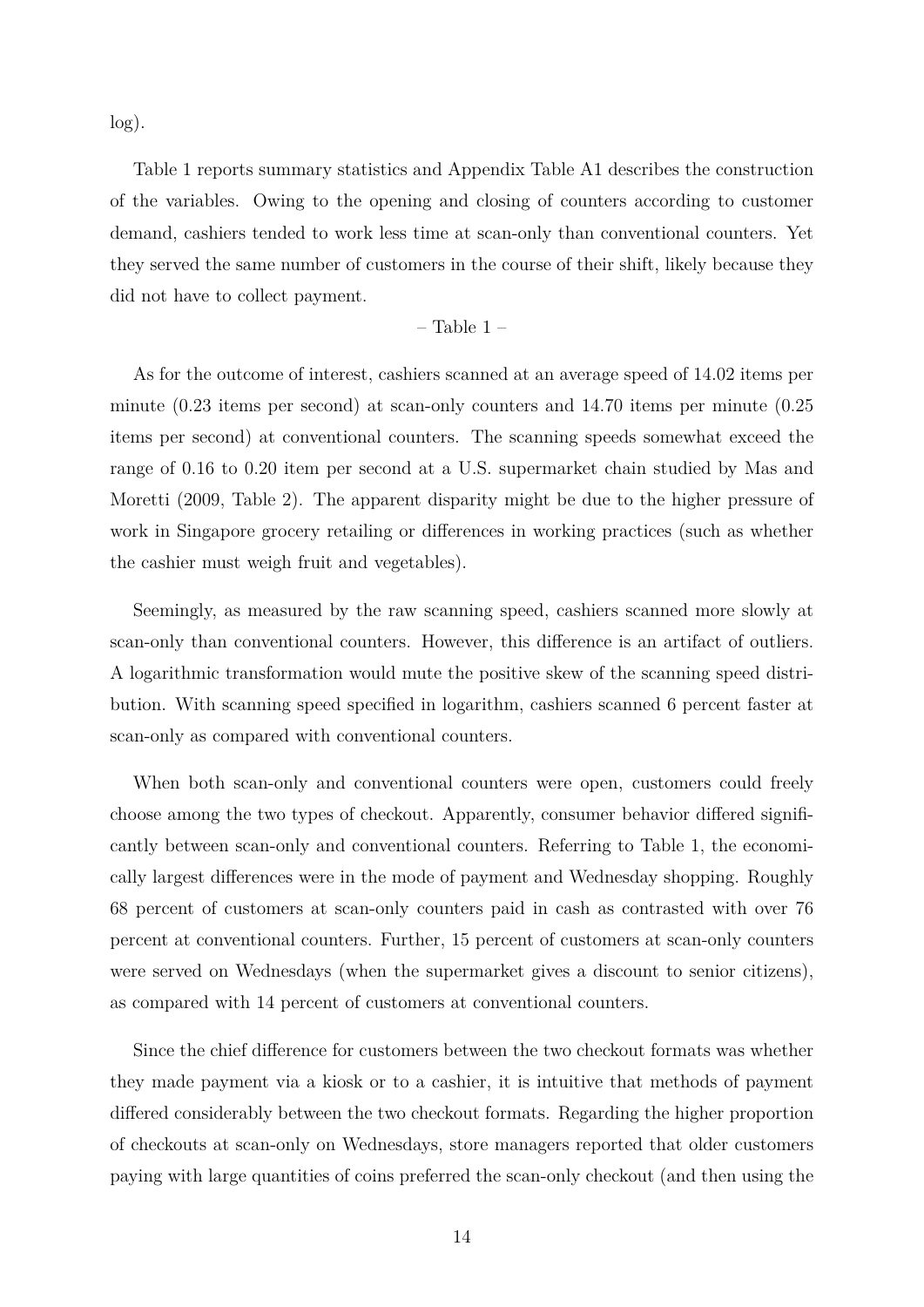self-pay kiosk which automatically counts coins) rather than bother cashiers.

### **6 Estimates**

For a first look at the effect of the scan-only job design on the productivity of cashiers, Figure 2 depicts the distributions of scanning speeds at scan-only and conventional checkout counters. That the distribution for the scan-only format lies to the right of that for the conventional format is a preliminary indication that cashiers scanned relatively faster in the scan-only job design.

$$
-
$$
 Figure 2 –

While informative, the patterns in Figure 2 might be confounded by differences among stores. For instance, owing to site constraints, the distribution of counters differed across stores. If coupled with differences in the frequency of transactions at scan-only vis-a-vis conventional counters across stores, the result might be spurious correlation between the checkout format and scanning speed.

To abstract from such differences, Table 2 presents ordinary least squares regression estimates of (11) with the dependent variable being the scanning speed, specified in logarithm.<sup>4</sup> First, Table 2, column (a), reports an estimate including scan-only as an explanatory variable and controlling only for the length of time that the cashier worked at the counter. (As discussed above, store managers opened and closed counters according to customer flow. Owing to store layouts, cashiers spent relatively less time attending to scan-only counters.) The coefficient of scan-only,  $0.060$  ( $p = 0.413$ ), is positive but not significant.

#### – Table 2 –

Next, Table 2, column (b), reports an estimate including store fixed effects. The store fixed effects account for differences among stores in average scanning speed. One reason for such differences is disparities in store layout. Specifically, the largest of the four stores was equipped with four scan-only and four conventional counters, in two side-byside clusters. By contrast, the next largest store was equipped with two scan-only and four conventional checkout counters, but the scan-only counters were on the upper level, which attracted fewer customers than the lower level. Including store fixed effects, the

<sup>&</sup>lt;sup>4</sup>The regression estimates were tabulated using Stata routine, outreg (Gallup, 2012).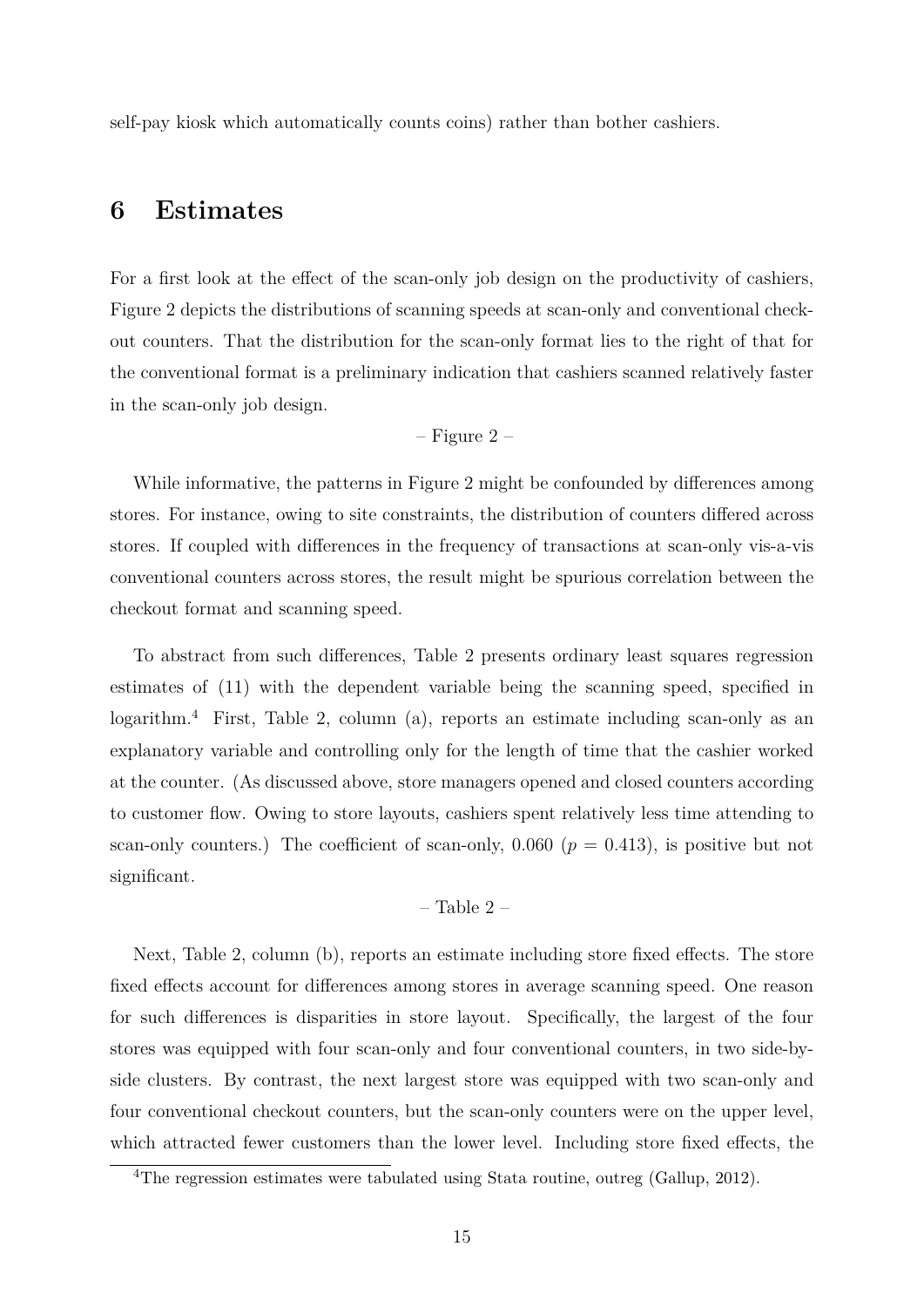coefficient of scan-only,  $0.141$  ( $p < 0.001$ ), is positive, significant, and over twice as large as the estimate with control for just counter work time.

Table 2, column (c), reports an estimate including cashier fixed effects. The cashier fixed effects account for individual differences among cashiers in scanning speed. The coefficient of scan-only,  $0.108$  ( $p = 0.002$ ), is positive and significant, but smaller than the coefficient with store fixed effects. The smaller coefficient of scan-only in the estimate with cashier fixed effects as compared to that with store fixed effects suggests that the latter was inflated by differences in the average scanning speed between cashiers in the same store. The fixed effects for cashiers would absorb any such differences, and so, more precisely reveal the effect of the scan-only checkout format.

Next, Table 2, column (d), reports an estimate including fixed effects for cashier, date, and hour. The fixed effects for date and hour account for differences in scanning speed over time such as between weekdays and weekends, and the beginning and end of shifts. The coefficient of scan-only,  $0.100$  ( $p = 0.006$ ), is positive and significant, and somewhat smaller than that without control for date and hour.

Finally, Table 2, column (e), reports an estimate including fixed effects for cashier, and day of week interacted with hour. The fixed effects for day of week interacted with hour more precisely account for differences in scanning speed over time such as between weekday and weekend peak hours. The coefficient of scan-only,  $0.109$  ( $p = 0.005$ ), is positive and significant. This estimate suggests that cashiers scanned items 10.9 percent faster at scan-only than conventional counters. Among the estimates, we prefer this one as it includes the most stringent set of controls.

Referring to Table 1, at conventional counters, cashiers took an average of 0.532 minute to scan and pack, and 0.126 minute to collect payments. Applying the estimate in Table 2, column (e), at a scan-only checkout, cashiers would take an average of  $0.891 \times 0.532$  = 0*.*474 minute to scan and pack, and would not spend any time on collecting payment. Hence, the customer throughput would increase from  $1 \div [0.532 + 0.126] = 1.52$  per minute to  $1 \div 0.474 = 2.11$  per minute. Referring to Proposition 2, this increase in productivity comprises an increase from  $1 \div 0.532 = 1.88$  to 2.11 per minute, or an increase of 0.23 per minute due to the cashier's increased effort in scanning, plus an increase of 1*.*88 − 1*.*52 = 0*.*36 per minute due to the cashier being relieved from scanning. For the supermarket in the present study, the gain in overall productivity due to increased effort in the non-automated task was over 60 percent of the magnitude of the direct gain from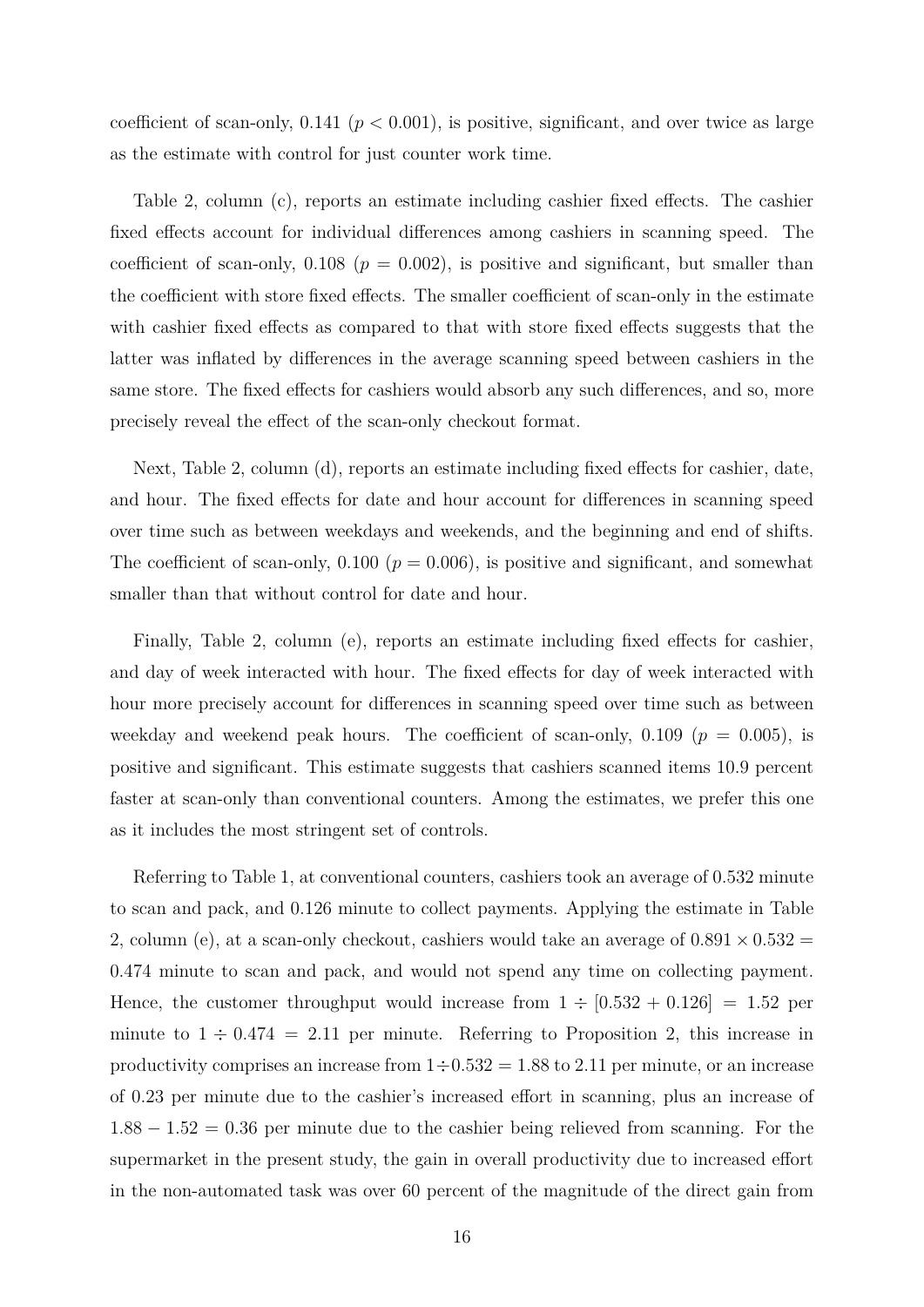relieving the worker of the automated task.

#### $-$  Figure 3 –

The estimates so far present the average effect of scan-only on productivity in scanning. Yet, cashiers might differ in their cost of effort and response to the job redesign. To explore such heterogeneity, we regressed scanning speed (in natural logarithm) on fixed effects for cashiers, scan-only interacted with cashiers, and date and hour. Figure 3 plots the effect of scan-only on scanning speed, represented by the coefficients of the fixed effects of scan-only interacted with cashiers, against the scanning speed at the conventional checkout, represented by the coefficients of the cashier fixed effects. Apparently, the scanonly job design had a relatively larger effect on cashiers who were less productive in the conventional job design. Appendix Table A2 reports ordinary least squares estimates that buttress this conclusion.<sup>5</sup>

A possible interpretation of the result is that cashiers with low cost of effort already scanned fast in the conventional job design. Relief from the task of collecting payments did not affect their marginal cost of effort in scanning by much. By contrast, cashiers with high cost of effort scanned relatively slowly in the conventional job design. The relief from the task of collecting payments reduced their marginal cost of effort in scanning relatively more. Hence, scan-only increased their productivity relatively more. The negative correlation between productivity in the conventional job design and the increase due to scan-only would result in the productivity of cashiers being less dispersed.

Appendix Table A3 reports tests to check the robustness of the finding that cashiers scanned faster at scan-only than conventional counters. Table A3, column (a), reports the effect of scan-only on the entire dataset of cashiers, including cashiers who worked at only one checkout format during the period of study. Table A3, column (b), reports an estimate on the dataset with outliers Winsorized at the top 1 percent, rather than trimmed.

<sup>&</sup>lt;sup>5</sup>In Figure 3, some coefficients are negative because the coefficients depend on the productivity of the reference cashier. A negative coefficient means that the baseline productivity or change in productivity was less than that of the reference cashier.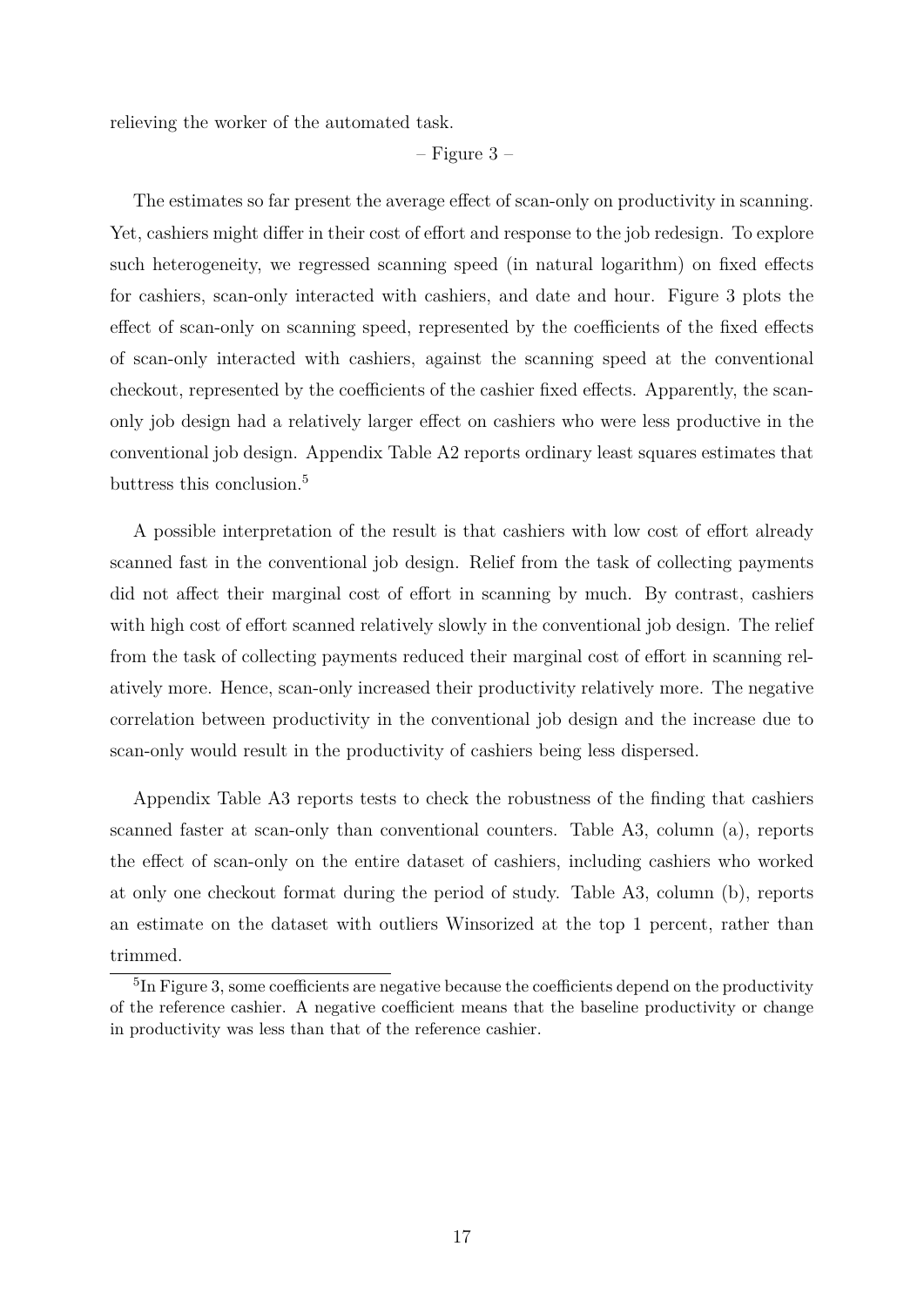#### **Alternative Explanations**

The above estimates suggest that cashiers scanned about 11 percent faster in the scan-only as compared with the conventional job design. We interpret the cashier's higher productivity in the scan-only job design as being due to specialization in scanning. However, the empirical correlation between cashier productivity and job design might be explained in other ways. Table 3 reports additional tests to investigate these alternative explanations.

#### – Table 3 –

An obvious explanation is that customers at scan-only checkout counters differed from those at conventional counters in ways that sped up the scanning. For instance, older customers might prefer the conventional checkout and also be slower in presenting purchases to the counter. This would result in scanning being relatively slower at conventional counters.

For commercial reasons, the supermarket group declined to provide data on customers. Absent customer data, we used characteristics of purchases and payment to indirectly check the effect of differences in customers. Table 3, column (a), reports an estimate controlling for the customer's expenditure (basket value, in logarithm). The scanning speed decreased in basket value, which is consistent with customers taking more time to bring larger quantities to the counter. With the additional control, the coefficient of scan-only is only slightly larger than the preferred estimate.

Table 3, column (b), reports an estimate with additional, more stringent controls for purchase characteristics, viz., fixed effects for the 41 product sub-categories. Further, Table 3, column (c), reports an estimate with an additional control for mode of payment. Actually, payment took place after scanning, and so, the scanning speed could not reasonably vary with the mode of payment. Rather, the mode of payment represents possible differences between customers not characterized by other purchase characteristics, or store, date, or hour fixed effects.

Recall that the supermarket offered discounts to seniors on Wednesdays. If, indeed, seniors preferred conventional counters and moved more slowly, cashiers would scan more slowly at conventional counters on Wednesdays. To investigate, Table 3, column (d), reports an estimate with an additional control for Wednesday shopping interacted with scan-only. The estimate does not explicitly include the indicator of Wednesday shopping as that would be absorbed by the date fixed effects. The coefficient of Wednesday shopping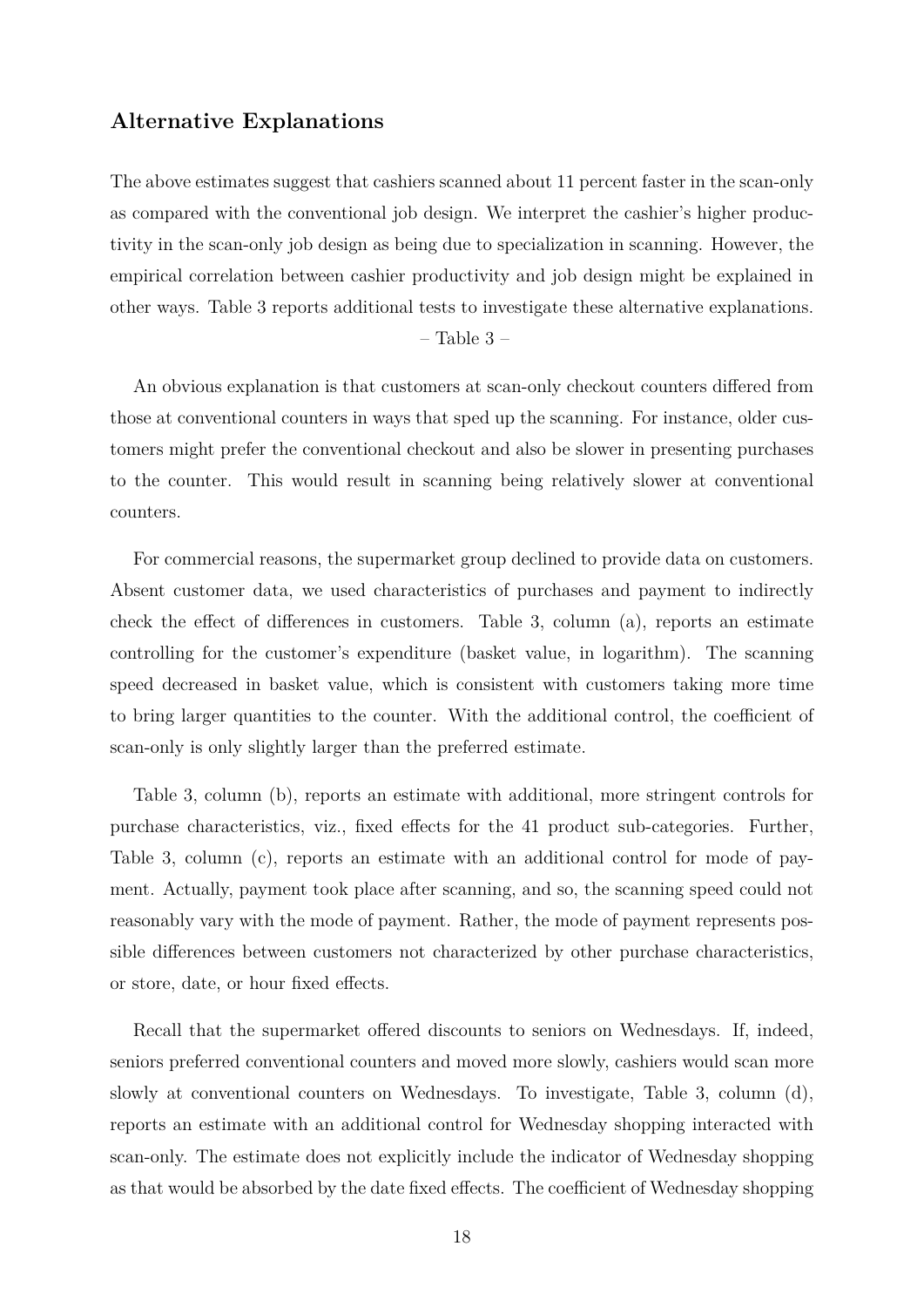interacted with scan-only is positive, quite small relative to the coefficient of scan-only, and not statistically significant.

In all of the estimates that controlled (indirectly) for differences among customers, the coefficient of scan-only is positive, significant, and somewhat larger than the preferred estimate. These results suggest that the correlation between scan-only and the speed of scanning was not due to customers at scan-only checkout counters differing from those at conventional counters in ways that sped up the scanning. (To the extent that customers self-selected between the scan-only and conventional checkout counters, characteristics of purchases and payments would be bad controls. Accordingly, the estimate which excludes these variables is preferred.)

Another conceivable explanation for the correlation between cashier productivity and job design is that the flow of work at scan-only checkout counters was more regular. Depending on whether their assigned counter was open, cashiers either manned their checkout, helped with packing at other counters, or shelved items. Such switching would disrupt the continuity of work and affect productivity, given that workers take time to recover from interruptions (Cai et al., 2018). However, the preferred estimate in Table 2, column (e), controls for counter work time. This accounts for differences in the time that cashiers worked at their assigned counter. Consistent with the theory that interruptions degrade productivity, the coefficient of counter work time is positive and significant. After controlling for counter work time, the coefficient of scan-only measures the pure effect of the scan-only job design on cashier productivity.

Another possible explanation of the correlation between cashier productivity and job design is that work at scan-only checkout counters was less tiring, and so, cashiers could scan faster. Table 3, column (e), reports an estimate including control for the time on shift (in inverse hyperbolic sine).<sup>6</sup> The coefficient of the time on shift is negative, but small and insignificant, suggesting that cashiers did not suffer from fatigue.<sup>7</sup> Still, the estimated coefficient of scan-only is positive, significant, and equal in magnitude to the preferred estimate. This result suggests that the estimated effect of scan-only was not confounded by differences in fatigue between scan-only and conventional counters.

<sup>&</sup>lt;sup>6</sup>In this and other estimates, non-negative variables such as time on shift that might possibly be zero are specified as the inverse hyperbolic sine (Burbidge et al., 1988).

<sup>&</sup>lt;sup>7</sup>In an estimate below which includes cumulative transactions as an additional explanatory variable, the coefficient of cumulative transactions is positive while the coefficient of time on shift is negative. This result can be interpreted as evidence of learning (positive effect of cumulative transactions) and fatigue (negative effect of time on shift).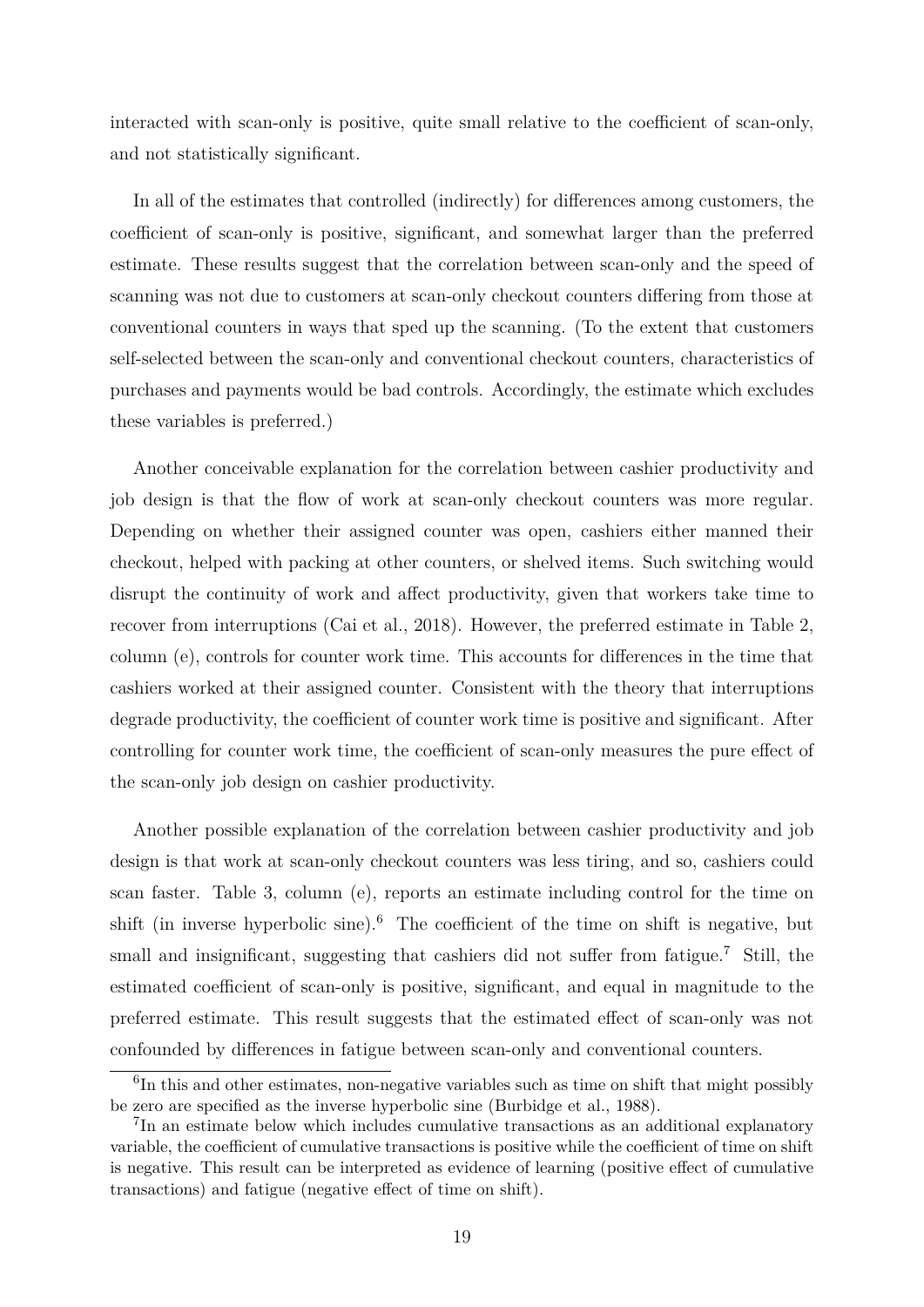Yet another potential explanation of the correlation between cashier productivity and job design is that cashiers at scan-only checkout counters were more likely to get assistance with packing, and so, could scan faster. Given the limited number of cashiers in each shift, a cashier would be more likely to get assistance with packing when other counters were closed. To check, Table 3, column (f), reports an estimate which controls for the proportion of counters closed. Consistent with the argument that a cashier is more likely to get help if other counters are closed, the coefficient of the proportion of counters closed is positive and significant. Yet, the estimated coefficient of scan-only is just slightly smaller than the preferred estimate. This suggests that the estimated effect of scan-only was only slightly confounded by differences in assistance with packing.<sup>8</sup>

## **7 Mechanism**

The estimates reported above suggest that cashiers scanned about 11 percent faster in the new scan-only job design compared to the conventional job design. How did automationenabled specialization in the task of scanning raise cashiers' productivity? According to Proposition 2, if the worker's cost of effort exhibits increasing differences, automation would increase productivity by enabling the worker to specialize in one task, thus reducing her marginal cost of effort and inducing her to increase effort in that task.

Hence, the key issue is whether the cashier's cost of effort exhibited increasing differences in the tasks of scanning and collecting payments. Table 4 reports regressions of the time that cashiers took to collect payment on the speed of scanning, limited to transactions at conventional checkout counters. (Such estimates would not be meaningful for transactions at scan-only checkout counters, where cashiers did not collect payment.)

Table 4, column (a), reports an OLS (ordinary least squares) estimate, controlling for counter work time, payment in cash, and basket value, and including fixed effects for cashier, date, and hour. The coefficient of scanning speed, specified as the logarithm of items scanned per minute,  $0.256$  ( $p < 0.001$ ), is positive and significant. This is consistent with more effort in the task of scanning being associated with a higher marginal cost of effort in the task of collecting payment. Accordingly, when the cashier scanned faster, she

<sup>8</sup>A high proportion of closed counters also indicates that the store was not busy. By this interpretation, in the estimate of scanning speed, the coefficient of the proportion of other counters closed should be negative, not positive.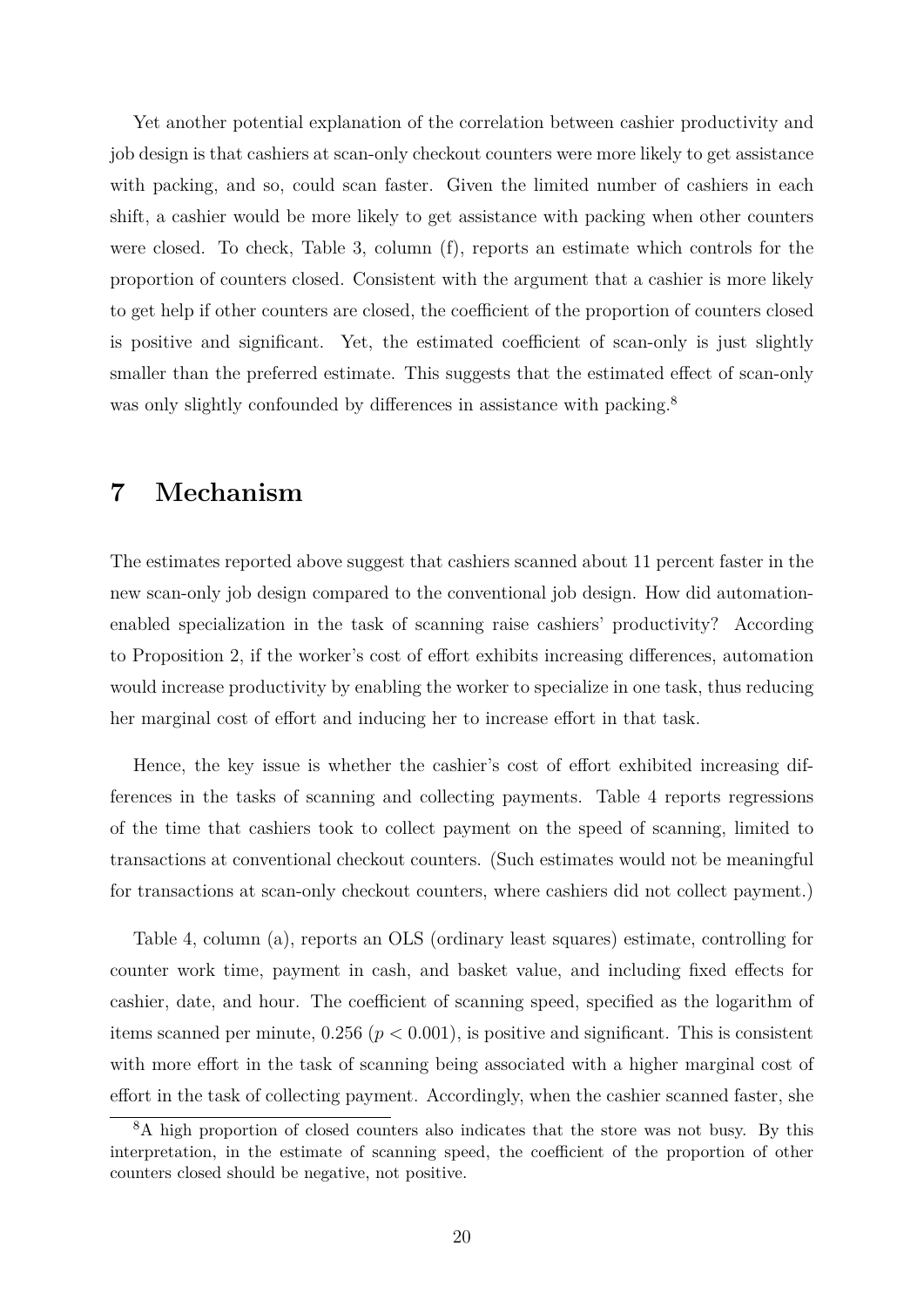also took more time to collect payment. Interestingly, the coefficient of payment in cash is negative and significant. Apparently, cashiers collected payments in cash more quickly than payments by card (payment by check is unusual in Singapore and mobile payment had not yet caught on at the time of the study). Further, the coefficient of basket value is positive and significant, suggesting that cashiers took more time and were more careful with larger payments.

#### $-$  Table 4  $-$

Yet, a serious concern is that effort in both the tasks of scanning and collecting payment might be driven by common factors. For instance, cashiers might be motivated to complete both tasks more quickly when there are more customers in line (Wang and Zhou, 2018). To address such endogeneity, we instrumented for the speed of scanning by the quantities that the consumer purchased in four categories – alcoholic beverages, floral, prepaid cards, and (pre-packed) vegetables. The quantities of such purchases would affect the speed at which the cashier scans, but not affect the time needed to collect payments.

Table 4, column (b), reports the first-stage estimate of the scanning speed. Alcoholic beverages, which require age verification, and floral items, which must be handled with care, were scanned more slowly. In contrast, prepaid cards and vegetables (which are typically pre-packed, and need not be weighed and priced) were scanned more quickly. The coefficients of the instruments are significant, and a diagnostic suggests that the instruments are not weak (Kleiberger-Paap F-statistic 22.80).

Table 4, column (c), reports the second-stage IV (instrumental variable) estimate. The coefficient of the scanning speed,  $0.305$  ( $p = 0.064$ ), is positive and marginally significant. Subject to the imprecision of the estimate, it suggests that if a cashier scanned 1 percent faster, then she took about 0.3 percent longer to collect payment. The IV estimate is one-fifth larger than the OLS estimate, suggesting that any bias in the OLS estimate is downward.<sup>9</sup>

The estimates in Table 4 suggest that, when cashiers at conventional checkout counters scanned faster, they were slower in collecting payment. We interpret this as evidence of the premise that the cashier's cost of effort exhibited increasing differences in the tasks of

<sup>&</sup>lt;sup>9</sup>Table A4 reports two robustness tests: one with outliers Winsorized at the top 1 percent, rather than trimmed, and the other on the entire dataset, including cashiers who worked at only one checkout format during the period of study. In both robustness tests, the coefficient of the scanning speed is positive, significant, and larger than the estimate in Table 4, column (c) for cashiers who worked at both checkout formats and with outliers trimmed.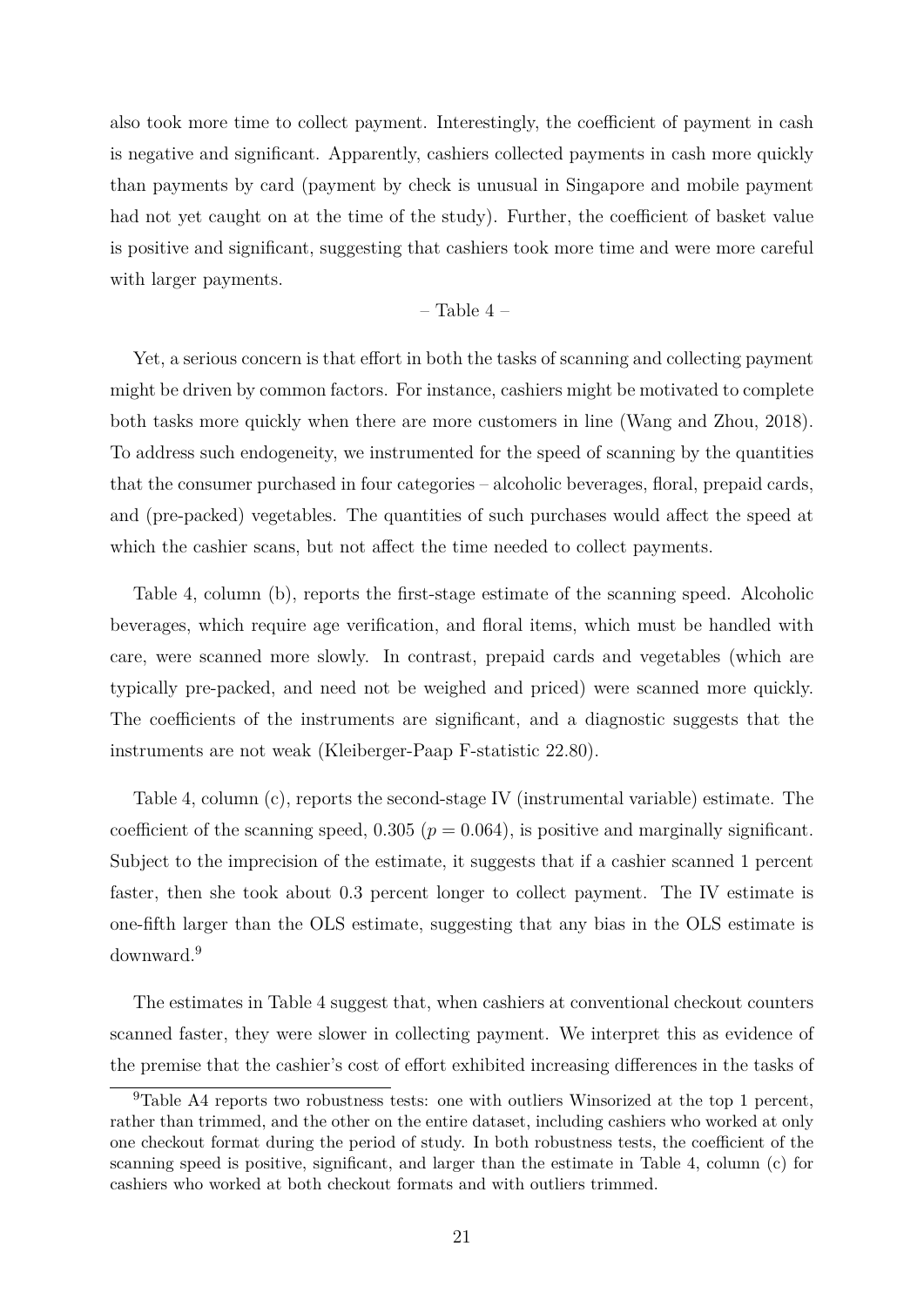scanning and collecting payments. Hence, the cashier's marginal cost of effort in collecting payment increased with her effort in scanning. This supports the explanation for the cashier's higher productivity in the scan-only job design as being due to a lower marginal cost of effort in scanning.

#### **Other Mechanisms**

Besides reducing the marginal cost of effort in scanning, the scan-only job design might have increased productivity through mechanisms typically associated with the division of labor. Division of labor can raise productivity as workers learn from experience, and avoid the set-up costs involved in switching tasks (Staats and Gino, 2012; Coviello et al., 2019; Friebel and Yilmaz, 2016; Duan et al., 2021).

Table 5 reports estimates to investigate the effects of learning and reduction in switching costs. A cashier who specialises in scanning might become more proficient by learning on the job. Within a shift, if the cashier need not switch between scanning and collecting payments, she might better keep in mind details of the scanning task, such as gifts and special offers not recorded in the bar code, and so, scan faster. Similarly, across shifts, if the cashier need not switch tasks, she might become more proficient in the single task of scanning.

– Table  $5$  –

To investigate, Table 5, column (a), reports an estimate which considered the effect of cashier's counter assignment on the previous day as well as the day itself. If the cashier had worked at a scan-only counter on both days, she would have been more specialized than if she had switched from a conventional to a scan-only counter. To the extent that specialization increased performance through learning, the coefficient of scan-only on both days should exceed the coefficient of conventional followed by scan-only.

The inclusion of the previous day's counter assignment reduced the sample by more than one-third (in part because all observations where the cashier had rested on the previous day were dropped). The coefficient of scan-only on both days,  $0.108$  ( $p = 0.013$ ), is positive and significant. The coefficient of scan-only with conventional the previous day,  $0.033$  ( $p = 0.213$ ), is also positive but not significant. While it is smaller than the coefficient of scan-only on both days, the difference between the two coefficients is not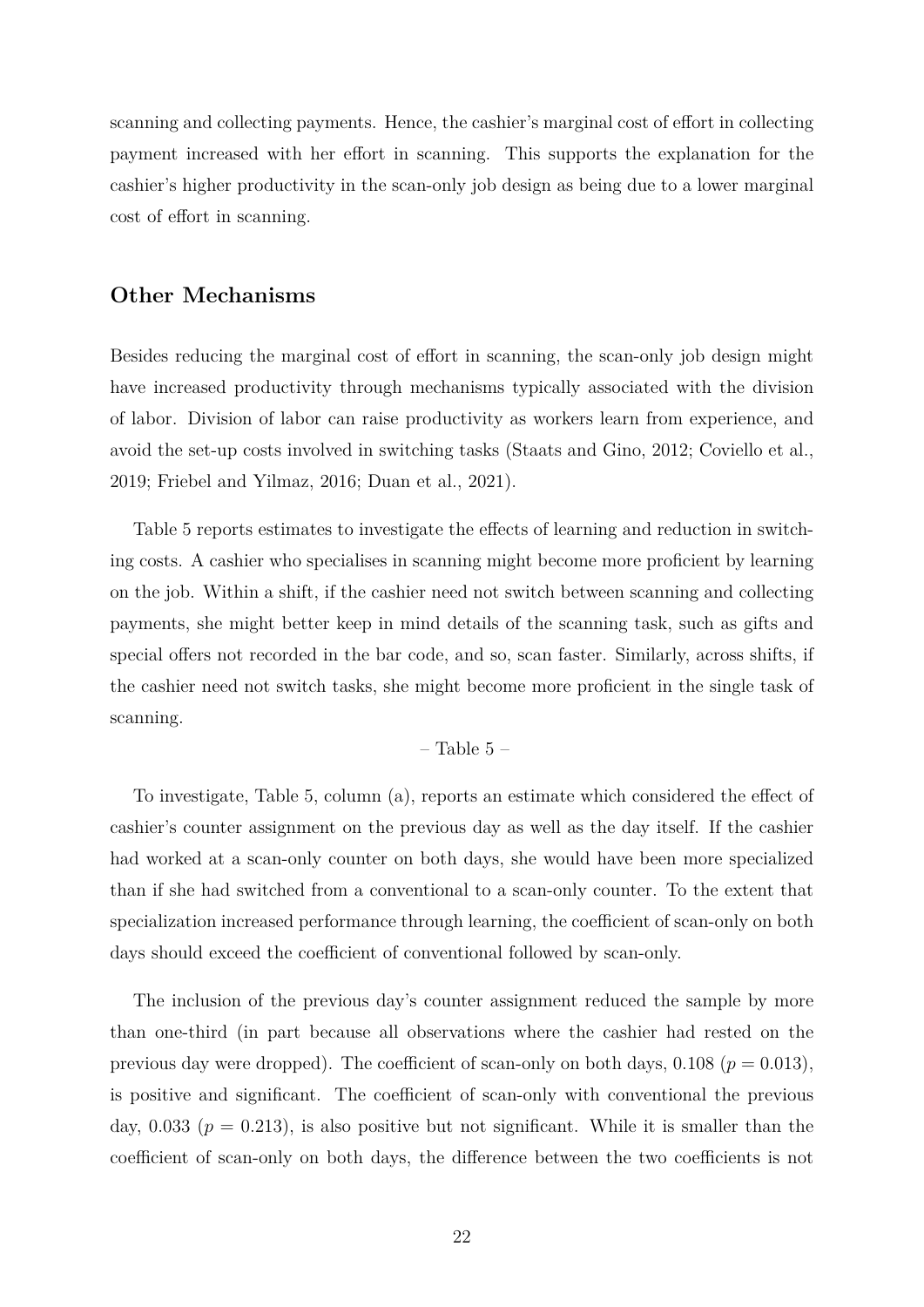statistically significant  $(t(36) = 1.453$ ,  $p = 0.267$ ). This suggests that scan-only did not significantly reinforce learning across days.

To further investigate the effect of learning, we considered the productivity of cashiers within shifts. Learning would increase with the number of customers served. However, a possible econometric issue with OLS estimation is that the number of customers might be endogenous. A particular concern is reverse causation: the faster the cashier works, the more customers she would be able to serve. To address possible endogeneity, we applied IV estimation. A reasonable instrument for cumulative transactions is cumulative transactions in the preceding 30 minutes. Cumulative transactions in the preceding 30 minutes are included in cumulative transactions, and so, the two measures would be closely related. However, the cashier's speed in scanning at any particular time should not be affected by the number of transactions she completed in the preceding 30 minutes.

Table 5, column (b), reports the first-stage regression of cumulative transactions on cumulative transactions in the preceding 30 minutes, with each variable specified as the difference from the respective sample mean. The coefficient of the instrument is positive and significant, and a diagnostic test suggests that the instrument is not weak (Kleiberger-Paap F-statistic  $= 376.7$ ). Table 5, column (c), reports the second-stage IV estimate. The estimate also controls for time on shift, to represent possible fatigue, so that cumulative transactions would more cleanly represent the effect of learning. Consistent with learning from experience, the coefficient of cumulative transactions is positive and significant. The coefficient of time on shift is negative, but marginally significant, which suggests that cashiers did slow down over the shift.<sup>10</sup>

To investigate whether specialization increased productivity through learning, Table 5, column (d), reports an IV estimate including the interaction between scan-only and cumulative transactions. If the new scan-only job design increased learning, the coefficient of this interaction should be positive. By contrast, the coefficient is negative, albeit imprecise, which suggests that cashiers did not learn faster in the scan-only job design. The reason could be that the rate of learning diminished with additional customers, and so, the additional experience in the scan-only job design contributed relatively less to learning. It seems reasonable to conclude that the increase in productivity in the scanonly job design was not due to increased learning.

 $10$ In the estimate in Table 3, column (e), the coefficient of time on shift is negative, small, and imprecise. But that estimate did not include the cumulative transactions, and so, the time on shift variable captured the effects of both learning and fatigue.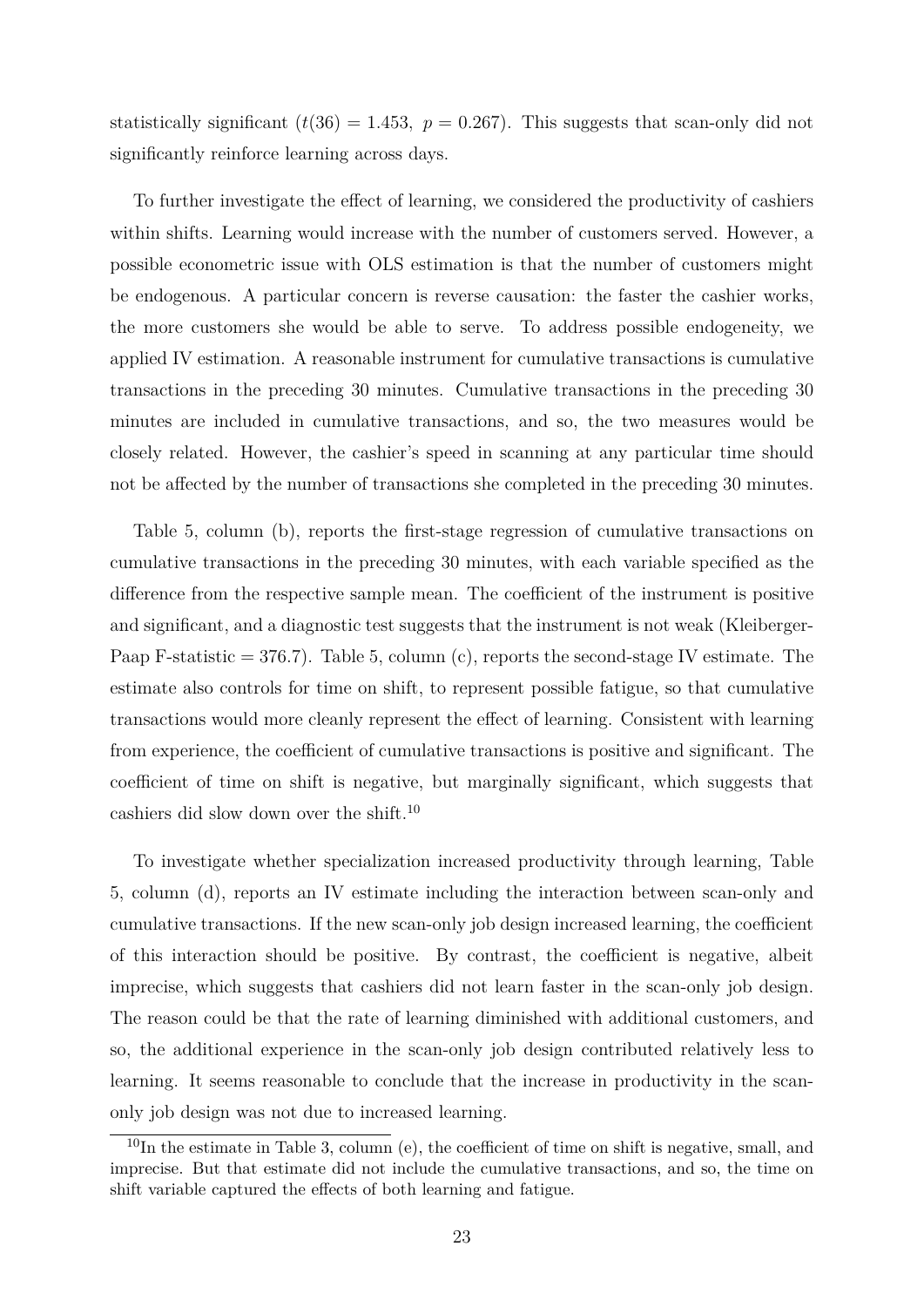Research in psychology shows that switching tasks is cognitively demanding (Smith et al., 2001; Arrington and Logan, 2004). A job that is specialized in a single task would naturally require less switching than a job that involves multiple tasks. To the extent that costs of switching are substantial, specialization would increase productivity (Staats and Gino, 2012; Friebel and Yilmaz, 2016; Duan et al., 2021).

In the conventional job design, cashiers switched between scanning and collecting payment. If consumers purchased larger baskets of goods, cashiers would switch tasks less frequently. To the extent that switching tasks was mentally taxing, cashiers should have scanned faster. By contrast, in the scan-only job design, cashiers need not switch tasks, and so, the size of the shopping basket should not affect scanning speed.

To investigate whether the scan-only job design increased cashier productivity by reducing switching, Table 5, column (e), reports an estimate including the average basket size (number of items in the transaction, specified as the difference from the sample mean). The estimate also controlled for the basket size at the subject time, as it would take relatively longer for a customer to present and the cashier to scan a basket of many items. (As Figure 1 shows, the check-out counter is quite small.) The coefficient of average basket size is positive, which is consistent with the reasoning that, if customers presented larger baskets, cashiers would have to switch tasks less frequently, and so, scan faster.

Next, Table 5, column (f), reports an estimate including the interaction of scan-only with average basket size. The coefficient of the interaction, 0.118 ( $p = 0.175$ ), is positive but not significant. At the average basket size of 4.605 items at conventional counters, the estimated coefficient implies that, at scan-only counters, the cashier scanned  $4.605 \times$ 0*.*118 = 0*.*54 items per minute faster, which is quite small relative to the average scanning speed of 14.75 items per minute at conventional counters. Accordingly, it seems reasonable to conclude that the increase in productivity in the scan-only job design was not due to reduced switching of tasks.

Besides the mechanisms proposed in previous research into specialization, the increase in productivity in the scan-only job design might possibly be explained by differences in supervision. Realistically, the cashiers were closely overseen by supervisors, and so, it would have been difficult for them to shirk. Still, there might have been gaps in monitoring. One argument is that it was more difficult to monitor workers engaged in multiple tasks than a single task. Hence, it would be easier for cashiers to shirk in the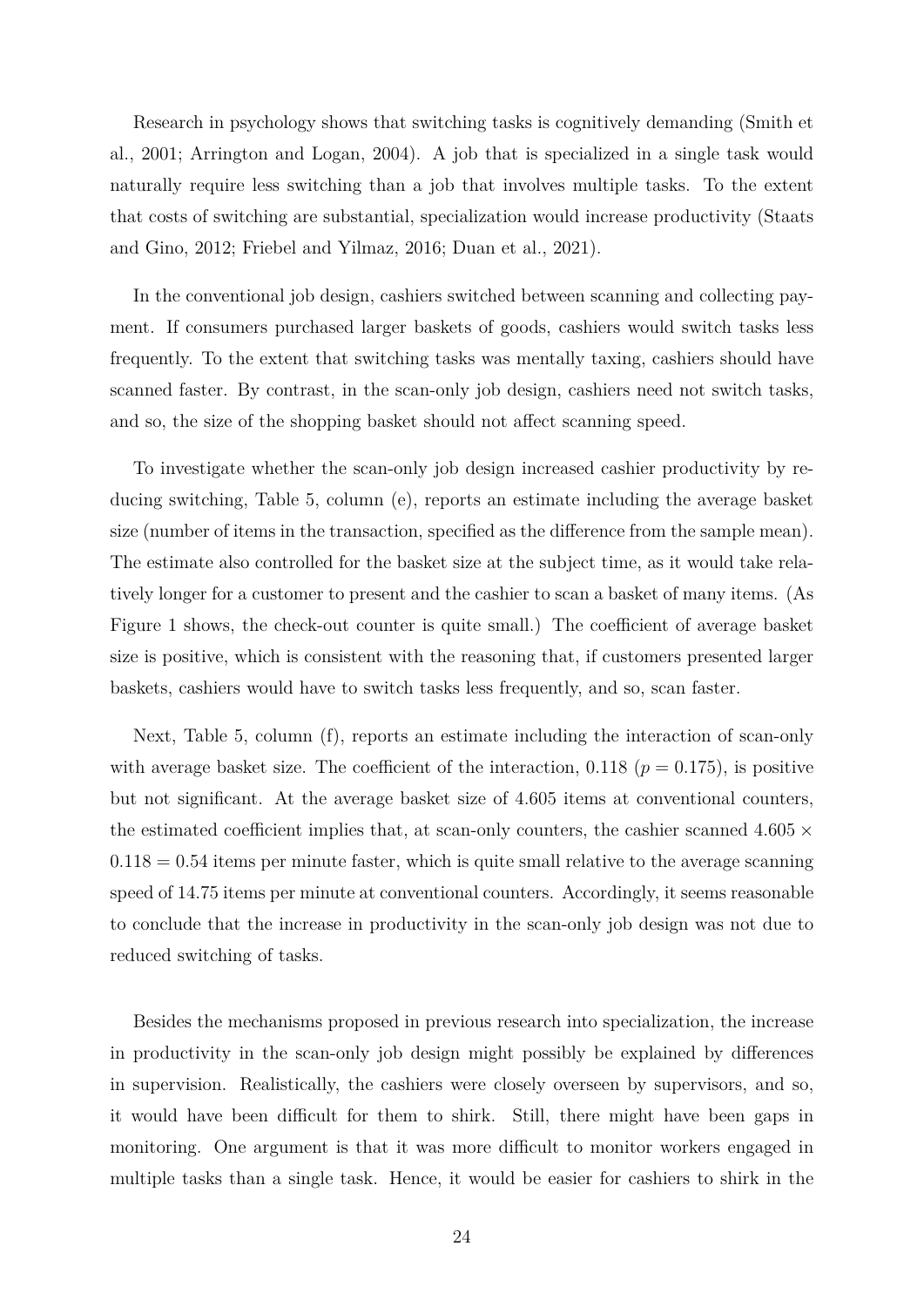conventional as compared with the scan-only job design. By this reasoning, in scan-only job design, the cashier would be forced to exert more effort. Another argument is that it is more difficult for supervisors to monitor payments than scanning. By this reasoning, in the conventional job design, cashiers could shirk while collecting payment, while in the scan-only job design, cashiers could not shirk.

Both arguments imply that it would be easier for cashiers to shirk in the conventional job design, and so, they should prefer that job design to the scan-only job design. Yet, in a survey experiment, Ong and Png (2020) found that 83 percent of cashiers preferred the scan-only to the conventional job design, by a median of 3.7 percent of monthly wages. This survey evidence is not consistent with the conventional job design allowing cashiers to shirk more.

Furthermore, consider the argument is that it is more difficult for supervisors to monitor payments than scanning. As shown above, the cost of effort has increasing differences in the separate tasks of scanning and collecting payment. Hence, in the conventional job design, shirking in collecting payment should reduce the marginal cost of effort in scanning. Thus, in the scan-only job design, the cashier's marginal cost of effort in scanning would be higher, and so, she should scan more slowly, which contradicts the empirical evidence.

## **8 Concluding Remarks**

The present research analyzed the effect of automation of particular tasks in an integrated job comprising multiple tasks. If the worker's cost of effort exhibits increasing differences in the separate tasks, automation of a task would increase productivity in two ways. It would directly reducing the worker's cost of effort in the non-automated task. Moreover, it would reduce the worker's marginal cost of effort in the non-automated task, and so, she should increase effort to an extent increasing in the degree of increasing differences.

To test the proposition, we carried out a field experiment at four stores in a supermarket group which had partly automated the collection of payments. Owing to the partial automation, it was possible to conduct a within-subjects experiment of the effect of automation on the design of the cashier's job and productivity. In the redesigned job, cashiers specialized in the task of scanning, and scanned faster than in the conventional job design. We attributed the increase in productivity to the cashiers' cost of effort in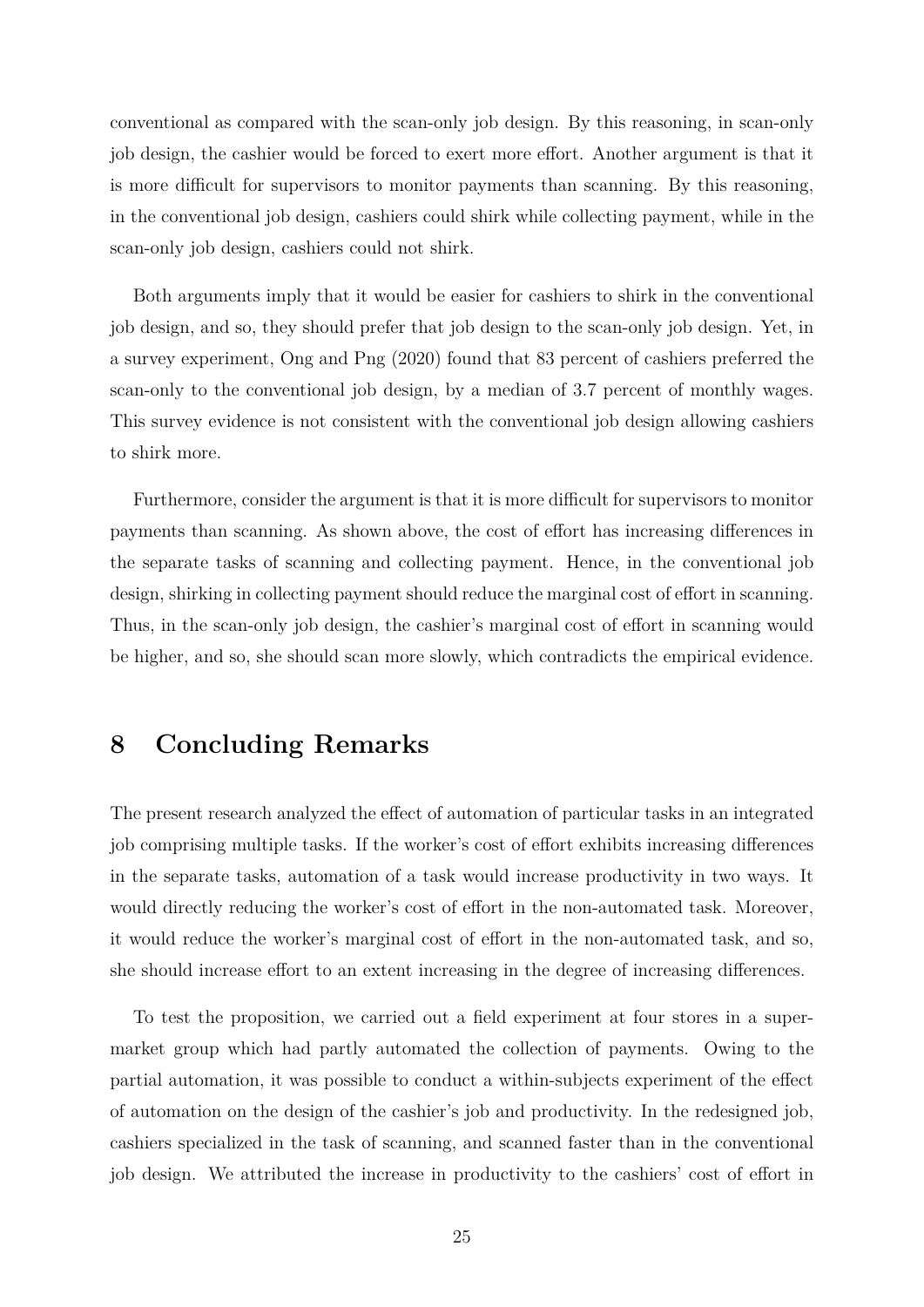the conventional job design exhibiting increasing differences in their effort in the separate tasks of scanning and collecting payments. Being relieved of the task of collecting payments, the cashiers' marginal cost of effort in scanning was lower, and they responded by exerting more effort in scanning. Importantly, the increase in effort was larger among those whose productivity in the conventional job design was lower (Tan and Netessine (2020) found a similar result).

Yet, the empirical results should be interpreted with caution. A limitation of the present study is that, while the assignment of cashiers to scan-only vis-a-vis conventional checkout counters was experimentally manipulated, the flow of customers and their purchases was not. Various alternative explanations of the relation between the job design and scanning speed were considered and rejected. Still, it is not possible to definitively rule out alternative explanations.

With caution, these empirical results support the general proposition that, in jobs where the cost of effort exhibits increasing differences in the separate tasks, automation of one task reduces the cost and marginal cost of the other, non-automated tasks, and raises productivity. Importantly, the scan-only job redesign is not the typical story of specialization in which splitting a job between two persons raises productivity. The job specialization only became cost-effective with the automation of the task of collecting payments.

Accordingly, the contribution of automation comprises not merely the gain in productivity from the substitution of machines for humans in the particular tasks, but possibly also the gain in productivity of humans in the non-automated tasks. This perspective is meaningful for economic policy, and also, from a managerial standpoint, provides more precise guidance as to the returns from automation. This perspective of automation complements that which emphasizes the possible gains in productivity due to humans performing new tasks (Autor, 2015; Acemoglu and Restrepo, 2019). Moreover, it suggests caution in redesigning jobs to include new tasks – to the extent that the worker's cost of effort exhibits increasing differences in the non-automated and new tasks, the new tasks would attenuate the increase in productivity due to automation.

The scan-only checkout system studied here unbundled the job of the supermarket cashier. This is consistent with a historical trend by which automation has raised productivity by increasing the division of labor (Atack et al., 2017, 2019). Here, labor was divided between worker and machine in conjunction with the customer. In the super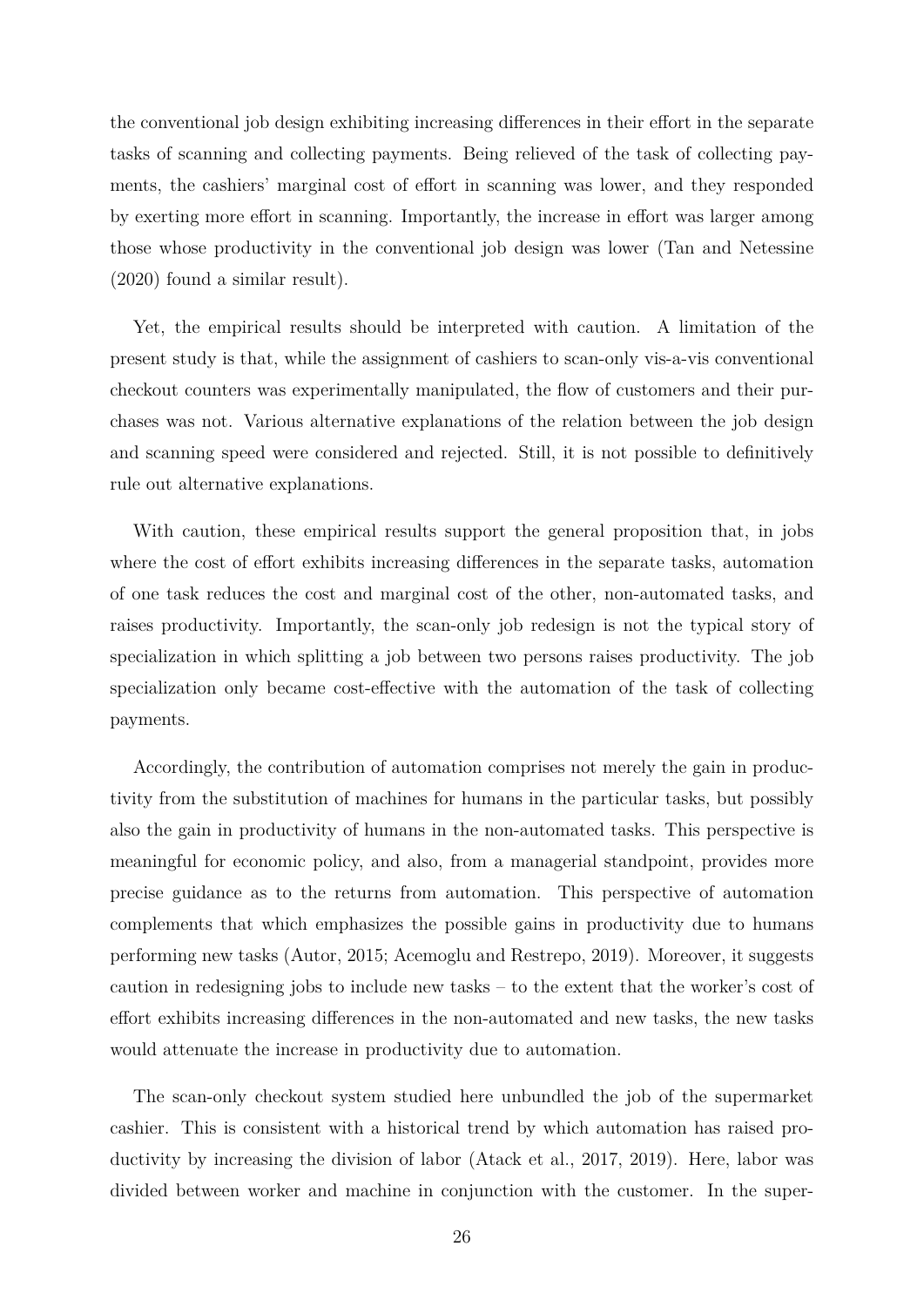market context (as well as many others such as airport check-in, retail banking, and call centers), automation is changing the boundary between the service provider and consumer. Hence, the gains from automation also depend on the relative advantage of worker vis-a-vis consumer with machine in performing the task.

It is reasonable to suppose that consumers have comparative advantage over cashiers in handling payments. Indeed, consumers might actually prefer paying a machine than a human cashier, as the machine would be less likely to make a mistake, still less cheat on change. An important direction for future research is the effect of automation on consumer self service, and more generally, the vertical boundary between service provider and customer (Xue et al., 2007; Buell et al., 2010; Field et al., 2012; Hui and Png, 2015; Basker, 2016; Basker et al., 2017; Tan and Netessine, 2020).<sup>11</sup>

Autor and Dorn (2013) reasoned that front-line service workers such as cashiers rely heavily on flexible interpersonal communication and physical dexterity. To the extent that it is difficult to substitute machines for humans in front-line service tasks, such jobs would be less affected by automation. However, the present study highlights that such tasks can be automated – in conjunction with customer self-service.

By dividing labor between worker and customer, the scan-only checkout system shrunk the vertical boundary of the retailer (and the Western-style self-service checkout systems that completely outsource the cashiers' job to consumers, even more so). This outsourcing of work to the consumer runs counter to the general direction of e-commerce which, by delivering goods to the consumer's doorstep, has extended the vertical boundary of retailers. Future research could study the reasons for these apparently conflicting trends in the division of work between retailers and consumers.

 $11$ In June 2018, the supermarket group completely converted Store D to scan-only checkout. As Appendix Table A5 reports, the complete conversion was associated with more customers but did not significantly affect sales. These results are consistent with consumers being willing to pay to a machine rather than a cashier.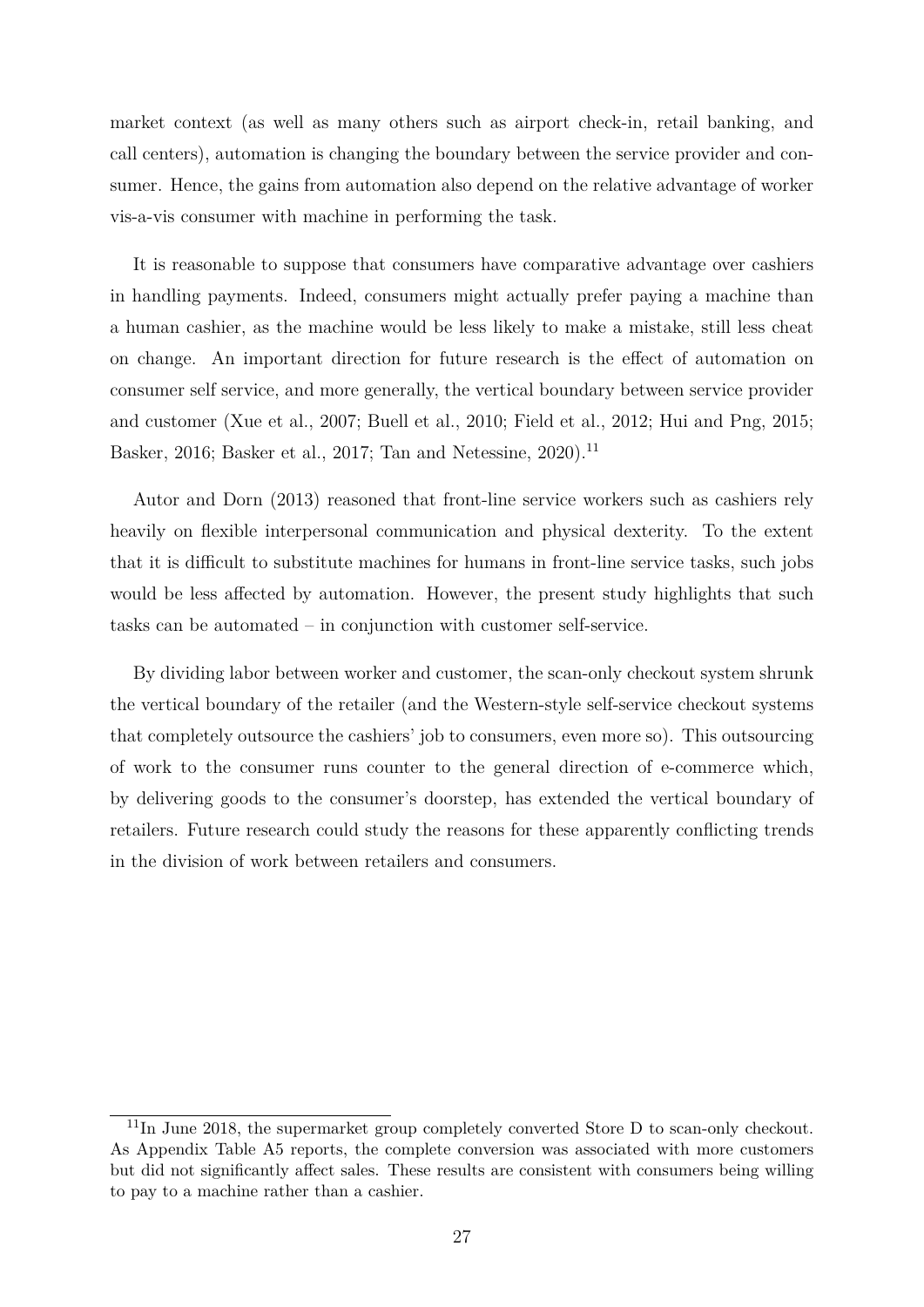## **References**

- **Acemoglu, Daron and Pascual Restrepo**, "Low-Skill and High-Skill Automation," *Journal of Human Capital*, 2018b, *12* (2), 204–232.
- **and** , "Automation and New Tasks: How Technology Displaces and Reinstates Labor," *Journal of Economic Perspectives*, Spring 2019, *33* (2), 3–30.
- **Arrington, Catherine M and Gordon D Logan**, "The Cost of a Voluntary Task Switch," *Psychological Science*, 2004, *15* (9), 610–615.
- **Atack, Jeremy, Robert A Margo, and Paul W Rhode**, "The Division of Labor and Economies of Scale in Late Nineteenth Century American Manufacturing," NBER Summer Institute: Development of the American Economy 2017.
- $\lambda$ , **and** , ""Automation" of Manufacturing in the Late Nineteenth Century: The Hand and Machine Labor Study," *Journal of Economic Perspectives*, Spring 2019, *33*  $(2), 51-70.$
- **Autor, David and Anna Salomons**, "Is Automation Labor-Displacing? Productivity Growth, Employment, and the Labor Share," National Bureau of Economic Research Working Paper No. 24871 August 2018.
- **and David Dorn**, "The Growth of Low-Skill Service Jobs and the Polarization of the US Labor Market," *American Economic Review*, 2013, *103* (5), 1553–97.
- **Autor, David H.**, "Why Are There Still So Many Jobs? The History and Future of Workplace Automation," *Journal of Economic Perspectives*, Summer 2015, *29* (3), 3– 30.
- **Baker, George P and Thomas N Hubbard**, "Make Versus Buy in Trucking: Asset Ownership, Job Design, and Information," *American Economic Review*, June 2003, *93* (3), 551–572.
- **Bartel, Ann P, Brianna Cardiff-Hicks, and Kathryn Shaw**, "Incentives for Lawyers: Moving Away from "Eat What You Kill"," *ILR Review*, 2017, *70* (2), 336–358.
- **Basker, Emek**, "The evolution of technology in the retail sector," in Emek Basker, ed., *Handbook on the Economics of Retailing and Distribution*, Cheltenham, UK: Edward Elgar Publishing, 2016, chapter 2, pp. 38–53.
- **, Lucia Foster, and Shawn Klimek**, "Customer-employee substitution: Evidence from gasoline stations," *Journal of Economics & Management Strategy*, Winter 2017, *26* (4), 876–896.
- **Batt, Robert J, Diwas S KC, Bradley R Staats, and Brian W Patterson**, "The Effects of Discrete Work Shifts on a Nonterminating Service System," *Production and Operations Management*, June 2019, *28* (6), 1528–1544.
- **Becker, Gary S and Kevin M Murphy**, "The Division of Labor, Coordination Costs, and Knowledge," *Quarterly Journal of Economics*, November 1992, *107* (4), 1137–1160.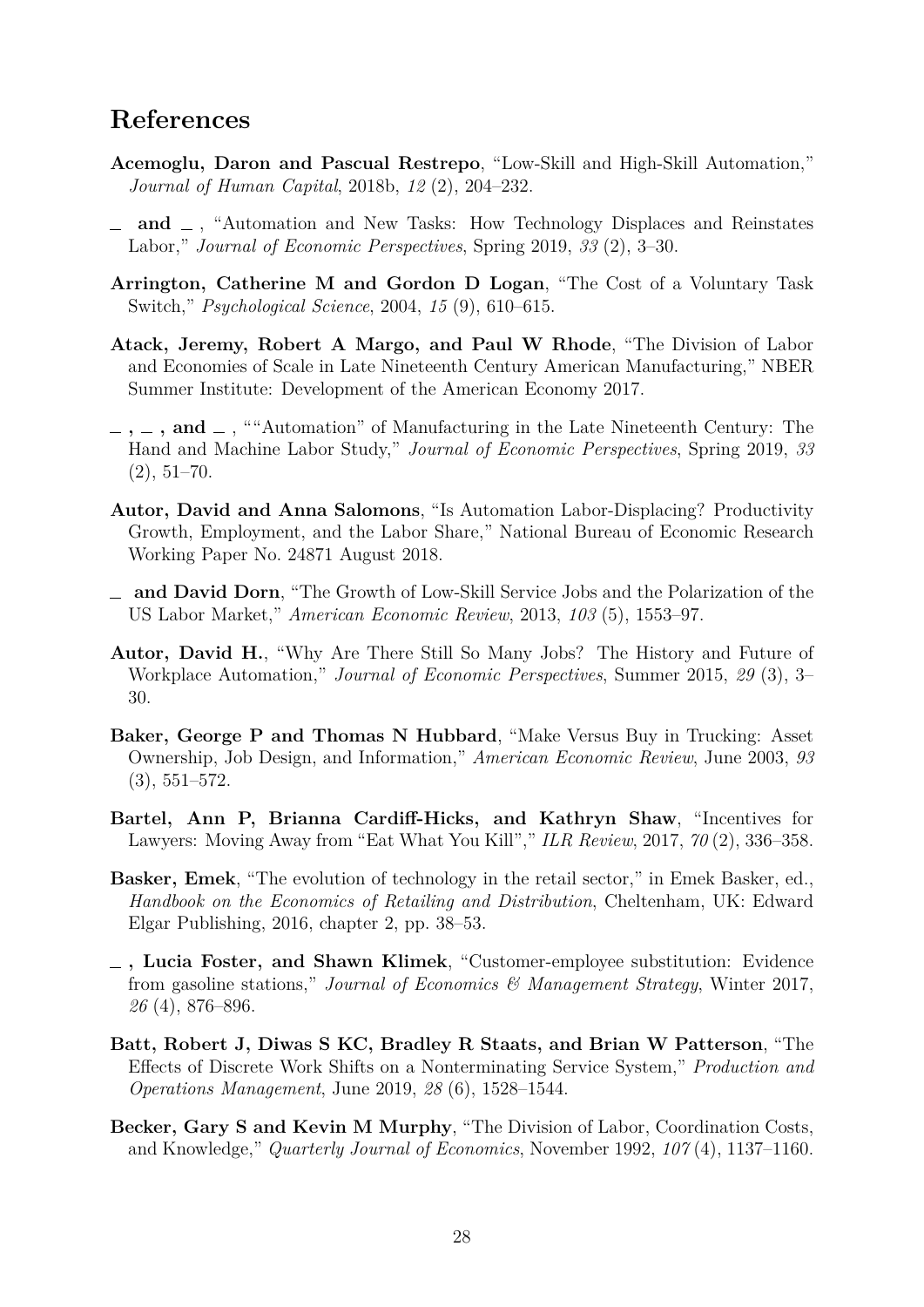- **Buell, Ryan W, Dennis Campbell, and Frances X Frei**, "Are Self-Service Customers Satisfied or Stuck?," *Production and Operations Management*, November-December 2010, *19* (6), 679–697.
- **Burbidge, John B, Lonnie Magee, and A Leslie Robb**, "Alternative Transformations to Handle Extreme Values of the Dependent Variable," *Journal of the American Statistical Association*, 1988, *83* (401), 123–127.
- **Cai, Xiqian, Jie Gong, Yi Lu, and Songfa Zhong**, "Recover Overnight? Work Interruption and Worker Productivity," *Management Science*, August 2018, *64* (8), 3489–3500.
- **Chandra, Ramesh**, "Adam Smith, Allyn Young, and the division of labor," *Journal of Economic Issues*, 2004, *38* (3), 787–805.
- **Coviello, Decio, Andrea Ichino, and Nicola Persico**, "The inefficiency of worker time use," *Journal of the European Economic Association*, October 2015, *13* (5), 906– 947.
- $\lambda$ ,  $\lambda$ , and  $\lambda$ , "Measuring the Gains from Labor Specialization," *Journal of Law and Economics*, October 2019, *62* (3), 403–426.
- **Dessein, Wouter and Tano Santos**, "Adaptive Organizations," *Journal of Political Economy*, October 2006, *114* (5), 956–995.
- **Duan, Yige, Yiwen Jin, Yichuan Ding, Mahesh Nagarajan, and Garth Hunte**, "The Cost of Task Switching: Evidence from the Emergency Department," *SSRN Working paper 3756677*, July 2021.
- **Dumont, Etienne, Bernard Fortin, Nicolas Jacquemet, and Bruce Shearer**, "Physicians' multitasking and incentives: Empirical evidence from a natural experiment," *Journal of Health Economics*, December 2008, *27* (6), 1436–1450.
- **Englmaier, Florian, Andreas Roider, and Uwe Sunde**, "The Role of Communication of Performance Schemes: Evidence from a Field Experiment," *Management Science*, December 2017, *63* (12), 4061–4080.
- **Field, Joy M, Mei Xue, and Lorin M Hitt**, "Learning by customers as co-producers in financial services: An empirical study of the effects of learning channels and customer characteristics," *Operations Management Research*, June 2012, *5* (1-2), 43–56.
- **Friebel, Guido and Levent Yilmaz**, "Flexibility, Specialization and Individual Productivity: Evidence from Call Center Data," SSRN Working Paper 2916042 2016.
- **Gallup, John Luke**, "A New System for Formatting Estimation Tables," *Stata Journal*, March 2012, *12* (1), 3–28.
- **Holmstrom, Bengt and Paul Milgrom**, "Multitask Principal-Agent Analyses: Incentive Contracts, Asset Ownership, and Job Design," *Journal of Law, Economics, & Organization*, 1991, *7*, 24–52.
- **Hong, Fuhai, Tanjim Hossain, John A List, and Migiwa Tanaka**, "Testing the theory of multitasking: Evidence from a natural field experiment in Chinese factories," *International Economic Review*, May 2018, *59* (2), 511–536.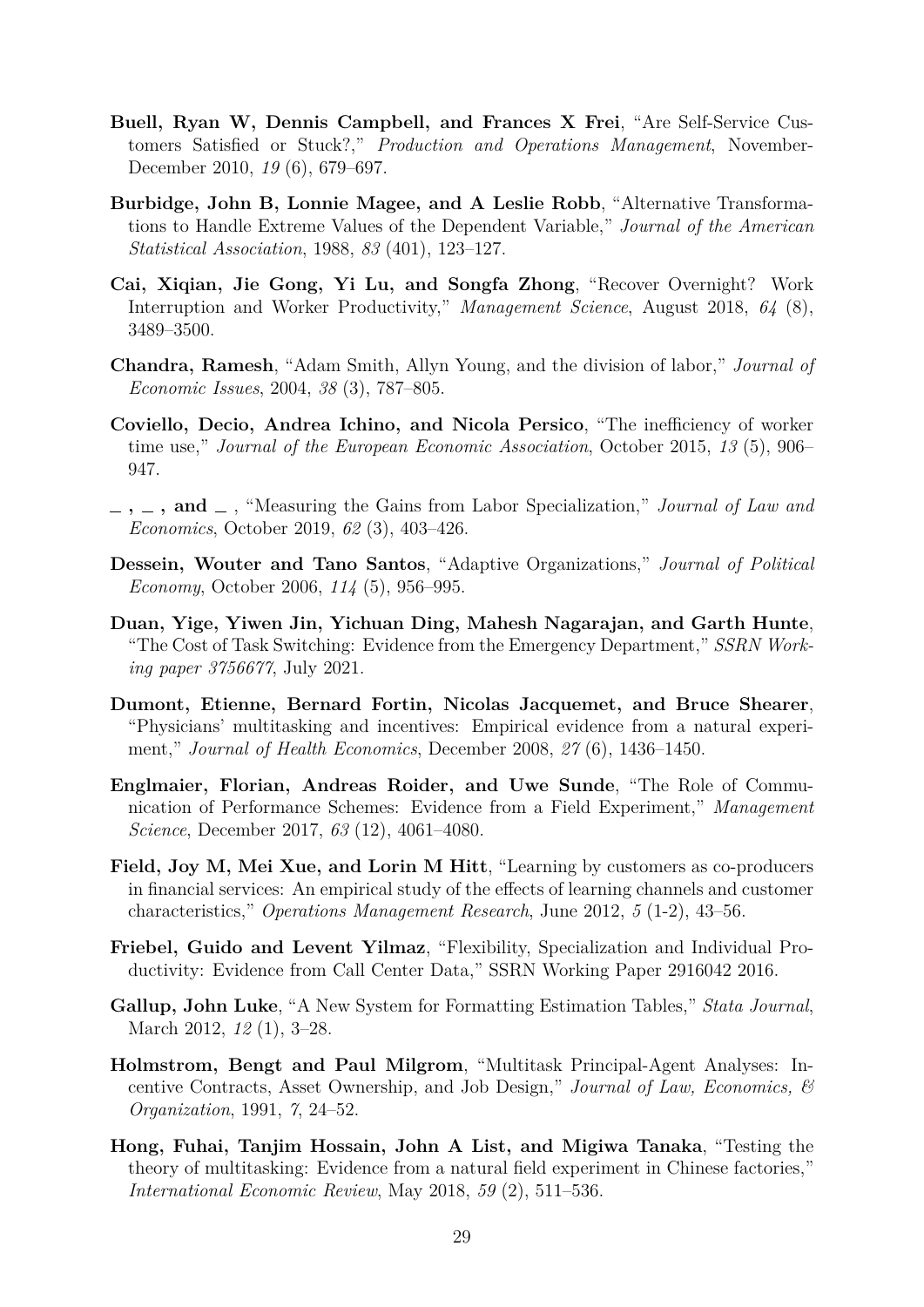- **Hui, Kai-Lung and Ivan PL Png**, "Research Note Migration of Service to the Internet: Evidence from a Federal Natural Experiment," *Information Systems Research*, September 2015, *26* (3), 606–618.
- **Jiang, Xinyu**, "Besides unmanned convenience stores, supermarkets also accept self-checkout! However, this may be fake self service (in Chinese)," Zhou Dao Jun, 28 June 2017. http://static.zhoudaosh.com/files/ 86D841E96499D1BD3F50BAADCF63B29D84A08E53A7625422B687C5EA73918BDD/ 9524ee3da786589fa198eede479046936e1720d6.html.
- **KC, Diwas**, "Worker Productivity in Operations Management," *Foundations and Trends in Technology, Information and Operations Management*, 2020, *13* (3), 151–248.
- **KC, Diwas Singh**, "Does Multitasking Improve Performance? Evidence from the Emergency Department," *Manufacturing & Service Operations Management*, Spring 2014, *16* (2), 168–183.
- **Lerner, Josh and Ulrike Malmendier**, "Contractibility and Contract Design in Strategic Alliances," *American Economic Review*, March 2010, *100* (1), 214–246.
- **Mas, Alexandre and Enrico Moretti**, "Peers at Work," *American Economic Review*, March 2009, *99* (1), 112–45.
- **Ong, Pinchuan and I.P.L. Png**, "Automation, Work Design, and Job Quality: Empirical Evidence," National University of Singapore, Working Paper November 2020.
- **Png, I.P.L. and Charmaine H.Y. Tan**, "Cost of Cash: Evidence from Cashiers," *Service Science*, June 2021, *13* (2), 88–108.
- **Rawley, Evan and Timothy S Simcoe**, "Information Technology, Productivity, and Asset Ownership: Evidence from Taxicab Fleets," *Organization Science*, 2013, *24* (3), 831–845.
- **Roodman, David, Morten Ørregaard Nielsen, James G MacKinnon, and Matthew D Webb**, "Fast and wild: Bootstrap inference in Stata using boottest," *Stata Journal*, 2019, *19* (1), 4–60.
- **Roscoe, Alan H**, "The Human Pilot and the Automated Aeroplane," in B K N Rao, ed., *Profitable Condition Monitoring*, Springer Science + Business Media, 1993, pp. 165– 178.
- **Sankei News**, "Semi self-checkout at supermarket is more mainstream than full selfcheckout (in Japanese)," Premium: Society, 5 March 2020. https://www.sankei.com/ premium/amp/200305/prm2003050005-a.html.
- **Smith, Edward E, Anat Geva, John Jonides, Andrea Miller, Patricia Reuter-Lorenz, and Robert A Koeppe**, "The neural basis of task-switching in working memory: effects of performance and aging," *Proceedings of the National Academy of Sciences*, 2001, *98* (4), 2095–2100.
- **Staats, Bradley R and Francesca Gino**, "Specialization and Variety in Repetitive Tasks: Evidence from a Japanese Bank," *Management Science*, June 2012, *58* (6), 1141–1159.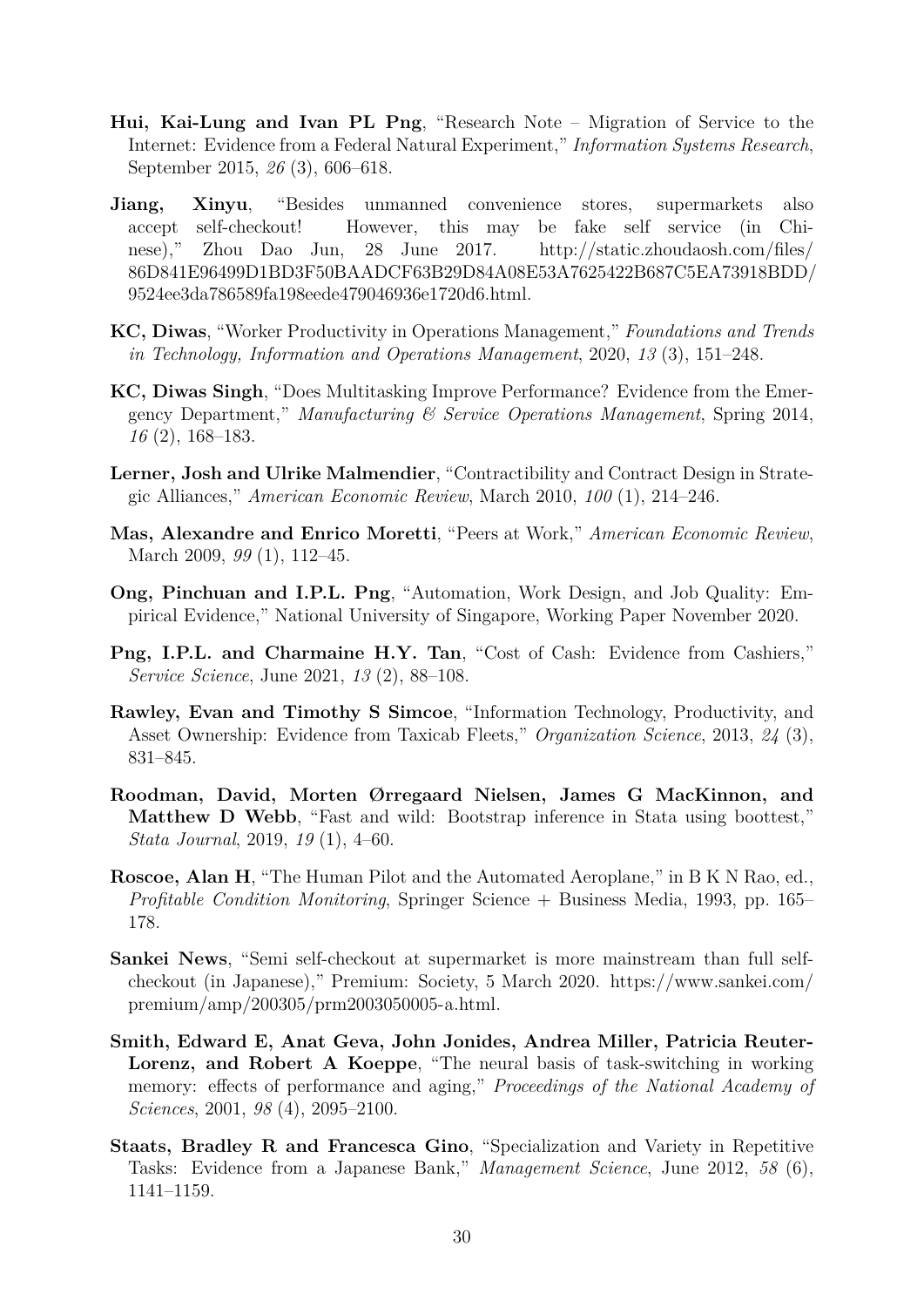- **Tan, Tom Fangyun and Serguei Netessine**, "At Your Service on the Table: Impact of Tabletop Technology on Restaurant Performance," *Management Science*, 2020, *66* (10), 4496–4515.
- **Wang, Jingqi and Yong-Pin Zhou**, "Impact of Queue Configuration on Service Time: Evidence from a Supermarket," *Management Science*, July 2018, *64* (7), 3055–3075.
- **West, E G**, "Adam Smith's Two Views on the Division of Labour," *Economica*, February 1964, *31* (121), 23–32.
- **Xue, Mei, Lorin M Hitt, and Patrick T Harker**, "Customer Efficiency, Channel Usage, and Firm Performance in Retail Banking," *Manufacturing & Service Operations Management*, Fall 2007, *9* (4), 535–558.
- **, , and Pei yu Chen**, "Determinants and Outcomes of Internet Banking Adoption," *Management Science*, February 2011, *57* (2), 291–307.
- **Young, Allyn**, "Increasing Returns and Economic Progress," *Economic Journal*, December 1928, *38* (152), 527–542.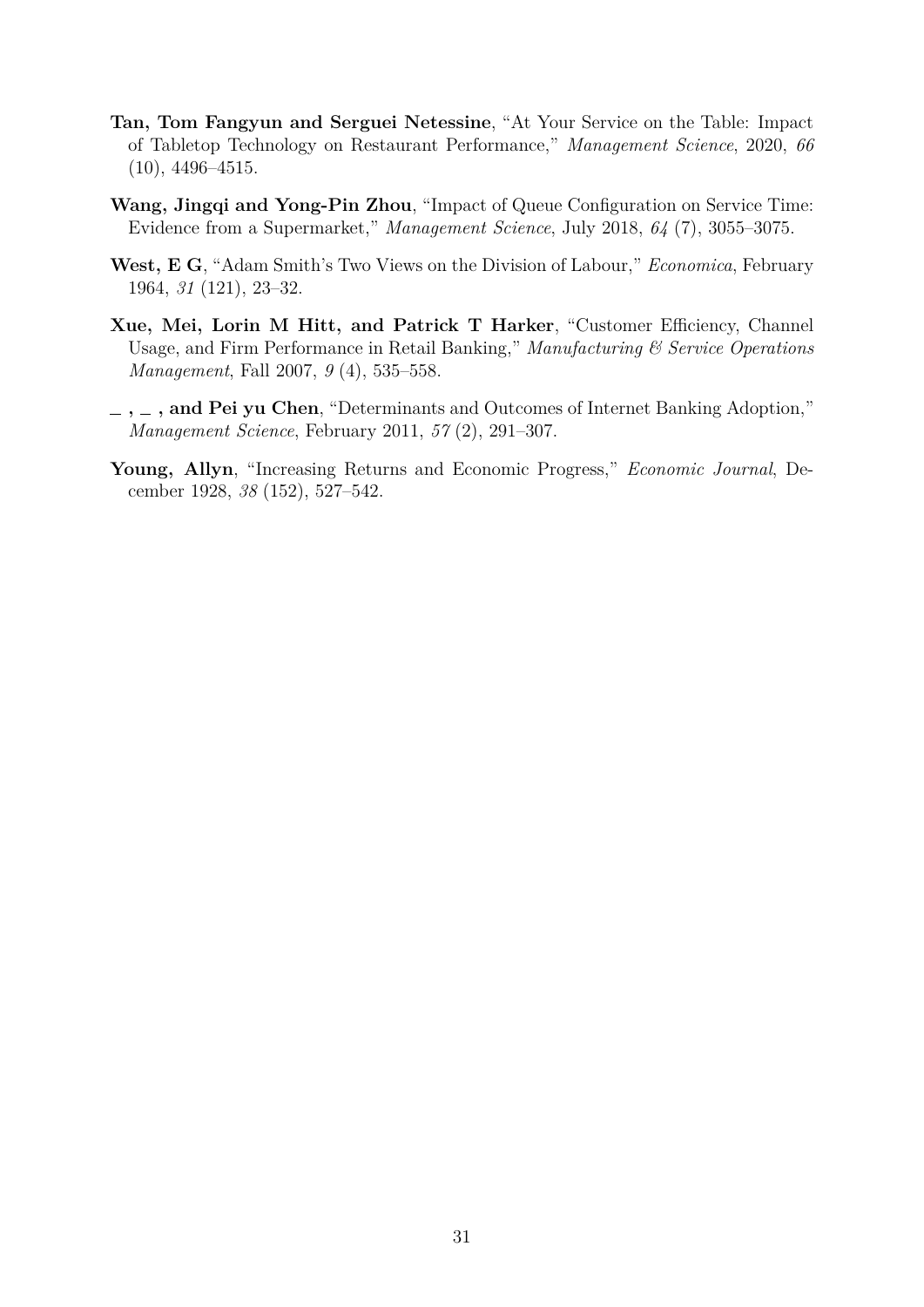

Figure 2. Scanning speed



Note: Figure depicts the kernel density of the scanning speed at scan-only and conventional checkout counters.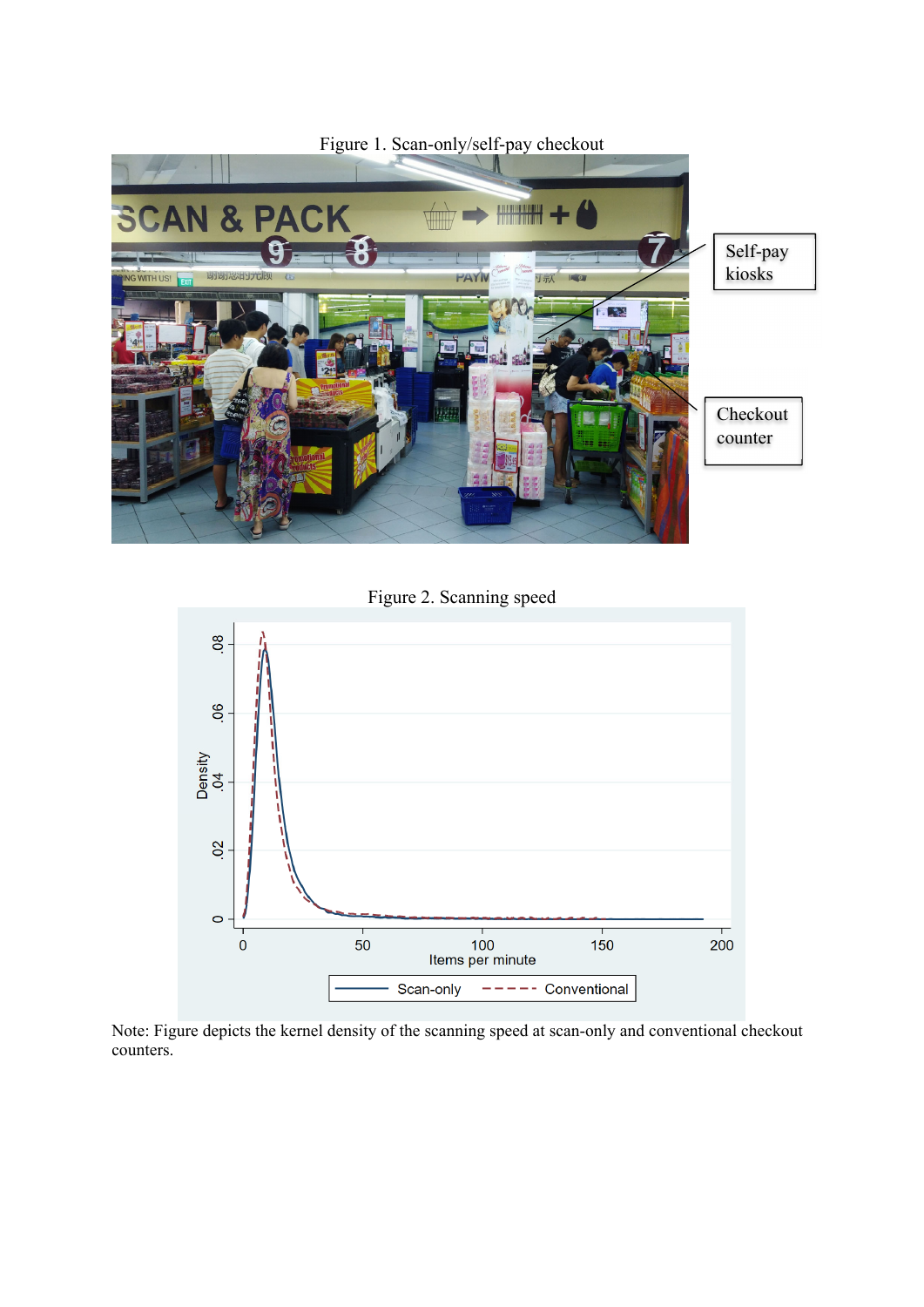

Notes: Figure plots the effect of scan-only on scanning speed against the scanning speed at the conventional checkout by individual cashier. The plot is based on an ordinary least squares regression of the natural logarithm of scanning speed on fixed effects for cashiers, scan-only interacted with cashiers, and date and hour. The horizontal axis plots the coefficients of the individual cashier fixed effects, while the vertical axis plots the coefficients of the fixed effects of scan-only interacted with cashiers. Some coefficients are negative because the coefficients depend on the productivity of the reference cashier. A negative coefficient means that the baseline productivity or change in productivity is less than that of the reference cashier.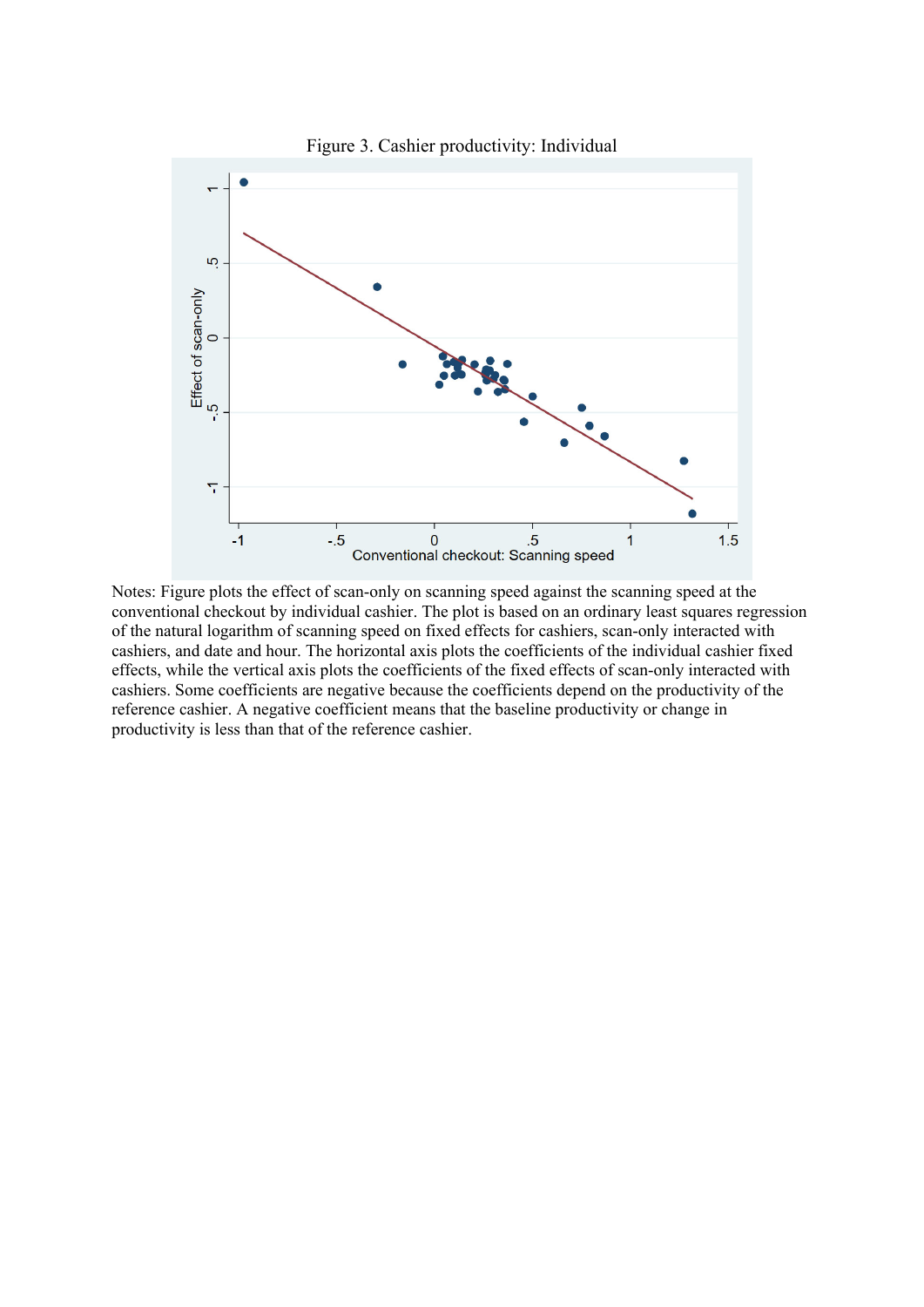| Table 1. Summary statistics |             |           |          |           |           |           |
|-----------------------------|-------------|-----------|----------|-----------|-----------|-----------|
| <b>VARIABLES</b>            | Unit        | Scan-     | Conven-  | Differ-   | Standard  | $p-$      |
|                             |             | only      | tional   | ence      | error     | value     |
|                             |             | checkout  | checkout |           |           |           |
| Scan time                   | Minute      | 0.508     | 0.532    | $-0.024$  | 0.003     | < 0.001   |
| Scanning speed              | Per minute  | 14.021    | 14.701   | $-0.679$  | 0.073     | < 0.001   |
| Scanning speed (ln)         |             | 2.44      | 2.379    | 0.06      | 0.003     | < 0.001   |
| Counter work time           | Minutes per | 103.488   | 127.994  | $-24.507$ | 5.948     | < 0.001   |
|                             | shift       |           |          |           |           |           |
| Time on shift               |             | 404.451   | 377.52   | 26.931    | 15.129    | 0.075     |
| Cumulative customers        |             | 203.757   | 194.405  | 9.352     | 12.228    | 0.445     |
| over shift                  |             |           |          |           |           |           |
| Counters closed             | Proportion  | 0.379     | 0.334    | 0.045     | 0.001     | < 0.001   |
| Cash payment                |             | 0.677     | 0.765    | $-0.088$  | 0.002     | < 0.001   |
| <b>Basket</b> size          |             | 4.723     | 4.605    | 0.118     | 0.024     | < 0.001   |
| Basket value                | \$          | 16.466    | 16.913   | $-0.447$  | 0.097     | 0.237     |
| Item price                  | \$          | 3.706     | 3.944    | $-0.239$  | 0.016     | < 0.001   |
| Wednesday                   |             | 0.154     | 0.137    | 0.017     | 0.002     | < 0.001   |
| Payment time                | Minute      | <b>NA</b> | 0.126    | NA        | <b>NA</b> | <b>NA</b> |
| Observations                |             | 98007     | 54239    |           |           |           |
| Cashiers: 38                |             |           |          |           |           |           |
| Stores: 4                   |             |           |          |           |           |           |

Notes: Please refer to Appendix Table A1 for details of variable construction.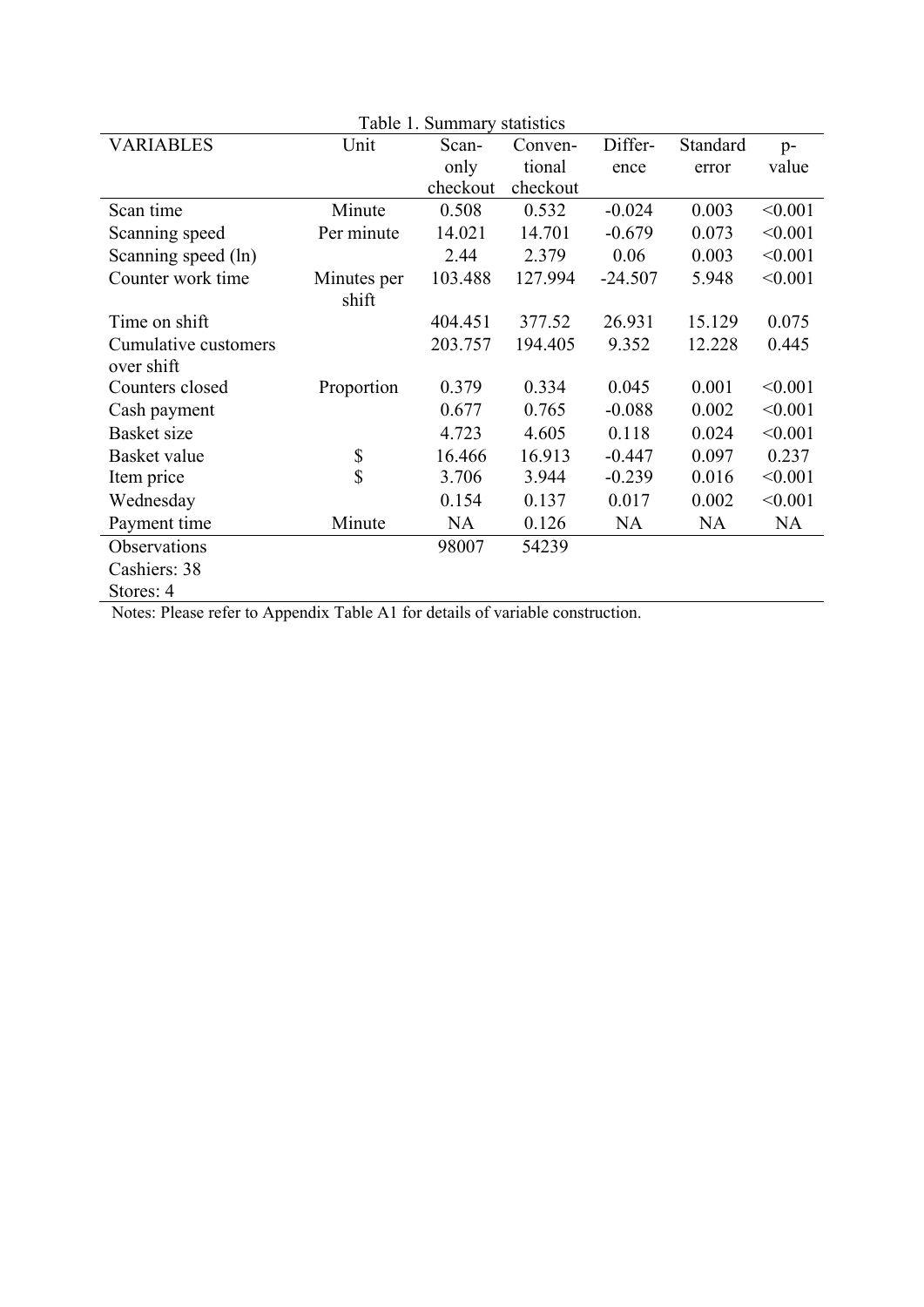| Table 2. Cashier productivity |            |                |         |           |                |
|-------------------------------|------------|----------------|---------|-----------|----------------|
| <b>VARIABLES</b>              | (a)        | (b)            | (c)     | (d)       | (e)            |
|                               | Counter    | Store          | Cashier | Cashier,  | Cashier        |
|                               | work time  | fixed          | fixed   | date, and | and day x      |
|                               |            | effects        | effects | hour      | hour           |
|                               |            |                |         | fixed     | fixed          |
|                               |            |                |         | effects   | effects        |
| Scan-only counter             | 0.060      | 0.141          | 0.108   | 0.100     | 0.109          |
|                               | (0.413)    | (< 0.001)      | (0.002) | (0.006)   | (0.005)        |
| Counter work time             | $-0.002$   | 0.004          | 0.012   | 0.015     | 0.021          |
| (ln)                          | (0.867)    | (0.824)        | (0.144) | (0.128)   | (0.024)        |
| Store A                       |            | 0.121          |         |           |                |
|                               |            | (0.076)        |         |           |                |
| Store B                       |            | 0.265          |         |           |                |
|                               |            | (0.014)        |         |           |                |
| Store C                       |            | 0.173          |         |           |                |
|                               |            | (0.136)        |         |           |                |
| Store f.e.                    | No         | Yes            | No      | No        | N <sub>o</sub> |
| Cashier f.e.                  | No         | No             | Yes     | Yes       | Yes            |
| Date and hour f.e.            | No         | N <sub>o</sub> | No      | Yes       | N <sub>o</sub> |
| Day x hour f.e.               | No         | No             | No      | No        | Yes            |
| Cashiers                      | 38         | 38             | 38      | 38        | 38             |
| Observations                  | 152246     | 152246         | 152246  | 152246    | 152246         |
| R-squared                     | 0.002      | 0.027          | 0.074   | 0.080     | 0.081          |
| Scan-only: confidence         | $[-0.095,$ | [0.059,        | [0.047, | [0.041,   | [0.044,        |
| interval                      | $0.247$ ]  | $0.220$ ]      | 0.164]  | $0.153$ ] | $0.166$ ]      |

Notes: Estimated by ordinary least squares (Stata routine, areg); Sample: All transactions; Dependent variable: Items per minute (ln); Column (a): Control for only counter work time; Column (b): Including store fixed effects; Column (c): Including cashier fixed effects; Column (d): Including cashier, date, and hour fixed effects (e): Including cashier, day x hour fixed effects. Below each estimated coefficient, p-value of Wild clustered bootstrap (Roodman et al. 2019) is reported in parentheses. The last row of the Table reports 95 percent Wild clustered bootstrap confidence interval (Roodman et al. 2019) for the coefficient of Scan-only counter. Number of bootstrap replications: 999.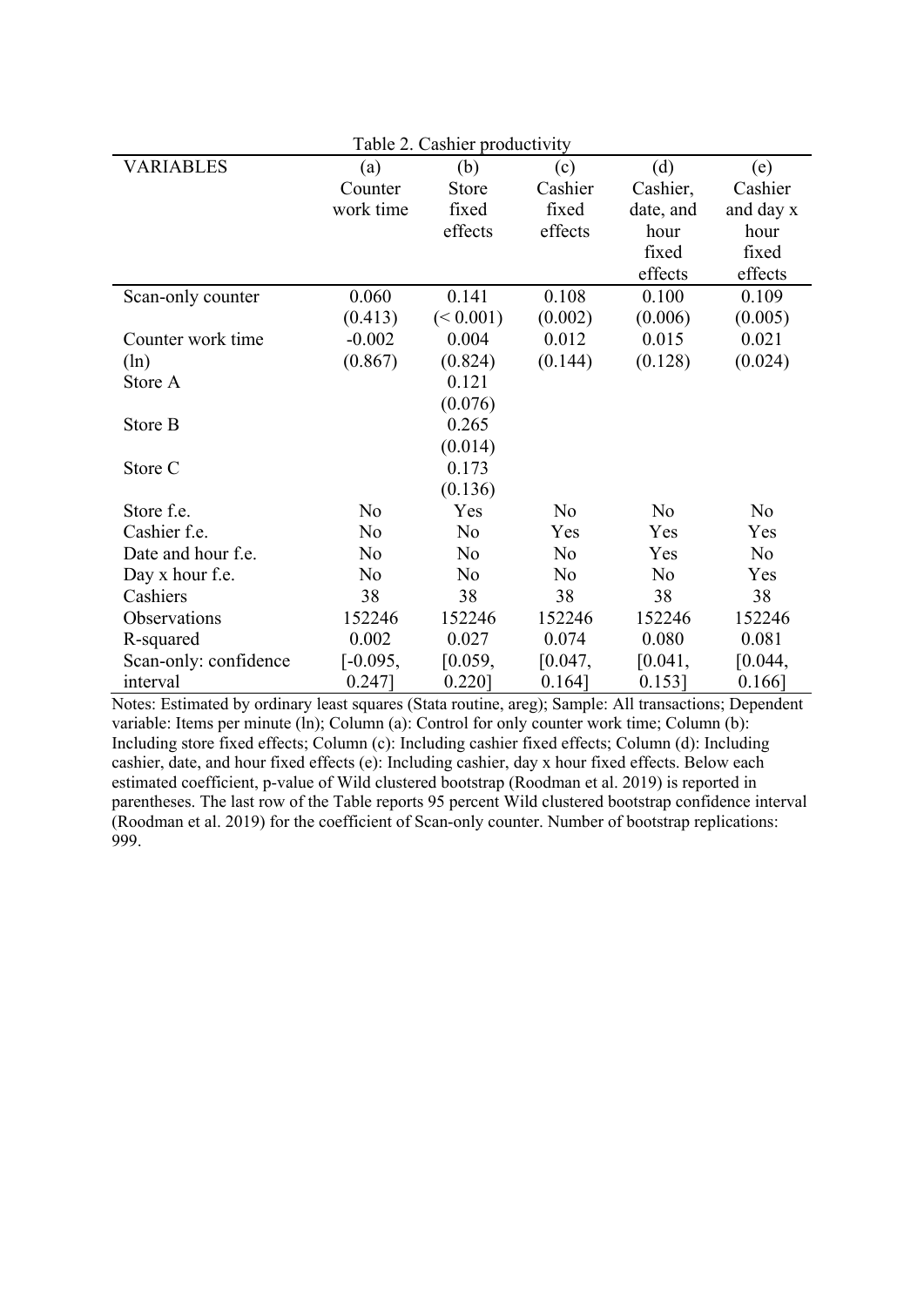|                  |           |            | TTTCATTCATT |           |            |           |
|------------------|-----------|------------|-------------|-----------|------------|-----------|
| <b>VARIABLES</b> | (a)       | (b)        | (c)         | (d)       | (e)        | (f)       |
|                  | Purchase  | Product    | Payment     | Wednes-   | Fatigue    | Packing   |
|                  | charact-  | sub-       | mode        | day       |            | help      |
|                  | eristics  | categories |             |           |            |           |
| Scan-only        | 0.114     | 0.120      | 0.120       | 0.119     | 0.109      | 0.104     |
| counter          | (0.001)   | (0.002)    | (0.001)     | (0.001)   | (0.004)    | (0.004)   |
| Counter work     | 0.030     | 0.027      | 0.027       | 0.027     | 0.021      | 0.020     |
| time (ln)        | (0.001)   | (0.005)    | (0.002)     | (0.005)   | (0.253)    | (0.049)   |
| Basket value     | $-0.174$  | $-0.186$   | $-0.189$    | $-0.189$  |            |           |
| $(\ln)$          | (< 0.001) | (< 0.001)  | (< 0.001)   | (< 0.001) |            |           |
| Payment in       |           |            | $-0.029$    | $-0.029$  |            |           |
| cash             |           |            | (0.064)     | (0.062)   |            |           |
| Scan-only        |           |            |             | 0.007     |            |           |
| x Wednesday      |           |            |             | (0.725)   |            |           |
| Time on shift    |           |            |             |           | $-3x10e-5$ |           |
| (ihs)            |           |            |             |           | (0.996)    |           |
| Counters closed  |           |            |             |           |            | 0.109     |
| (proportion)     |           |            |             |           |            | (0.039)   |
| Product sub-cat  | No        | Yes        | Yes         | Yes       | No         | No        |
| f.e.             |           |            |             |           |            |           |
| Cashier f.e.     | Yes       | Yes        | Yes         | Yes       | Yes        | Yes       |
| Day x hour f.e.  | Yes       | Yes        | Yes         | Yes       | Yes        | Yes       |
| Cashiers         | 38        | 38         | 38          | 38        | 38         | 38        |
| Observations     | 152246    | 152246     | 152246      | 152246    | 152246     | 152246    |
| R-squared        | 0.156     | 0.187      | 0.187       | 0.187     | 0.081      | 0.081     |
| Scan-only:       | [0.053,   | [0.063,    | [0.064,     | [0.058,   | [0.049,    | [0.046,   |
| confidence       | $0.167$ ] | $0.173$ ]  | $0.170$ ]   | $0.173$ ] | $0.165$ ]  | $0.156$ ] |
| interval         |           |            |             |           |            |           |

Notes: Estimated by ordinary least squares (Stata routine, areg); Sample: All transactions; Unit of analysis: Transaction; Dependent variable: Items scanned per minute (ln); Column (a): Including personal characteristics; item value specified as the inverse hyperbolic sine, which can be interpreted like a natural logarithm (Burbidge et al. 1988); Column (b): Including product subcategory fixed effects; Column (c): Including mode of payment; Column (d): Including interaction of scan-only with Wednesday purchases; Column (e): Including time on shift (ln); Column (f): Including proportion of counters closed. All estimates include fixed effects for cashier and day x hour. Below each estimated coefficient, p-value of Wild clustered bootstrap (Roodman et al. 2019) is reported in parentheses. The last row of the Table reports 95 percent Wild clustered bootstrap confidence interval (Roodman et al. 2019) for the coefficient of Scan-only counter. Number of bootstrap replications: 999.

Table 3. Cashier Productivity: Alternative Explanations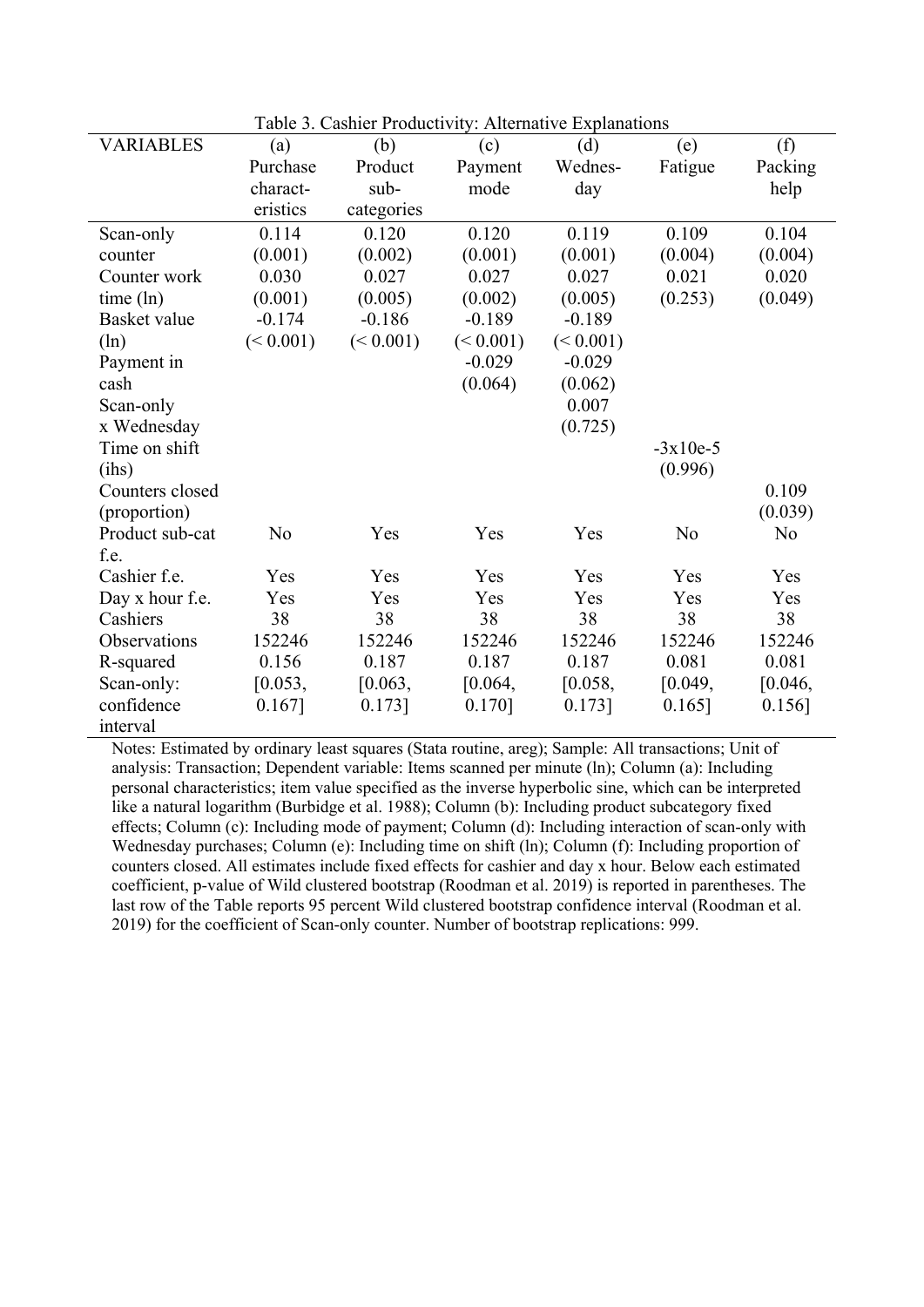|                         | Table 4. Mechanism: Effort cost |             |             |  |  |  |
|-------------------------|---------------------------------|-------------|-------------|--|--|--|
| <b>VARIABLES</b>        | (a)                             | (b)         | (c)         |  |  |  |
|                         | <b>OLS</b>                      | First stage | IV estimate |  |  |  |
| Scanning speed (ln)     | 0.256                           |             | 0.305       |  |  |  |
|                         | (< 0.001)                       |             | (0.064)     |  |  |  |
| Counter work time       | 0.011                           | 0.046       | 0.009       |  |  |  |
| $(\ln)$                 | (0.393)                         | (0.054)     | (0.315)     |  |  |  |
| Payment in cash         | $-1.317$                        | $-0.082$    | $-1.313$    |  |  |  |
|                         | (< 0.001)                       | (0.115)     | (0.275)     |  |  |  |
| Basket value (ihs)      | 0.251                           | $-0.167$    | 0.259       |  |  |  |
|                         | (< 0.001)                       | (< 0.001)   | (0.009)     |  |  |  |
| Alcohol (quantity)      |                                 | $-0.025$    |             |  |  |  |
|                         |                                 | (0.067)     |             |  |  |  |
| Prepaid card (quantity) |                                 | 0.095       |             |  |  |  |
|                         |                                 | (< 0.001)   |             |  |  |  |
| Floral (quantity)       |                                 | $-0.037$    |             |  |  |  |
|                         |                                 | (0.148)     |             |  |  |  |
| Vegetables (quantity)   |                                 | 0.009       |             |  |  |  |
|                         |                                 | (< 0.001)   |             |  |  |  |
| Cashier f.e.            | Yes                             | Yes         | Yes         |  |  |  |
| Day x hour f.e.         | Yes                             | Yes         | Yes         |  |  |  |
| Cashiers                | 37                              | 38          | 38          |  |  |  |
| Transactions            | 54238                           | 54239       | 54239       |  |  |  |
| R-squared               | 0.439                           | 0.181       |             |  |  |  |
| Kleiberger-Paap F-stat  |                                 |             | 22.80       |  |  |  |
| Scanning speed:         | [0.094,                         |             | $[-0.015,$  |  |  |  |
| confidence interval     | $0.381$ ]                       |             | 0.680]      |  |  |  |

Notes: Sample: All transactions at conventional checkout counters; Unit of analysis: Transaction; Dependent variable: Time to collect payment in minutes (ln). Column (a): OLS regression (Stata routine, areg) of payment time on scanning speed (items per minute (ln)); Column (b): First stage regression (Stata routine, areg) of scanning speed on basket value (inverse hyperbolic sine), indicator of payment by cash, and basket value (inverse hyperbolic sine), and instruments, quantities purchased of alcoholic beverages, prepaid cards, floral items, and vegetables; Column (c): IV regression of payment time on scanning speed (items per minute (ln)). All estimates include fixed effects for cashier and day x hour. Below each estimated coefficient, p-value of Wild clustered bootstrap (Roodman et al. 2019) is reported in parentheses. The last row of the Table reports 95 percent Wild clustered bootstrap confidence interval (Roodman et al. 2019) for the coefficient of Scanning speed. Number of bootstrap replications: 999.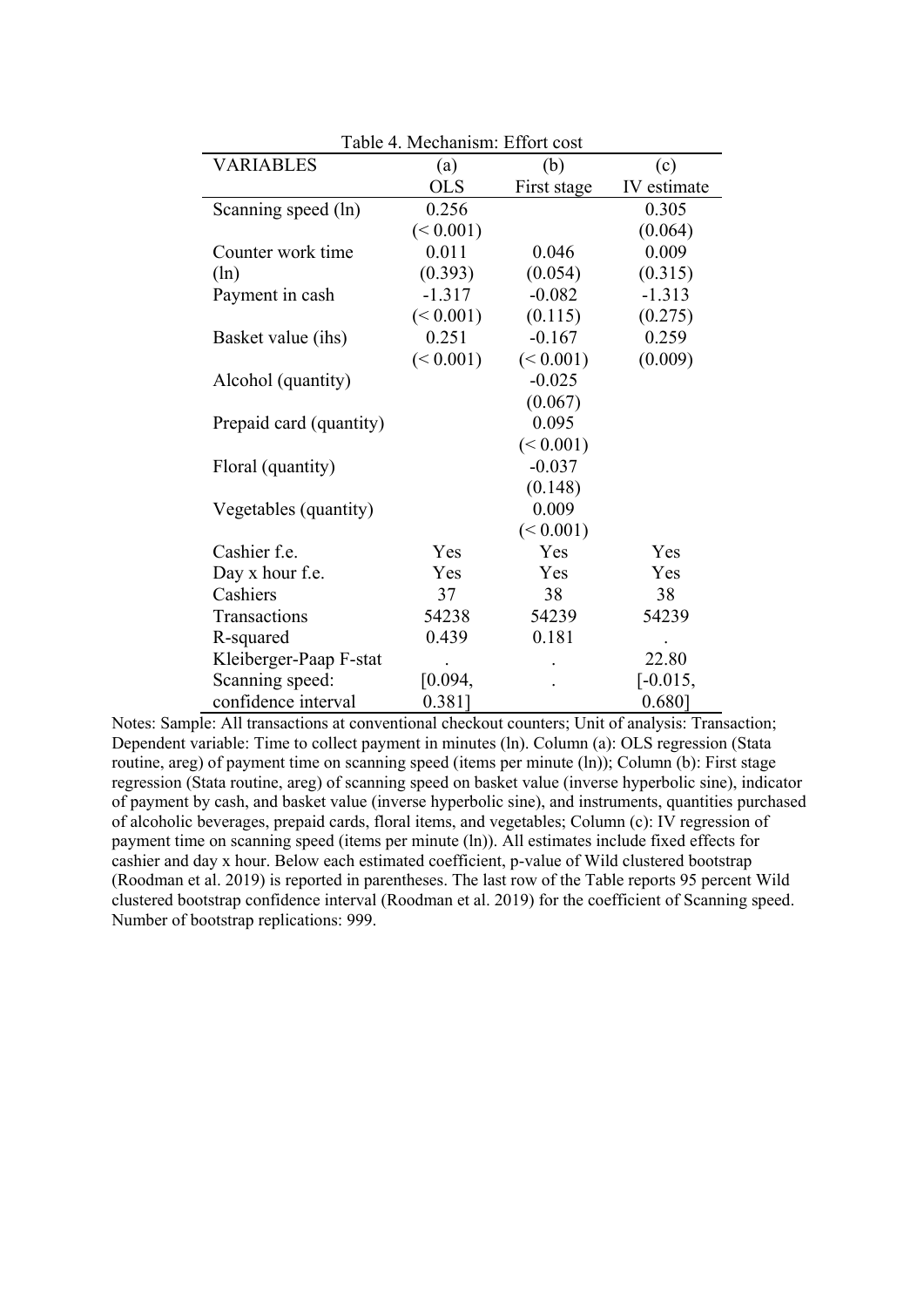| Table 5. Other Mechanisms   |           |           |            |            |           |           |
|-----------------------------|-----------|-----------|------------|------------|-----------|-----------|
| <b>VARIABLES</b>            | (a)       | (b)       | (c)        | (d)        | (e)       | (f)       |
|                             | OLS:      | First     | IV:        | IV:        | OLS:      | OLS:      |
|                             | Learning  | stage     | Learning   | Learning   | Task      | Task      |
|                             | by day    |           | within day | within day | switching | switching |
| Scan-only                   | 0.108     |           |            |            |           |           |
| current &                   | (0.013)   |           |            |            |           |           |
| previous days               |           |           |            |            |           |           |
| Scan-only                   | 0.033     |           |            |            |           |           |
| current &                   | (0.213)   |           |            |            |           |           |
| conventional                |           |           |            |            |           |           |
| previous                    |           |           |            |            |           |           |
| Scan-only                   |           | 0.129     | 0.056      | 0.053      | 0.111     | 0.097     |
| counter                     |           | (< 0.001) | (0.043)    | (0.084)    | (0.004)   | (0.008)   |
| Counter work                | 0.024     | 0.548     | $-0.215$   | $-0.210$   | 0.024     | 0.020     |
| time (ln)                   | (0.035)   | (< 0.001) | (< 0.001)  | (< 0.001)  | (0.021)   | (0.032)   |
| Time on shift               |           | $-0.023$  | $-0.031$   | $-0.031$   |           |           |
| (ln)                        |           | (0.153)   | (0.069)    | (0.052)    |           |           |
| Cum. trans. 30              |           | 0.330     |            |            |           |           |
| mins earlier (ln)           |           | (< 0.001) |            |            |           |           |
| Cum. trans.                 |           |           | 0.272      | 0.282      |           |           |
| (ln)                        |           |           | (< 0.001)  | (< 0.001)  |           |           |
| Scan-only x                 |           |           |            | $-0.021$   |           |           |
| cum. trans. (ln)            |           |           |            | (0.197)    |           |           |
| Basket size                 |           |           |            |            | $-0.114$  | $-0.114$  |
| (ln)                        |           |           |            |            | (< 0.001) | (< 0.001) |
| Avg basket                  |           |           |            |            | 0.045     | $-0.022$  |
| size $(\ln)$                |           |           |            |            | (0.033)   | (0.694)   |
| Scan-only x avg             |           |           |            |            |           | 0.118     |
| basket size (ln)            |           |           |            |            |           | (0.175)   |
| Cashier f.e.                | Yes       | Yes       | Yes        | Yes        | Yes       | Yes       |
| Day x hour f.e.<br>Cashiers | Yes<br>37 | Yes<br>38 | Yes<br>38  | Yes<br>38  | Yes<br>38 | Yes<br>38 |
| Observations                | 110180    | 152246    | 152246     | 152246     | 152246    | 152246    |
| R-squared                   | 0.083     | 0.982     | 0.085      | 0.086      | 0.103     | 0.103     |
| Kleiberger-Paap             |           |           | 376.7      | 194.4      |           |           |
| F-statistic                 |           |           |            |            |           |           |
| Scan-only:                  |           |           | [0.002,    | $[-0.008,$ | [0.048,   | [0.026,   |
| confidence                  |           |           | $0.107$ ]  | $0.110$ ]  | $0.167$ ] | $0.170$ ] |
| interval                    |           |           |            |            |           |           |

Notes: Sample: All transactions; Unit of analysis: Transaction; Dependent variable: Items scanned per minute (ln). Column (a): Regression distinguishing scan-only current and previous days as compared with scan-only current and conventional previous day; Column (b): First stage regression of cumulative transactions (ln) on instrument, cumulative transactions up to 30 minutes earlier (ln); Column (c): Second-stage IV estimate of scanning speed on cumulative transactions (ln); Column (d): Including interaction of scan-only and cumulative transactions (ln); Column (e): Including basket size (ln) and average basket size (ln); Column (f): Including interaction of scan-only and average basket size (ln). All estimates include fixed effects for cashier and date x hour. Below each estimated coefficient, p-value of Wild clustered bootstrap (Roodman et al. 2019) is reported in parentheses. The last row of the Table reports 95 percent Wild clustered bootstrap confidence interval (Roodman et al. 2019) for the coefficient of Scan-only counter. Number of bootstrap replications: 999.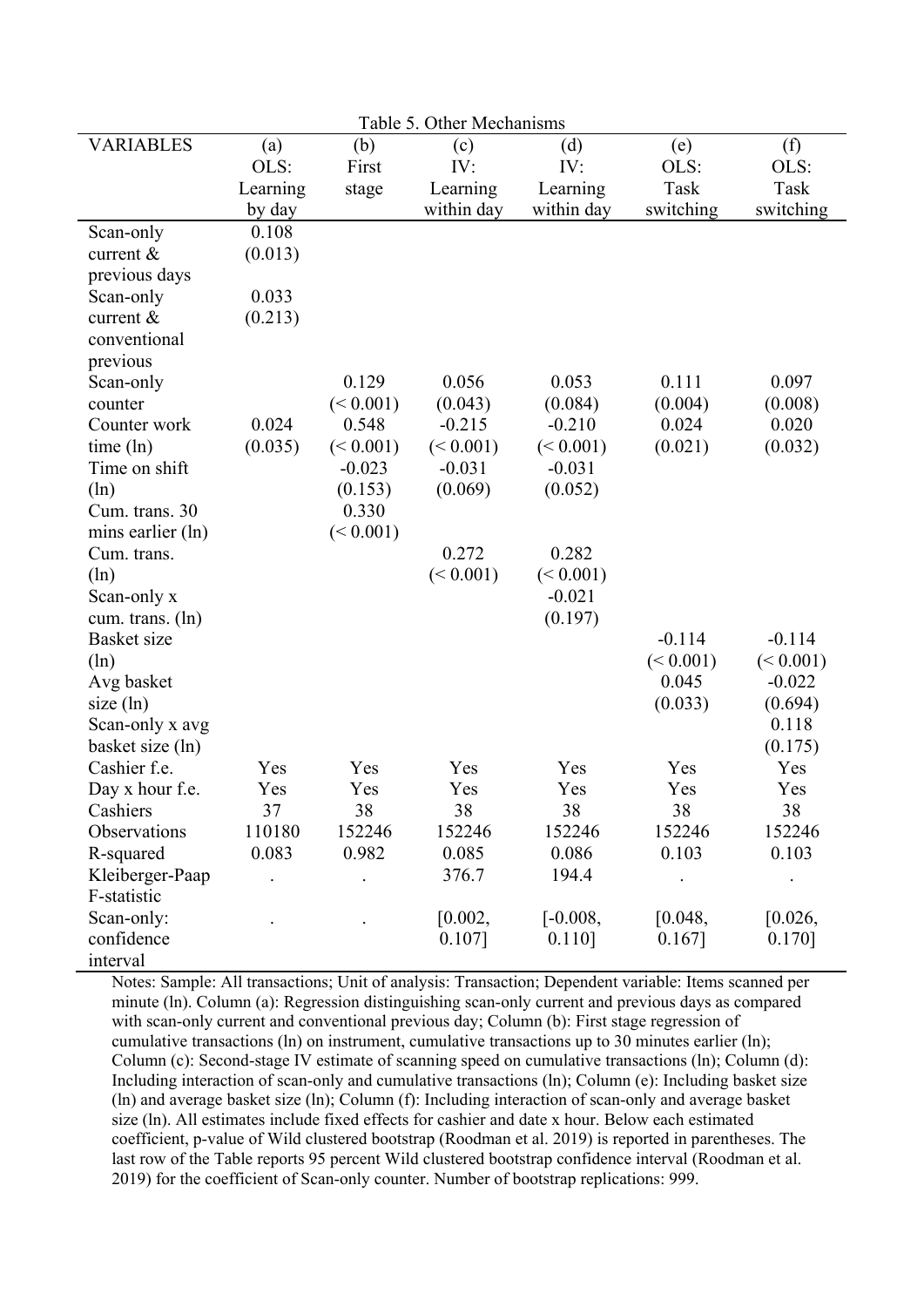# **Appendix**

| Table AT. Data Construction      |                                                                                                                        |  |  |
|----------------------------------|------------------------------------------------------------------------------------------------------------------------|--|--|
| <b>VARIABLES</b>                 | Construction                                                                                                           |  |  |
| Scan-only                        | Indicator variable = $1$ if transaction at scan-only counter                                                           |  |  |
| Cash payment                     | Indicator variable = $1$ if transaction paid in cash                                                                   |  |  |
| Basket size                      | Number of items in transaction                                                                                         |  |  |
| Average basket size              | Average basket size for all the transactions from start of cashier's<br>shift                                          |  |  |
| Basket value                     | Total bill for transaction                                                                                             |  |  |
| Item price                       | Basket value divided by basket size                                                                                    |  |  |
| Scanning speed                   | Basket size divided by time in minutes between start and end of<br>scanning                                            |  |  |
| Scan time                        | Time in minutes between start and end of scanning                                                                      |  |  |
| Payment time                     | Time in minutes between start and end of payment                                                                       |  |  |
| (conventional counter)           |                                                                                                                        |  |  |
| Customer flow                    | Number of customers per hour served by a cashier at a counter                                                          |  |  |
| Cumulative customers             | Number of customers from start of cashier's shift                                                                      |  |  |
| Cumulative customers             | Number of customers up to 30 minutes before the current                                                                |  |  |
| up to 30 minutes earlier         | transaction                                                                                                            |  |  |
| Counter work time                | Sum of scan time and payment time in minutes within hour                                                               |  |  |
| Wednesday                        | Indicator variable = $1$ if transaction on Wednesday                                                                   |  |  |
| Time on shift                    | Time in minutes from start of cashier's shift                                                                          |  |  |
| Proportion of closed<br>counters | Ratio of closed counters to all counters                                                                               |  |  |
| Post conversion                  | Indicator variable = 1 if the store was fully converted to scan-<br>only counters                                      |  |  |
| Scan-only current &              | Indicator variable $= 1$ if the cashier worked on the previous day                                                     |  |  |
| previous days                    | and worked at a scan-only counter. The value is recorded as                                                            |  |  |
|                                  | missing if the cashier did not work the previous day                                                                   |  |  |
| Scan-only current &              | Indicator variable $= 1$ if the cashier worked on the previous day                                                     |  |  |
| conventional previous            | and worked at a conventional counter. The value is recorded as<br>missing if the cashier did not work the previous day |  |  |
| 1.11<br>$\cdot$ $\cdot$ $\cdot$  |                                                                                                                        |  |  |

Table A1. Data Construction

Notes: All variables were constructed from the point-of-sales records and time logs of counters. Owing to gaps in the records and matching the data, observations of some variables were extremely large. Hence, the top 1 percent of all variables except scan-only, cash payment, proportion of closed counters, indicator of Wednesday and cumulative customers up to 30 minutes earlier were trimmed.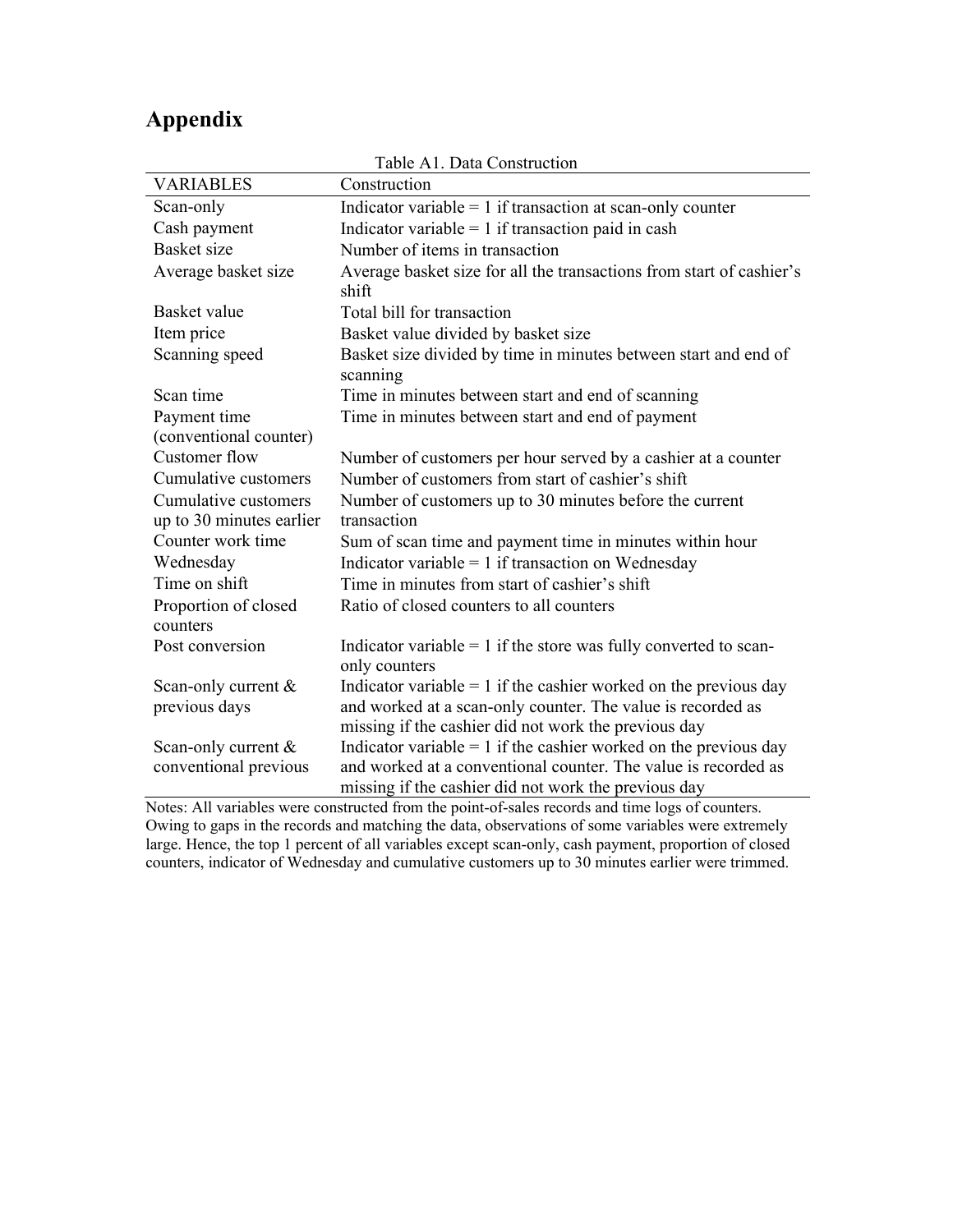| Table A2. Cashier productivity: Individual |                |            |           |  |
|--------------------------------------------|----------------|------------|-----------|--|
| VARIABLES                                  | a)             | (b)        | (c)       |  |
|                                            | Baseline       | With store | Excluding |  |
|                                            |                | fixed      | outliers  |  |
|                                            |                | effects    |           |  |
| Conventional checkout: Scanning speed      | $-0.414$       | $-0.636$   | $-0.419$  |  |
|                                            | (0.094)        | (<0.001)   | (<0.001)  |  |
| Constant                                   | 0.288          | 0.350      | 0.232     |  |
|                                            | (0.001)        | (<0.001)   | (<0.001)  |  |
| Store fixed effects                        | N <sub>0</sub> | Yes        | Yes       |  |
| Cashiers                                   | 38             | 38         | 35        |  |
| R-squared                                  | 0.33           | 0.82       | 0.74      |  |

Notes: Estimated by OLS (Stata routines, reg and areg); Data comprises coefficients from ordinary least squares regression of the natural logarithm of scanning speed on fixed effects for cashiers, scanonly interacted with cashiers, and date and hour. Dependent variable: Coefficient of fixed effect of scan-only interacted with cashier; Explanatory variable: Coefficients of individual cashier fixed effects. Column (a): Excluding store fixed effects; Column (b): Including store fixed effects; Column (c): Excluding outlier cashiers (with individual cashier fixed effect  $\leq -0.5$  or  $\geq 1.0$ ). Below each estimated coefficient, p-value in parentheses.

| <b>VARIABLES</b>    | (a)       | (b)        |
|---------------------|-----------|------------|
|                     | A11       | Winsorized |
|                     | cashiers  | data       |
| Scan-only           | 0.106     | 0.097      |
| counter             | (0.008)   | (0.017)    |
| Counter work time   | 0.008     | 0.007      |
| $(\ln)$             | (0.256)   | (0.214)    |
| Cashier f.e.        | Yes       | Yes        |
| Day x hour f.e.     | Yes       | Yes        |
| Cashiers            | 81        | 38         |
| Observations        | 243872    | 177264     |
| R-squared           | 0.100     | 0.074      |
| Scan-only:          | [0.036,   | [0.025,    |
| confidence interval | $0.166$ ] | $0.156$ ]  |

Table A3. Cashier productivity: Robustness

Notes: Estimated by OLS (Stata routine, areg); Dependent variable: Items per minute (ln). Column (a): Sample of all cashiers including those who worked at only counter format during period of study; Column (b): Scanning speed and other variables Winsorized at top 1 percent rather than trimmed. All estimates include cashier and day x hour fixed effects. Below each estimated coefficient, p-value of Wild clustered bootstrap (Roodman et al. 2019) is reported in parentheses. The last row of the Table reports 95 percent Wild clustered bootstrap confidence interval (Roodman et al. 2019) for the coefficient of Scan-only counter. Number of bootstrap replications: 999.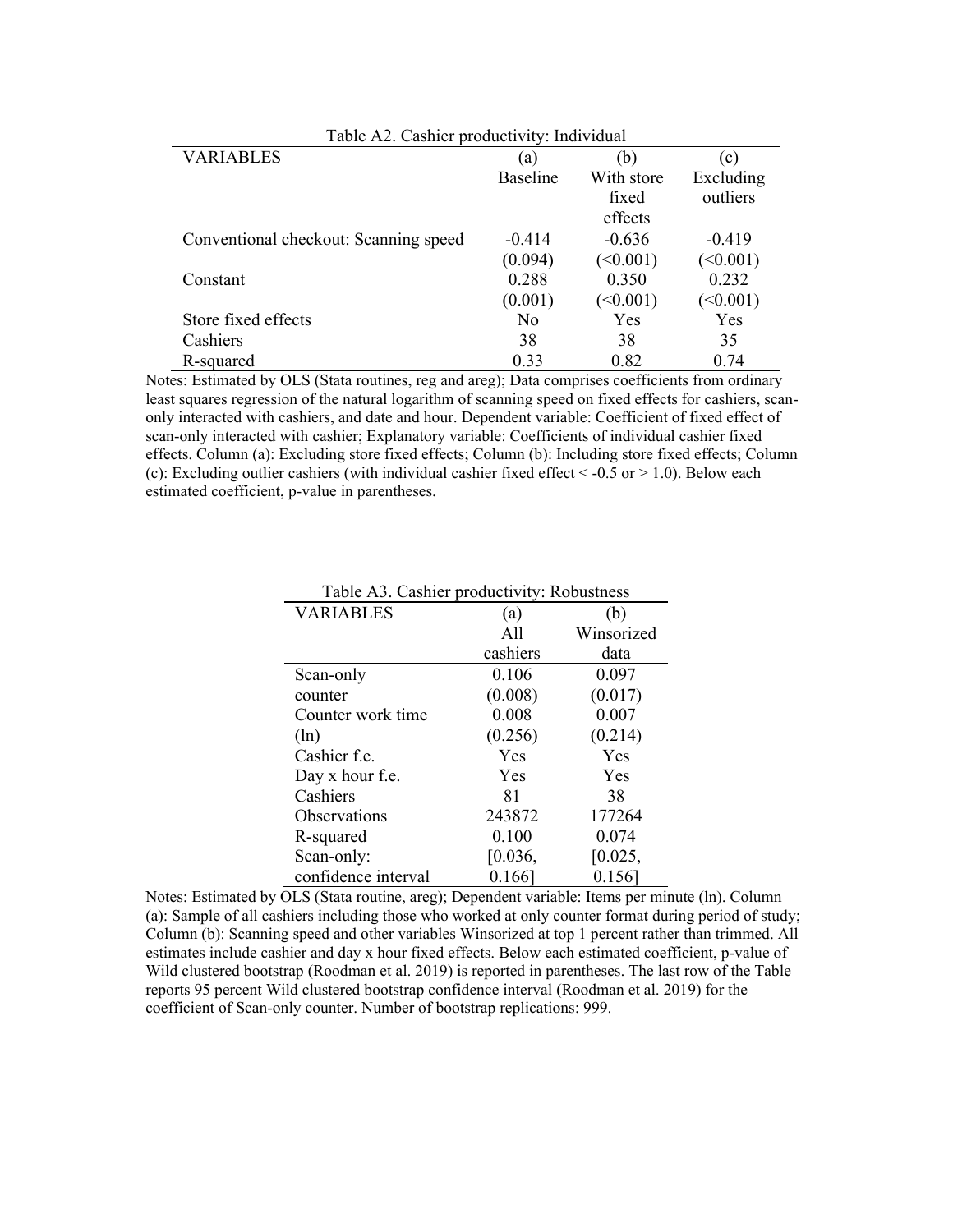| Table A4. Mechanism: Robustness |            |          |  |  |
|---------------------------------|------------|----------|--|--|
| <b>VARIABLES</b>                | (a)        | (b)      |  |  |
|                                 | IV:        | IV:      |  |  |
|                                 | Winsorized | All      |  |  |
|                                 |            | cashiers |  |  |
| Scanning speed (ln)             | 0.121      | 0.511    |  |  |
|                                 | (0.039)    | (0.001)  |  |  |
| Counter work time (ln)          | 0.010      | 0.051    |  |  |
|                                 | (0.490)    | (0.112)  |  |  |
| Payment by cash                 | $-1.315$   | $-1.340$ |  |  |
|                                 | (0.329)    | (0.284)  |  |  |
| Basket value (ihs)              | 0.230      | 0.298    |  |  |
|                                 | (0.003)    | (0.000)  |  |  |
| Cashier f.e.                    | Yes        | Yes      |  |  |
| Day x hour f.e.                 | Yes        | Yes      |  |  |
| Cashiers                        | 38         | 56       |  |  |
| Transactions                    | 63862      | 94993    |  |  |
| Kleiberger-Paap F-stat          | 12.321     | 22.312   |  |  |
| Scanning speed:                 | [0.005,    | [0.205,  |  |  |
| Confidence interval             | 0.270]     | 0.854]   |  |  |

Notes: Sample: All transactions at conventional checkout counters; Unit of analysis: Transaction; Estimated by 2-stage least squares (Stata routine, ivreg2); Dependent variable: Time to collect payment in minutes (ln). Column (a): Scanning speed and other variables Winsorized at top 1 percent rather than trimmed; Column (b): Sample of all cashiers including those who worked at only counter format during period of study. All estimates include cashier and day x hour fixed effects. Below each estimated coefficient, p-value of Wild clustered bootstrap (Roodman et al. 2019) is reported in parentheses. The last row of the Table reports 95 percent Wild clustered bootstrap confidence interval (Roodman et al. 2019) for the coefficient of Scanning speed. Number of bootstrap replications: 999.